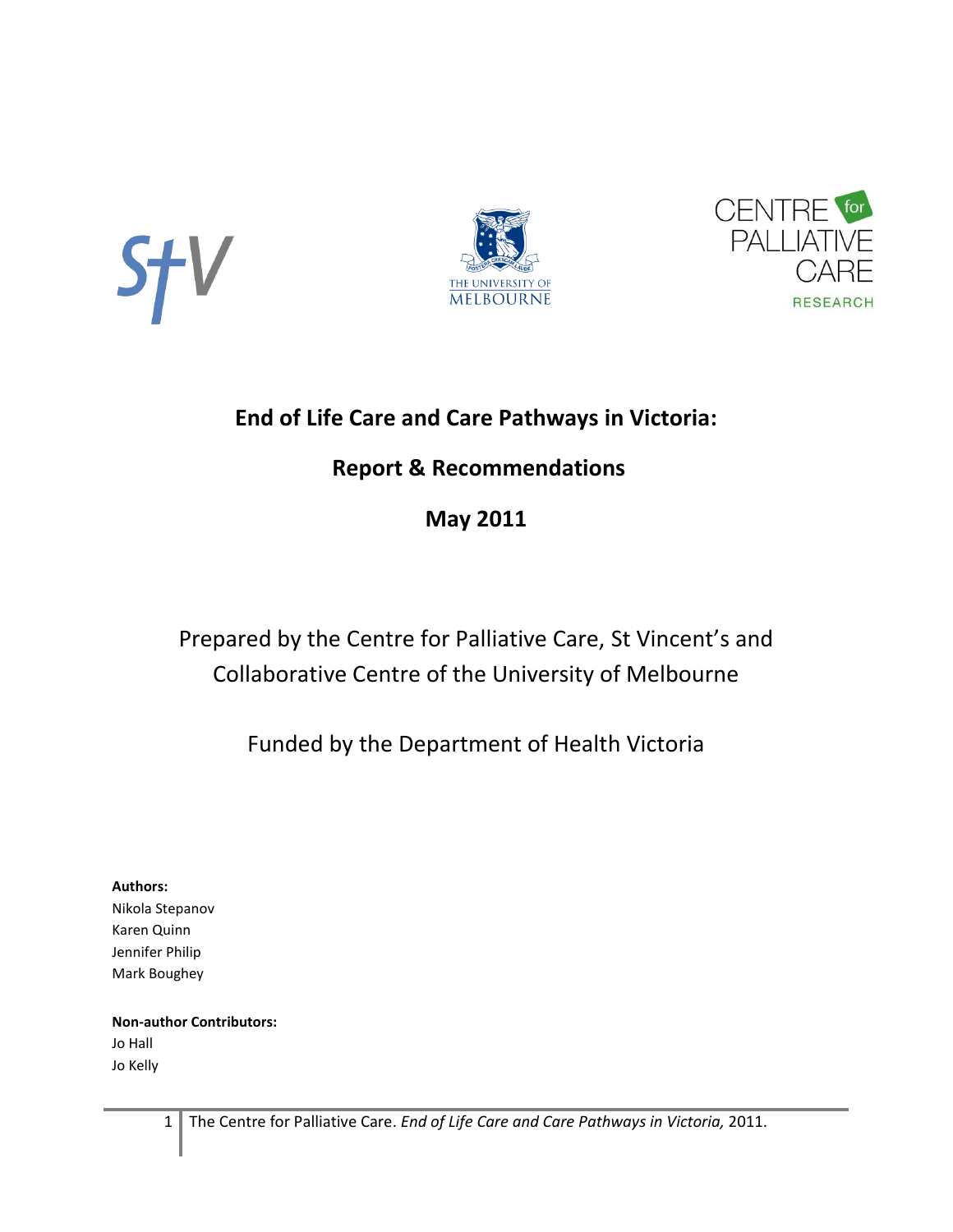# **1. END OF LIFE CARE AND CARE PATHWAYS IN VICTORIA: REPORT AND RECOMMENDATIONS**

Report was prepared by: The Centre for Palliative Care, St Vincent's and Collaborative Centre of the University of Melbourne PO Box 2900 Fitzroy VIC 3065 Telephone: - + 61 3 9416 0000 Fax: - + 61 3 9416 3916 Website: - http://www.centreforpallcare.org Email: - nikola.stepanov@svhm.org.au

©The Centre for Palliative Care 2011

This work is copyright. Apart from any use as permitted under the copyright Act 1968 No part might be reproduced by any process without prior written permission from the Centre for Palliative Care or the Department of Health. Requests and enquiries concerning reproduction and rights should be addressed to the Communications Manager, the Centre for Palliative Care, PO Box 2900, Fitzroy, VIC, 3065, Australia.

### **Recommended citation:-**

Stepanov, N; Quinn, K; Philip, J; & Boughey, M. *End of Life Care and Care Pathways in Victoria: Report and Recommendations*, 2011. Centre for Palliative Care, Fitzroy, VIC.

### **Disclaimer:-**

The Centre for Palliative Care does not accept any liability for any injury, loss or damage incurred by use of or reliance on the information. The centre for Palliative care develops material based on the best of evidence available at the time of compiling the report; however it cannot guarantee and assumes no responsibility or legal liability for the currency and completeness of the information.

Copies of this report can be downloaded from the Centre for Palliative Care website: http://www.centreforpallcare.org Or by emailing nikola.stepanov@svhm.org.au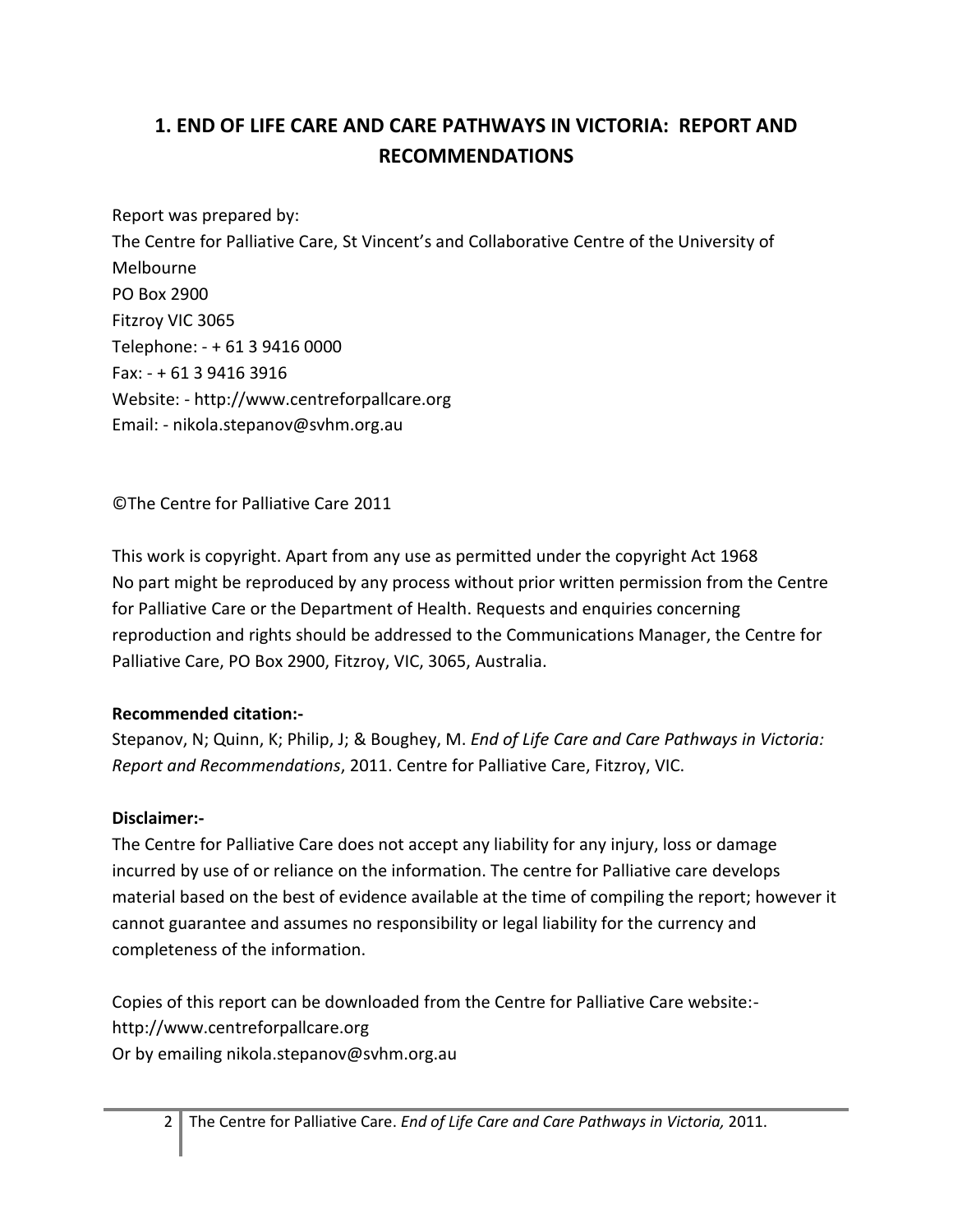# **2. ABSTRACT**

### **Background**

Determining best practice in hospitals is largely driven by evidence based care but the availability of such evidence is provisional upon adequately funded well-designed studies. Currently there is little empirical evidence of benefit or harm to patients who are cared for using end of life care pathways. However, this lack of empirical data has not limited the introduction of end of life care pathways across numerous setting both internationally and nationally. Within Victoria many services have or are introducing end of life care pathways as quality assurance tools to aid and guide care at the end of life. This project was established to develop an integrated approach for health care service providers interested in the use of end of life care pathways in Victoria, Australia.

### **Objectives**

The objectives of the project included, but were not limited to,

- Identifying end of life care pathways currently in use in the national and international palliative care setting;
- Developing a business case and work plan documents for use within Victoria;
- Providing practical solution/s to enable the introduction of a pathway to facilitate consistent and quality care throughout the palliative and health care sector irrespective of setting or disease.

### **Key Methods**

The objectives were realised using the following processes:-

- A broad review of the literature surrounding care pathways and end of life care pathways including a search of the grey literature;
- Garnering and incorporating service provider opinion to present a an accurate account of current practices;
- Consultation and review by an expert advisory panel;
- Developing practice recommendations to accurately reflect all such evidence.

### **Literature Search Strategy**

A literature search was conducted using EBSCO host, CARESearch and NCBI which included articles from PUBMed/ Medline, PSYCHInfo and CINAHL with EMBASE. The search was carried out in March 2011 and a further search was carried out in May 2011 due to the recent publishing of several key economic papers around end of life care.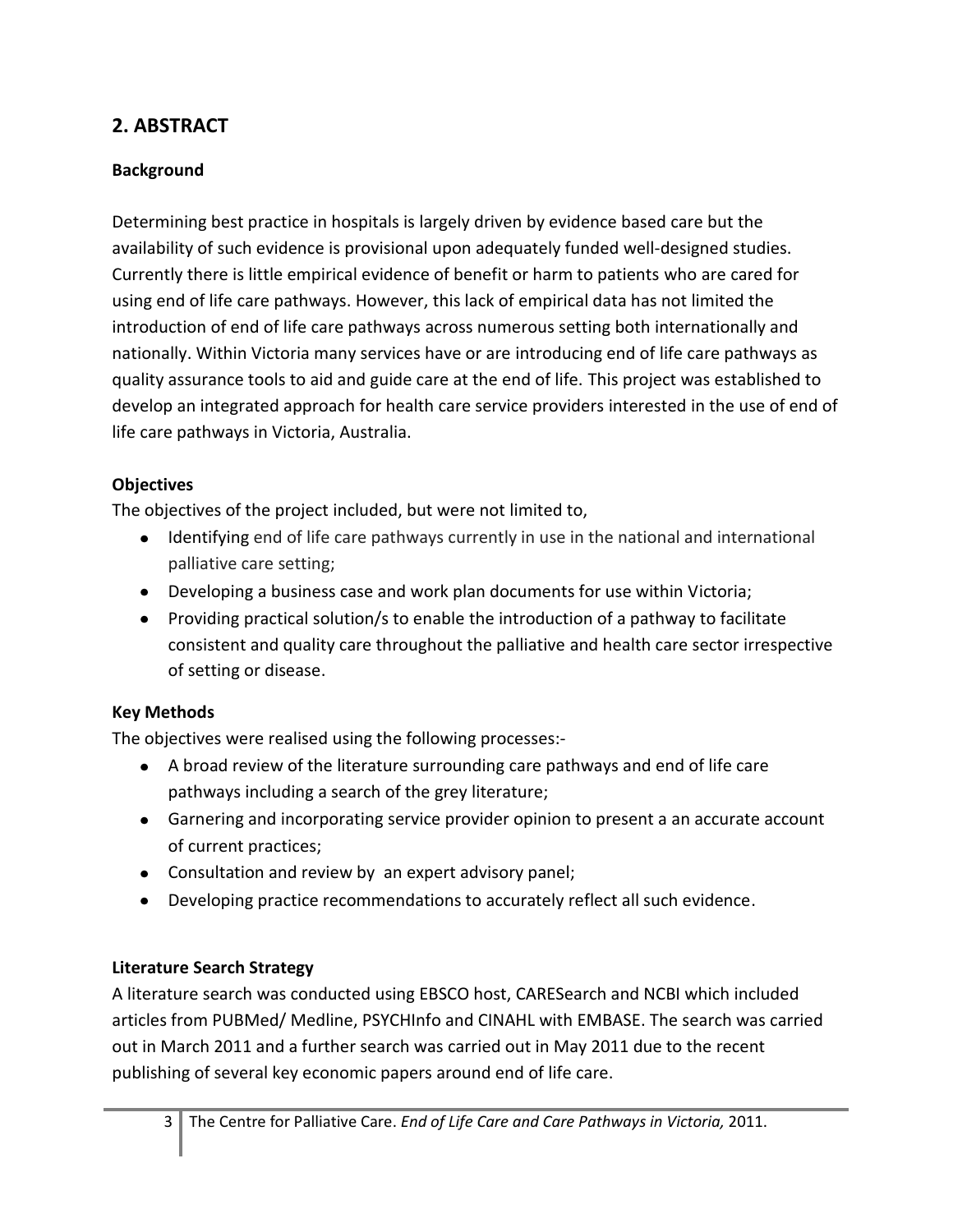### **Results of the Literature Review**

The study identified the following key points:-

### *End of life care*

- The needs of the dying are complex and care is often multi-disciplinary. There is a recognised need to monitor and provide consistent, quality end of life care. Consistent care can only be provided with community wide consensus.
- The quality of death may be dependent on the experience of the practitioner and the resources that are available to him or her. This has resulted in a wide variation in practices between different institutions and service providers.
- Patients and/ or their families have a fundamental legal and ethical right to be involved in decisions about care, including being informed when the primary goal of care has changed.

### *End of life care pathways*

- Provide recognition of multi-disciplinary consensus that death may be impending.
- Provide documentation that the patient and /or their family have been informed that death may be impending and that life prolonging treatment options, including resuscitation, are now futile.
- Address inconsistencies in care provisions by providing structured patient management strategies.
- Facilitate the most appropriate management by the most appropriate providers' at the most appropriate time.
- May enhance and guide the delivery of care across all disciplines and settings, enabling the many needs of the each dying person to be addressed. This may in turn lead to an improved /greater quality of death.
- A recent Cochrane review of end of life care pathways excluded all previous studies due to the quality of the study designs including all studies involving less than two settings. However, despite the limitations of the excluded studies, there is substantial anecdotal evidence of the benefits of end of life care pathways.
- Are recognised as the gold standard in palliative care.

### *Liverpool Care Pathway*

The Liverpool Care Pathway (LCP) is the most widely used end of life care pathway internationally.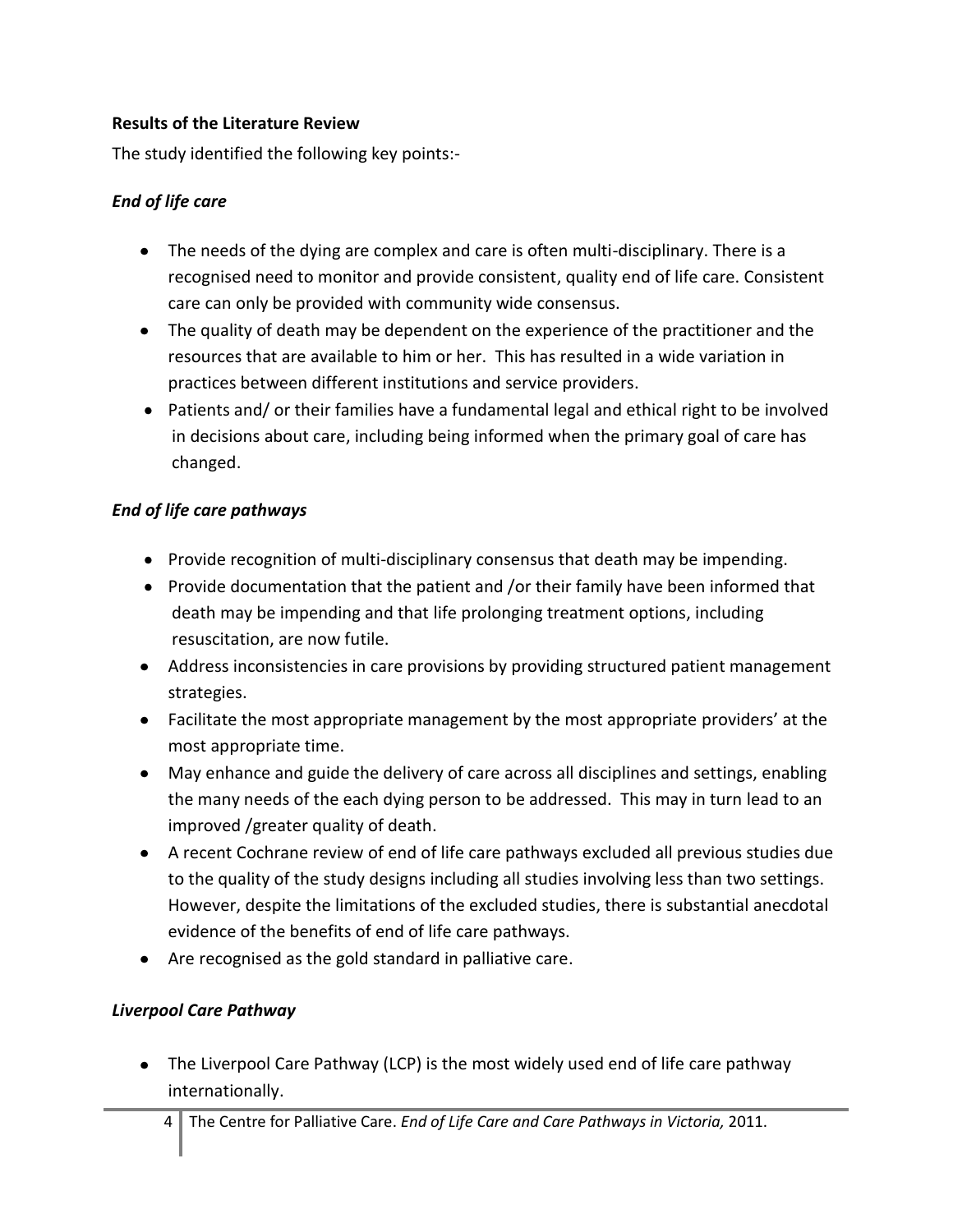- The majority of end of life care pathways and integrated care pathways in use throughout Victoria are approved modifications of the LCP or a version of the LCP.
- The LCP is the recommended best practice model by the Department of Health in the UK.
- The LCP undergoes a rigorous process of ongoing improvement and development including comprehensive audits and a dedicated research program.
- The LCP has been implemented into hospitals, residential care homes, hospices, and in the individuals own home / community.
- The most recent version, Version 12 was developed as part of a two year consultation exercise with UK hospitals.
- Version 12 is now available. The ethos in this and previous iterations has not changed since its initial inception in 1994.

## *State specific*

- The decision to support the use of end of life care pathways in palliative care in Victoria has occurred largely as a result of individual services recognizing locally the value of introducing an end of life care pathway. Most services have chosen to implement the Liverpool End of Life Care Pathway or modifications thereof.
- The Liverpool End of Life Care Pathway/ approved modifications thereof are already in use across the State in a range of settings.
- There is no evidence to support the use of another integrated care pathway over the use of the Liverpool End of Life Care Pathway (or modified version) therefore there is little justification for the provision of resources to support the development of alternative end of life care pathways. Exceptions to this may include the development of setting specific pathways not currently available, such as for the emergency department setting.
- Currently there is only minimal coordination between services implementing/ maintaining end of life care pathways and this has resulted in inconsistencies in approaches to implementation and resource allocation. There is no one central point of contact to aid and support services, and there is no formal consensus recognising one pathway.

# *Setting specific*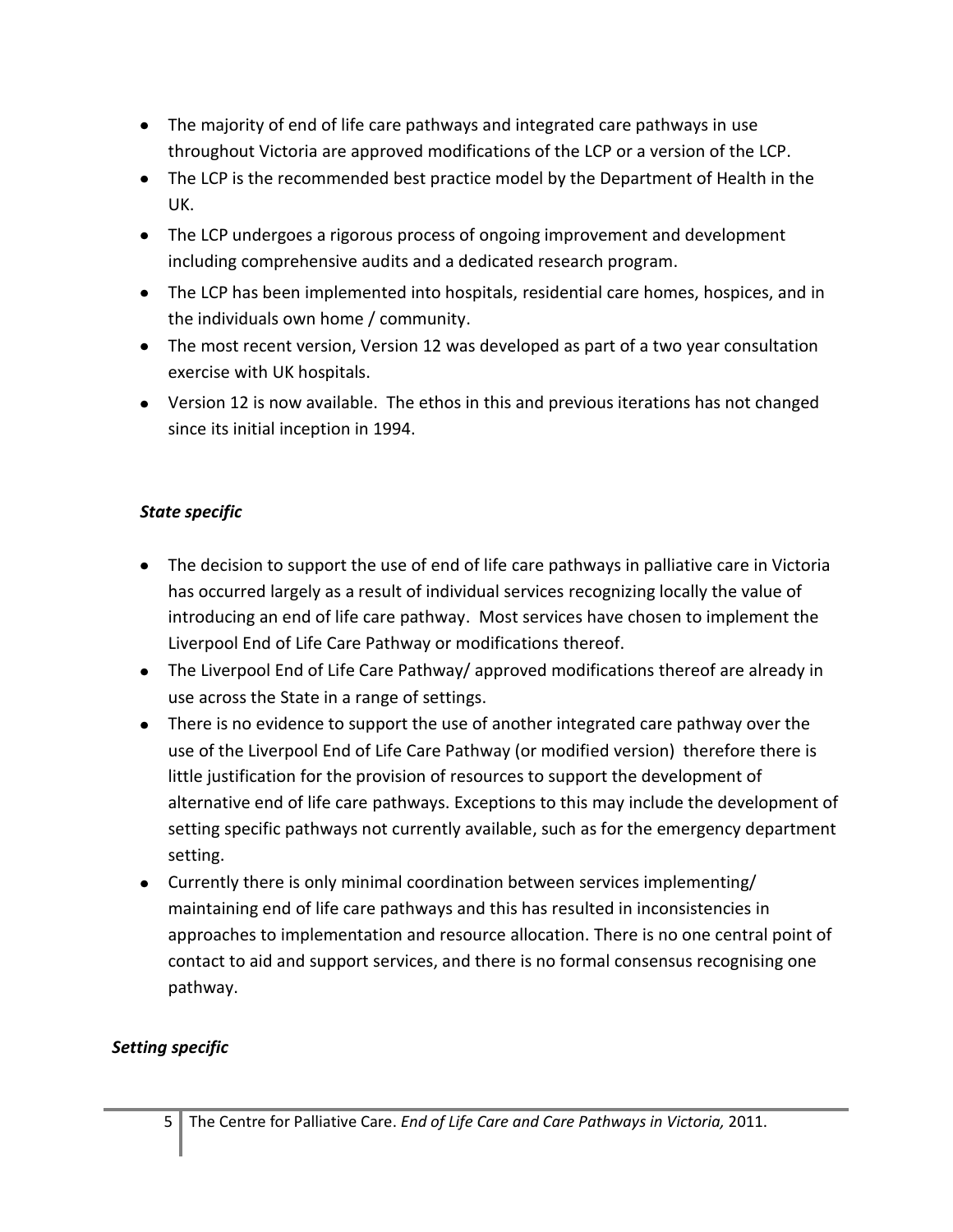- There is a need for a systematic and deliberate approach to introducing an end of life care pathway within each particular setting.
- Adequate resources and ongoing support are needed to ensure a smooth transition to implementation, and to ensure the success in maintaining the pathway.
- Services would benefit from having one central point of contact for support and further resources including educational packages and governance documents.

### **Summary of recommendations**

- The majority of end of life care pathways and integrated care pathways in use throughout Victoria are approved modifications of the Liverpool Care Pathway (LCP) or adaptations of integrated care pathways therefore:-
	- $\triangleright$  All services considering the introduction of an end of life care pathway should be strongly encouraged to use the Liverpool End of Life Care Pathway or existing modifications of, to ensure consistency, enable benchmarking between services, and to ensure that resources are not consumed developing further pathways.
	- $\triangleright$  Funding should be allocated to health care provider services who meet defined criteria and that are wishing to implement an end of life care pathway.
	- $\triangleright$  Services should have access to one central point of contact for advice and guidance.
	- $\triangleright$  Ideally funding would be allocated to further develop studies aimed at identifying the impact and implications of introducing an end of life care pathway.
	- $\triangleright$  Modifications to the existing pathways should be evidence-based in an effort to conserve the further use of resources.
- The Department of Health Victoria should facilitate/ support the further progression of the collaborative relationship with the Marie Curie Palliative Care Institute with the aim of progressing the State of Victoria to a Level 1 Partner.
- The best way to maintain momentum and ensure continuity of support is to provide one key point of contact for palliative care services in Victoria who wish to investigate/ implement an end of life care pathway and this would:-
	- $\triangleright$  Provide resources for the ongoing provision of advice and support to services wishing to investigate the use of an end of life care pathway.
	- $\triangleright$  Make available key documentation including an educational package and governance documents to further assist in the implementation process.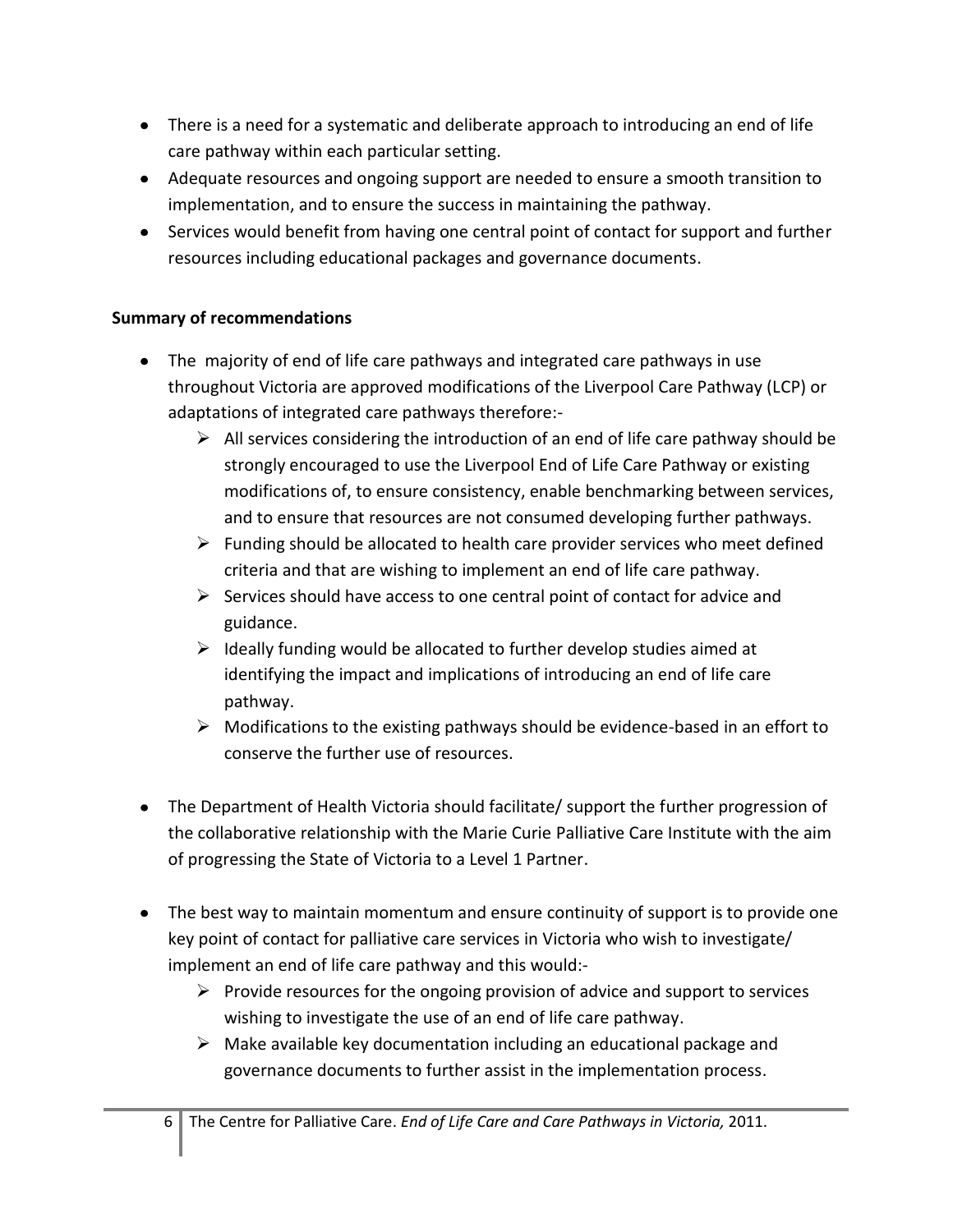- $\triangleright$  Work with and support Project Management Committees, Project Managers and Project Nurses appointed to implement an end of life care pathway.
- $\triangleright$  Work with services using unapproved modifications of an end of life care pathway.
- $\triangleright$  Facilitate the development of multisite coordinated evaluation of pathway implementation.
- $\triangleright$  Provide support for the ongoing facilitation of the 'End of Life Special Interest Group'.
- $\triangleright$  Provide support for the ongoing maintenance of the web resource developed from this Project.
- $\triangleright$  Aid in the development of a data bank of end of life care pathway projects in Victoria.
- $\triangleright$  Provide support for the ongoing support and facilitation of a state wide coordinated approach to the use of end of life care pathways in Victoria
- $\triangleright$  Provide support for the ongoing development of collaborative networks between palliative care providers in the interests of further research into this field.
- $\triangleright$  Aid the development of a workshop to facilitate communication with services interested in implementing the pathway.
- $\triangleright$  Ensure that momentum and goodwill gained through the project will not dissipate.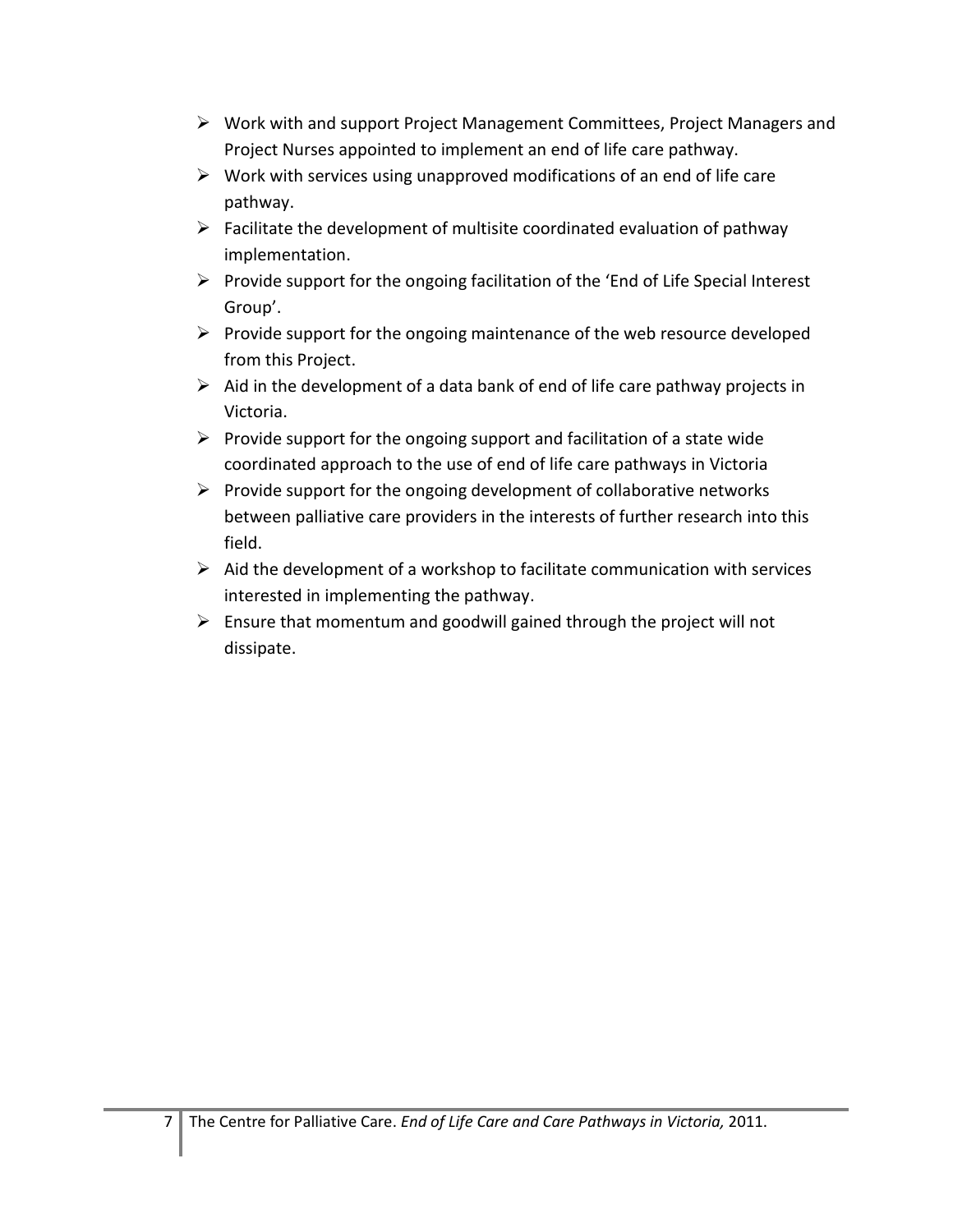# **3. PLAIN LANGUAGE SUMMARY**

End of life care pathways are structured care provisioning frameworks that are informed by clinical expertise and which guide care by providing prompts, recommendations and appropriate timeframes. End of Life care Pathways can enhance and guide the delivery of care across all disciplines and settings, enabling the many needs of each dying person to be addressed. This in turn may lead to an improved quality of death.

End of life care pathways have been widely implemented nationally and internationally. The evidence supporting the use of end of life care pathways has been limited due to a lack of appropriate studies measuring outcomes. There is also a limited awareness regarding the economic implications of implementing an end of life care pathway.

The most widely used and recognised pathway nationally and internationally is the Liverpool End of Life Care Pathway. The Liverpool End of Life Care Pathway or approved modified versions are already in use across the State in a range of settings. There is significant and positive momentum in the palliative and health care sectors in Victoria for the use of end of life care pathways.

This discussion paper has been developed based upon a systematic review of the literature (143 published papers), as well as clinical and expert opinion. The main recommendations resulting are: that there is an improved and more consistent level of documentation with the use of end of life care pathways; there are no documented risks or burdens associated with end of life care pathways; that there is a recognised need to provided consistent quality care within the palliative care sector; and that this care may be achieved through the use of an end of life care pathways.

This paper details the use of end of life care pathway and makes recommendations to the Department of Health concerning the use of end of life care pathways in Victoria.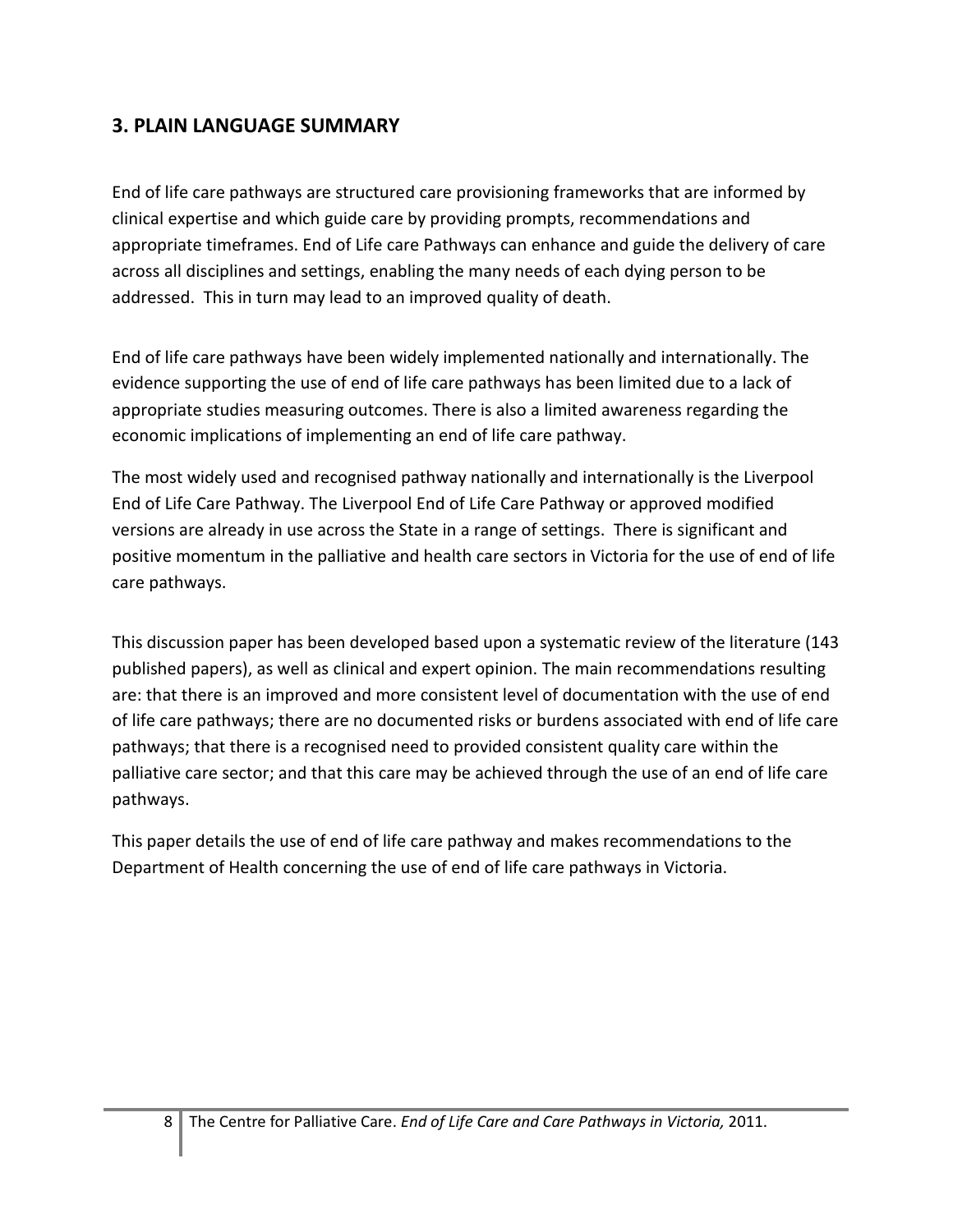# **4. TABLE OF CONTENTS**

| 7. Introduction-End of life care                        |  |
|---------------------------------------------------------|--|
|                                                         |  |
| End of life care                                        |  |
|                                                         |  |
| Integrated and clinical care pathways                   |  |
| The hospice model of care and end of life care pathways |  |
| State environment                                       |  |
| 8. Project                                              |  |
|                                                         |  |
|                                                         |  |
|                                                         |  |
| Literature review                                       |  |
| Search strategy<br>$\bullet$                            |  |
| Inclusion and exclusion criteria                        |  |
| Data Extraction                                         |  |
| Analysis<br>٠                                           |  |
| Comments                                                |  |
| Search results                                          |  |
| 9. Discussion                                           |  |
|                                                         |  |
|                                                         |  |
|                                                         |  |
|                                                         |  |
|                                                         |  |
|                                                         |  |
|                                                         |  |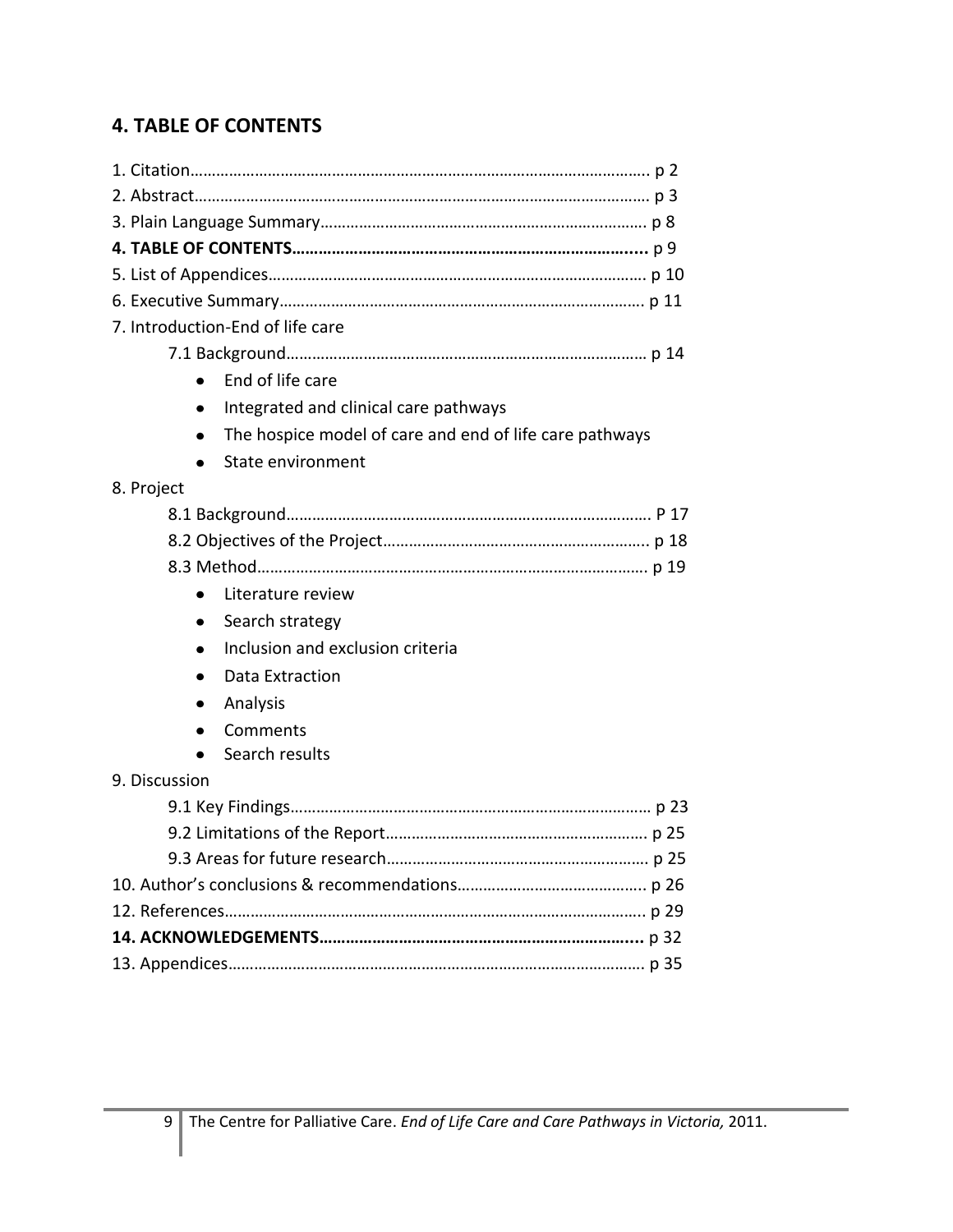# **5. LIST OF APPENDICES**

Appendix A- Flowchart for inclusion of articles in the review Appendix B- Project Methodology, Evaluation and Timeframes

Appendix C- Examples of Current or Recent Projects

Appendix D- End of Life Care Pathway Business Plan

Appendix E- List of Useful Resources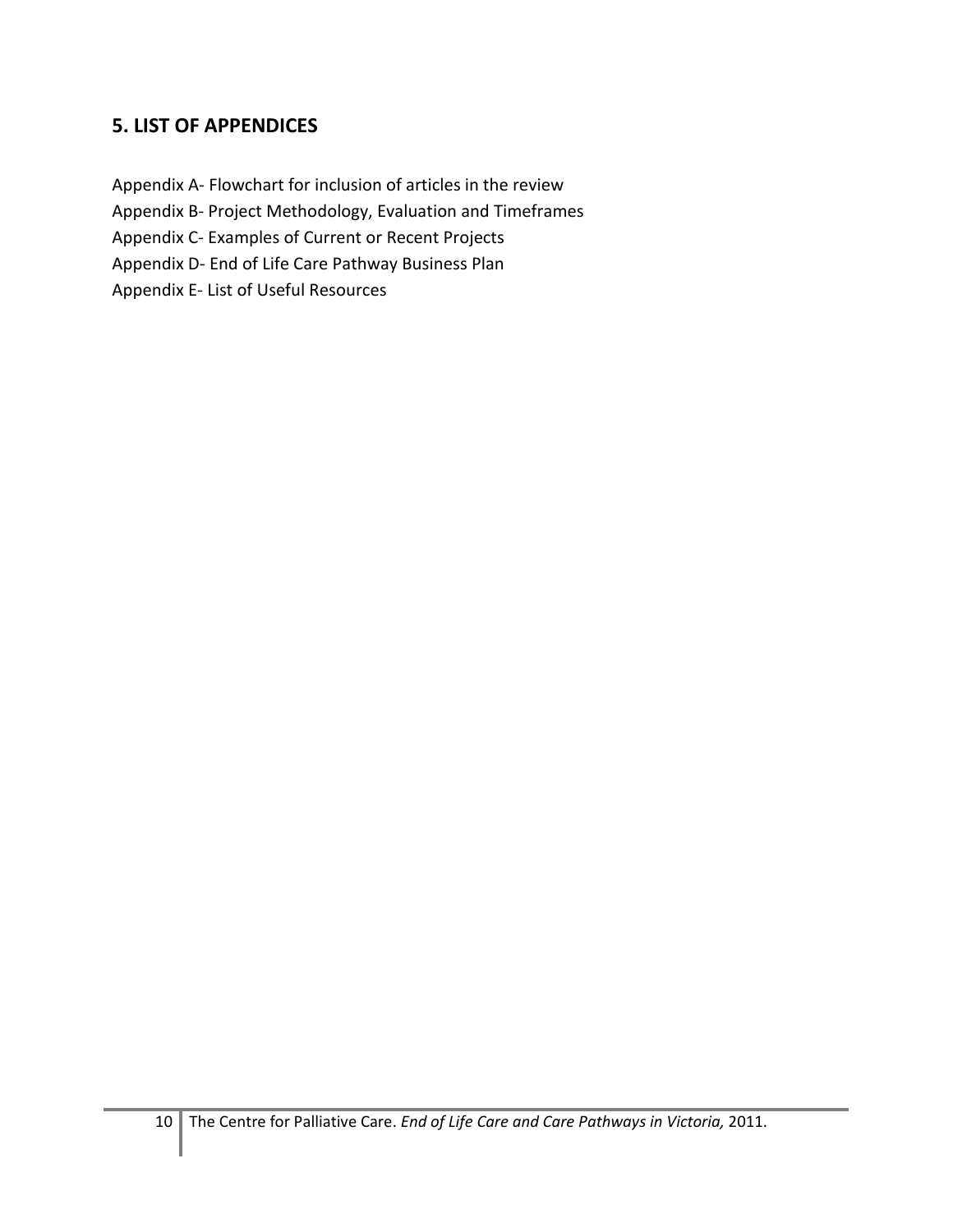# **6. EXECUTIVE SUMMARY**

In November 2010 the Australian Health Ministers' Conference endorsed the National Palliative Care Strategy. The Strategy document provides a guide for the further development of palliative care policy and service delivery across Australia. The development of the Strategy document by the Australian Government and State and Territory governments acknowledged the national importance placed on improving the care of Australia's dying [\[1\]](#page-28-0).

In seeking to improve care, the Strategy addresses four main goals:-

1. Improving and enhancing awareness to significantly improve the appreciation of dying and death as a normal part of the life continuum and to enhance community and professional awareness of the scope of, and benefits of timely and appropriate access to palliative care services.

2. To deliver needs based palliative care that is appropriate and effective to all Australians.

3. To provide leadership and governance to support the collaborative, proactive, effective governance of national palliative care strategies, resources and approaches.

4. To build on and enhance capacity and capability of all relevant sectors in health and human services to provide quality palliative care.

Consistent to addressing the goals of the National Strategy, the Department of Health Victoria allocated funding for the purpose of uncovering areas of care that could potentially be improved in the Victorian Palliative Care sector, and to develop strategies and identify aids that may contribute to the realisation of the National goals. The End of Life Care Pathways Victoria Project (EOLCP) was initiated by the Centre for Palliative Care and the Department of Health Victoria and provides recommendations and advice to the Palliative and Health Care Sector on resources and processes that may enhance the quality of care in the last days and hours of life.

The EOLCP involved an extensive review of the literature surrounding end of life and end of life care pathways. The EOLCP is an evidenced based study that sought to provide practical solution/s to enable consistent and quality care throughout the palliative sector irrespective of setting or disease. The study identified that the best quality of care for each person with a palliative illness can only be achieved if care needs are identified and addressed systematically and collaboratively. The needs of the dying are complex and care is often multi-disciplinary. By identifying tools that can enhance and guide the delivery of care across all disciplines and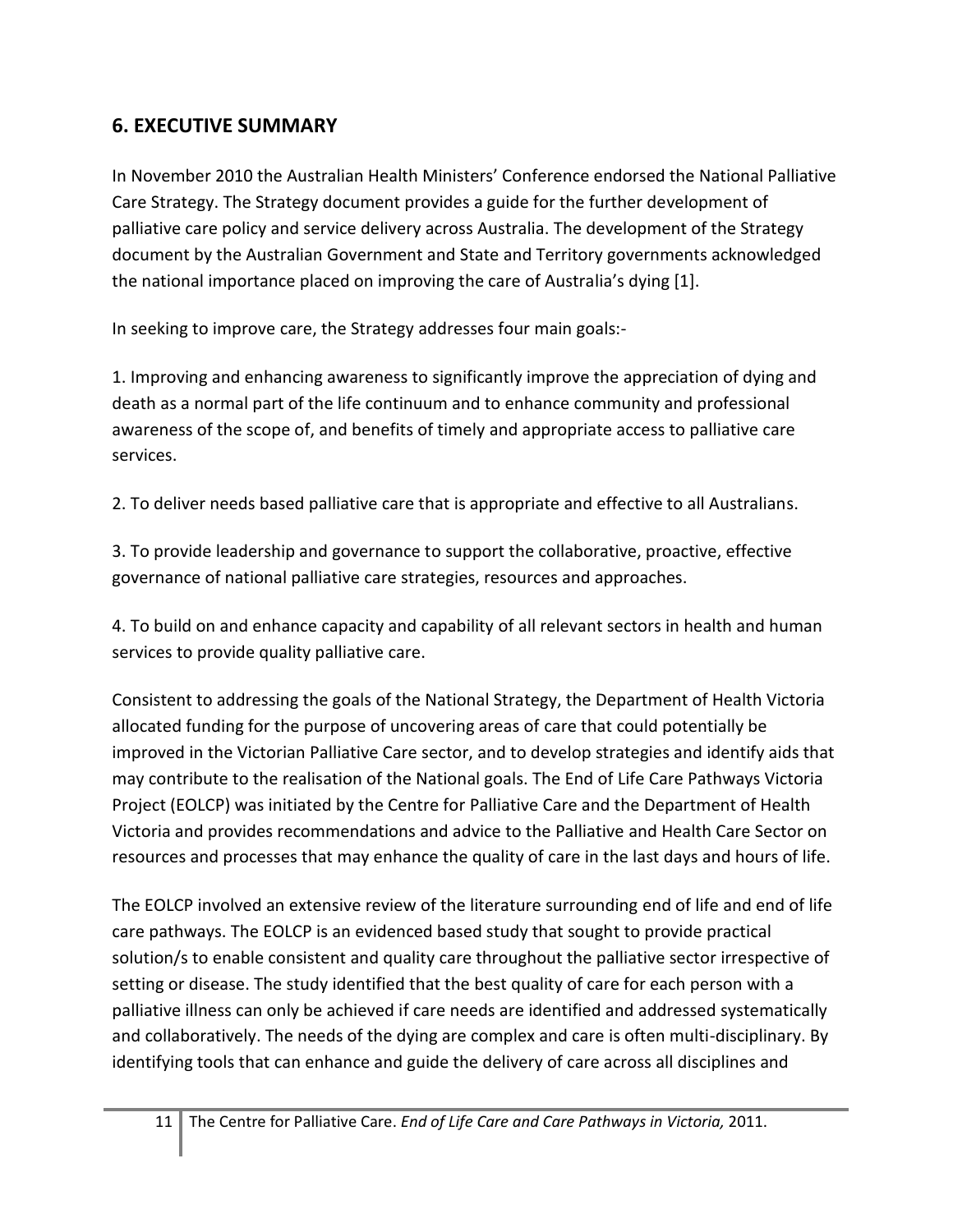settings, the many needs of each dying person can be addressed and may lead to an improved quality of death.

A final review of the draft report was available for consultation by Members of the Palliative Care Clinical Network and advisors at the Department of Health Victoria.

# **Improving the Care of the Dying**

There is recognition within the palliative care sector that the quality of dying in society today is less than ideal. The difficulties and complexities of providing care across settings may result in fragmented care for the dying. A poor quality death may result in patients dying alone, frightened and without dignity [\[2\]](#page-28-1). Many patients and/ or their families are often unaware of their terminal prognosis despite death being anticipated by the treating clinician/s [\[2\]](#page-28-1).

There is a recognised need to monitor and provide consistent quality care in the palliative sector. Optimal care for all can only be achieved with a systematic, coordinated approach encompassing shared goals and a standardised level of care. The quality of death is often dependent on the experience of the practitioner and the resources that are available. This has resulted in a wide variation in practices between different institutions and service providers [\[2,](#page-28-1) [3\]](#page-28-2).

The evidence demonstrates that the quality of care for our dying can and should be improved [\[1-5\]](#page-28-0). The introduction of an End of Life Care Pathway is a practical approach to addressing gaps in care that could potentially be improved and improving care of the dying has been identified as a National and State priority.

Consistent and guided multi-disciplinary palliative care is the international gold standard of care. The use of an End of Life Care Pathway ensures that across all care settings, each dying patient is assessed consistently and all areas of needs are addressed. The quality of care and the specific needs of each patient should not be dependent on the skill, understanding and expertise of the treating staffs. Each patient will be entitled to a systematic and considered consistent approach [\[1,](#page-28-0) [2,](#page-28-1) [6\]](#page-28-3).

End of Life Care Pathways provide a supportive tool for use in services that have limited access to Palliative Care Specialists, and for services seeking to provide a standardised tool to aid decision making by less experienced practitioners. End of Life Care Pathways also provide an aid to a consistent and manageable approach in settings employing a varied and large number of Health Practitioners, or where the range of services is diversified [\[2,](#page-28-1) [7-11\]](#page-28-4).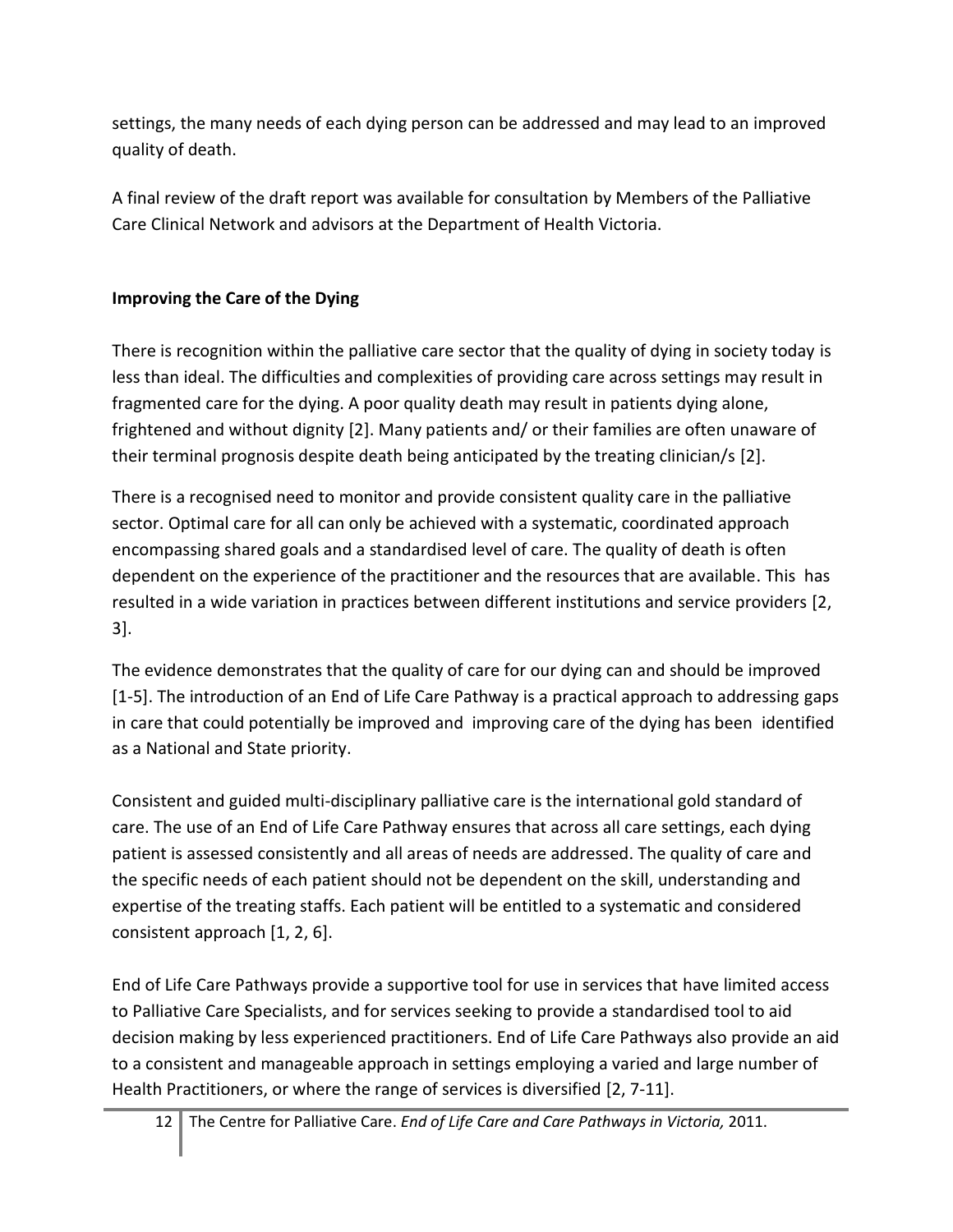Whilst the quality of care and the needs of each individual palliative patient are addressed with End of Life Care Pathways, the Pathways are also a useful quality assurance tool. Implementing an End of Life Care Pathway provides the opportunity for benchmarking and auditing to ensure that a service is providing best practice. It enables internal benchmarking within the organisation and comparisons/ benchmarking with external care providers to enable services to identify areas of need. Studies have demonstrated that the use of End of Life Care Pathways result in a marked improvement in documentation- a key requirement for ongoing organizational accountability and governance. The Pathways provide evidence of a demonstrated commitment to quality assurance [\[1,](#page-28-0) [2,](#page-28-1) [6\]](#page-28-3).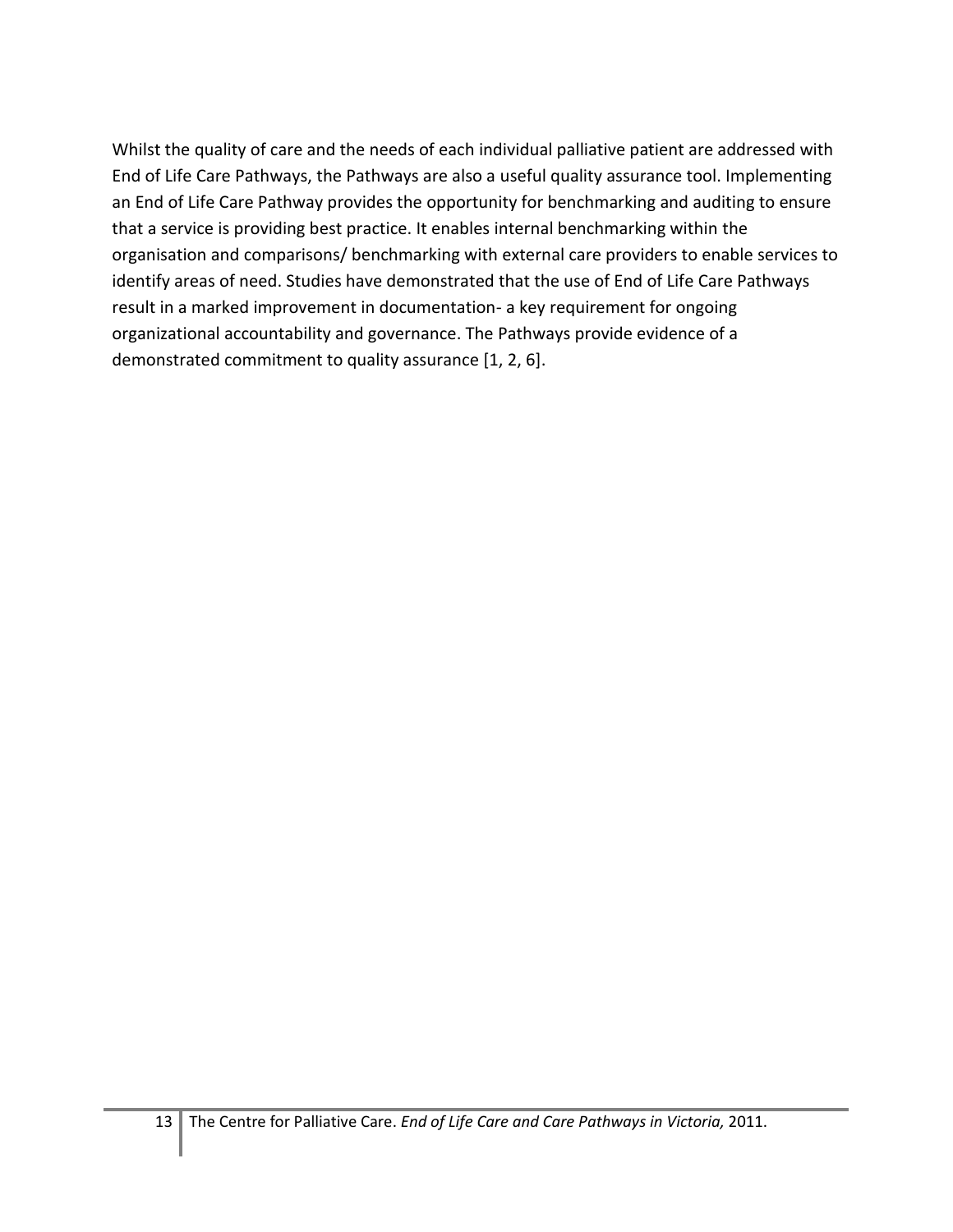# **7. END OF LIFE CARE**

### **7.1. Background**

There is a recognised need to provide high quality care to one of our most vulnerable populations, the dying. Palliative care has been identified as a worldwide priority due to our advancing age and our ability to live longer with more illness [\[7\]](#page-28-4).

The quality of dying in society today is often poor [\[2\]](#page-28-1). The difficulties and complexities of providing care across settings may result in fragmented care for the dying. Many patients are dying alone, frightened and without dignity [\[2\]](#page-28-1). Patients and/ or their families may be unaware of their terminal prognosis despite death being anticipated by the treating clinician/s [\[2\]](#page-28-1). Of the approximately 144 000 people who die in Australia annually, it is estimated that death is anticipated in as many 36 000- 72 000 cases. Of these people approximately 54% will die in hospital [\[1,](#page-28-0) [4,](#page-28-5) [12\]](#page-28-6).

Whilst the quality and place of death may vary there is some consensus as to what constitutes good end of life care [\[7\]](#page-28-4). Care provisions should be guided toward addressing

- Symptom management
- Addressing emotional and cognitive symptoms
- Improving quality of life
- Advance care planning and directives
- Functional status
- Spirituality
- Issues of grief and bereavement (including the potential for)
- Satisfaction and quality of care
- Caregiver wellbeing [\[7\]](#page-28-4)

The care of the dying should also be extended to protecting the most basic human rights as directed in the Good Medical Practice: A Code of Conduct [\[13\]](#page-28-7). Basic rights, as identified in the Code of Conduct include, but are not limited to:-

- Informing patients that they are dying
- Helping patients and their families to understand what may be expected or what may occur
- Being respectful of the patients right to autonomy and maintaining a sense of control
- Respecting patient choices and wishes
- Providing patients and families with access to information and care including spiritual, religious and emotional support and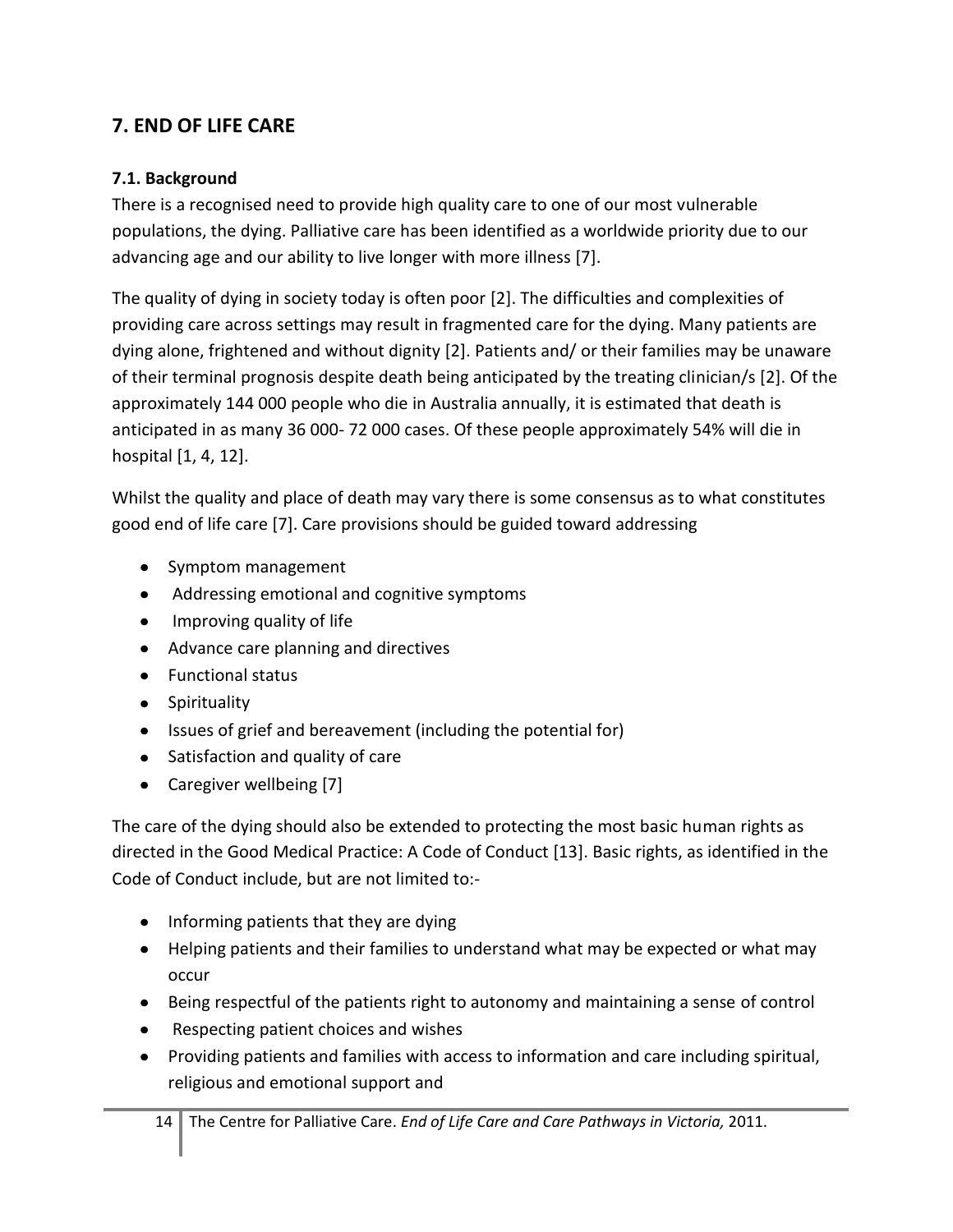Respecting and recognising the rights of their loved ones and carers.

There is a need to monitor and provide consistent, quality end of life care. Optimum care for all can only be achieved with a systematic, coordinated approach encompassing shared goals and a standardised level of care. The quality of death varies from person to person, and may be dependent upon the experience of the practitioner/s and the resources that are available to them. This has resulted in a wide variation in practices between different institutions and service providers. There is currently no shared framework for providing care to our dying within Victoria, and there is no collective and demonstrable agreement as to what should constitute a good quality end of life care in Victoria [\[2,](#page-28-1) [3,](#page-28-2) [5\]](#page-28-8).

The Australian Best Care of the Dying Network identified that deficiencies in the care of the dying are best addressed through system change (2).

# *Integrated and clinical care pathways*

Integrated and clinical care pathways are documents that outline specific steps of multidisciplinary care. Care pathways are being used extensively in other medical disciplines and have been formally evaluated. Recent systematic literature reviews of care pathways found:-

- Care pathways may be associated with reduced complications
- Care pathways may be associated with improved documentation
- Implementing the pathways may not negatively impact on the costs of length of stay
- Can be affective in providing proactive care management in those with a predictable disease trajectory
- May ensure that patients receive clinical interventions and/ or assessments in a timely manner possibly leading to improvements in service quality and service efficiency
- Are an effective mechanism for promoting adherence to guidelines thereby reducing variations in practice
- Effective in improving documentation including the documentation of communication between staff, patients and carers
- May be effective in improving physician agreement about treatment options
- Provide an effective and supportive decision making tool [\[8\]](#page-28-9)

# *The hospice model of care and end of life care pathways*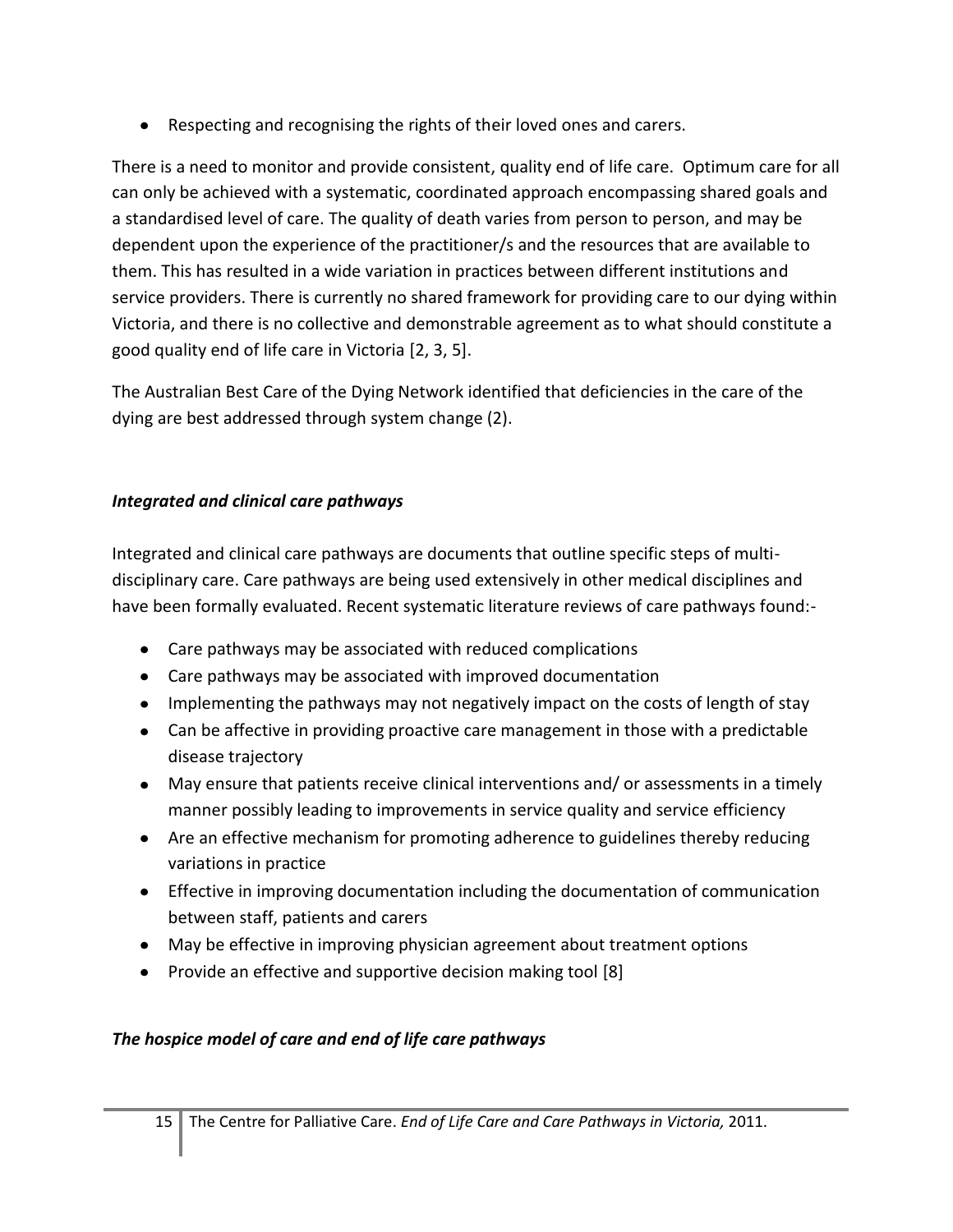The hospice model of care of the dying patient is regarded as the gold standard of care [\[14\]](#page-28-10). End of life care pathways and integrated care pathways were developed based on the hospice approach as a means of monitoring and guiding clinical practice in the multi-disciplinary setting outcomes [\[7,](#page-28-4) [8,](#page-28-9) [14\]](#page-28-10).

Within the palliative care setting end of life care pathways were designed to guide the provision of care for the dying through the use of a single tool aimed at co-coordinating consistent multi-disciplinary practices [\[15\]](#page-28-11). The pathways address inconsistencies in care provisions by providing structured patient management strategies detailing essential steps in caring for patients in the final days and hours of their lives. They facilitate the most appropriate management by the most appropriate provider at the most appropriate time, and represent a formalised multi-disciplinary agreement that is implemented with the aim of achieving the best patient outcomes [\[7,](#page-28-4) [8\]](#page-28-9).

End of Life Care pathways are regarded as a powerful educational tool and a supportive practical framework to aid decision making. By guiding end of life care across service settings the pathways facilitate the provision of best practice and enable patients to experience a dignified death. End of Life Care Pathway's provide a supportive tool for services that have limited access to Palliative Care Specialists, and for services seeking to provide a standardised tool to aid decision making by less experienced practitioners. End of Life Care Pathways also provide an aid to a consistent and manageable approach in settings employing a varied and large number of Health Practitioners, or where the range of services is diversified [\[2,](#page-28-1) [7-11\]](#page-28-4).

End of life care pathways may enhance patient care through improved symptom control, facilitation of understanding of diagnosis, increased patient satisfaction, decreased health care utilization and improved resource allocation [\[16-21\]](#page-28-12).

End of Life Care Pathways also provide the opportunity for benchmarking and auditing to ensure that each service is providing best practice. They provide for internal benchmarking within each organisation and comparisons/ benchmarking with external care providers to enable services to identify areas of need. The use of End of Life Care Pathways results in a marked improvement in documentation- a key requirement for ongoing organizational accountability and governance. The Pathways also provide evidence of a demonstrated commitment to quality assurance through the provision of an appropriate standard of documentation within the organisation and provide evidence of a clinical agreement that a person has met specific criteria and that death is anticipated. This guides care planning ensuring that care is aimed at symptom management and unnecessary and futile medical treatments are discontinued [\[2,](#page-28-1) [22\]](#page-29-0).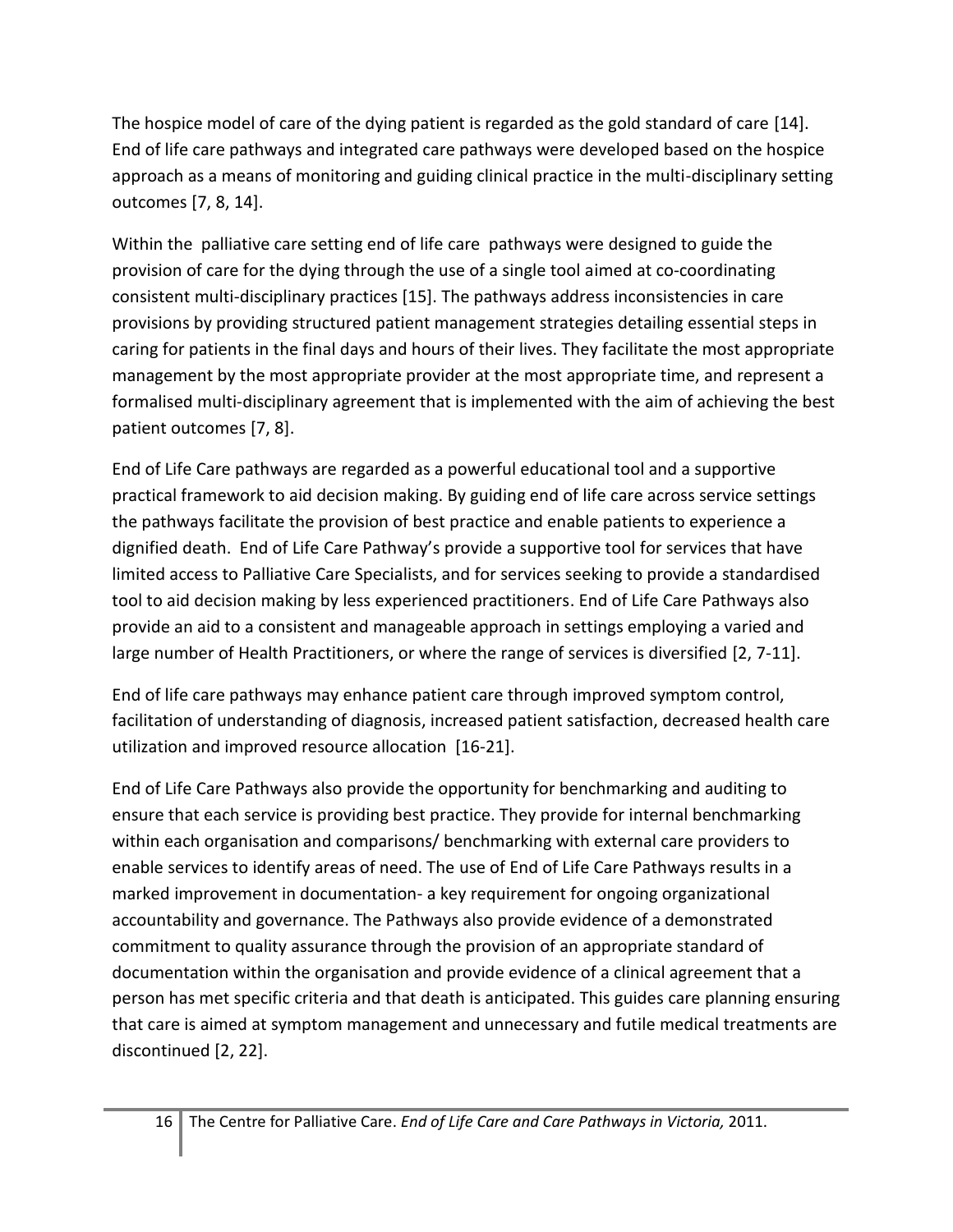# **8. PROJECT DETAILS**

# **8.1 Background**

As part of its strategic approach to addressing the goals of the National Strategy, the Department of Health Victoria allocated funding for the purpose of uncovering areas of gaps in care that could potentially be improved in the Victorian Palliative and Health Care sector, and to develop strategies and identify aids that may contribute to the realisation of the National goals.

The End of Life Care Pathways Victoria Project (EOLCP) was initiated by the Centre of Palliative Care and the Department of Health Victoria and provides recommendations and advice to the Palliative Sector on tools that may enhance the quality of care in the last days and hours of life. The End of Life Care Pathways Project (EOLCP) was funded by the Department of Health Victoria to support the initiatives of the State wide End of Life Care Pathways Special Interest Group and the Palliative Care Clinical Network.

The Palliative Care Clinical Network (PCCN) was established by Palliative Care, Continuing Care, Department of Health (the department) to oversee the clinical elements and implementation of:

- Strengthening palliative care: policy and strategic directions 2011-2015
- Service Delivery Framework and Service Capability Framework
- Clinical Service Improvement program

In an evaluation of the implementation of the 2004-09 palliative care policy there were several recommendations about the key strategic priorities to be addressed for 2011-15. This project arises from the recommendation "Establish a PCCN and a statewide program for the uptake of evidence into clinical practice" under *Principle 6. Quality care at all times* of the policy.

# **8.2 Objectives of the Project**

This study incorporated a review of the literature to identify end of life care pathways currently in use both nationally and internationally. Based on this review and the input from key stakeholders recommendations were developed for the implementation of end of life care pathways within Victoria. The recommendations align with the Palliative care service delivery framework and service capability framework.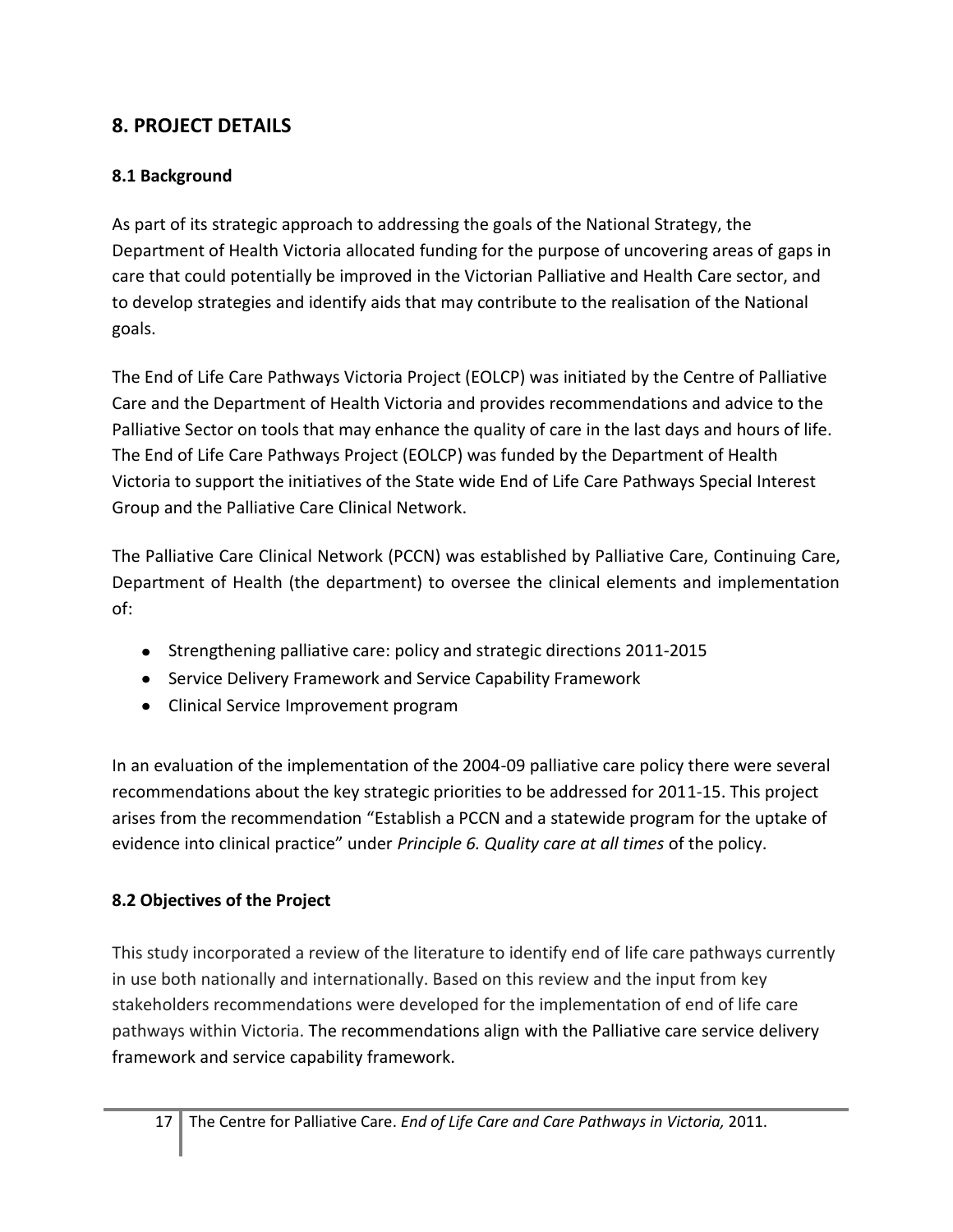This project had six main objectives:-

- To review the literature (incorporating grey literature) to identify end of life care pathways currently in use in the national and international palliative setting. The identified pathways will be further examined to assess the applicability, feasibility and durability of the use of the identified pathways in the Victorian setting will be developed;
- To canvass opinion from experts from the Victorian palliative care sector in order to identify pathways already in use;
- To develop evidence- based web tool to aid health care practitioners/ industry in determining the economic feasibility, implications for productivity, implementation and ongoing management of the identified pathways. The tool will house links to external sites and the findings of the literature review;
- To develop a communication strategy to facilitate the dissemination of the results of the literature review and to promote the use of the new web tool.
- To provide a final report including results, implementation strategies and recommendations for future;
- To develop a strategy with funding sought for the provision of ongoing support and maintenance of the web tool.

The literature review and expert opinion focused specifically on end of life care pathways that were currently in use both internationally and nationally.

# **8.3 Method**

Preparation of this paper involved a comprehensive literature review of published and grey literature as detailed below. A systematic literature review was not undertaken. While systematic literature reviews are considered the highest form of evidence, the rigor involved in the inclusion and exclusion of information would have resulted in a discussion paper absent of a current and realistic interpretation of the environment surrounding end of life care pathways in Victoria. This is due to the dearth of literature published on end of life care pathways and in addition, there is a delay between the writing and publishing of results of studies. The most recent systematic literature review, *End-of-life care pathways for improving outcomes in caring for the dying*, completed in October 2010, has been used as an important reference however this review found no previous end of life care pathway studies were of adequate caliber to include [\[7\]](#page-28-4).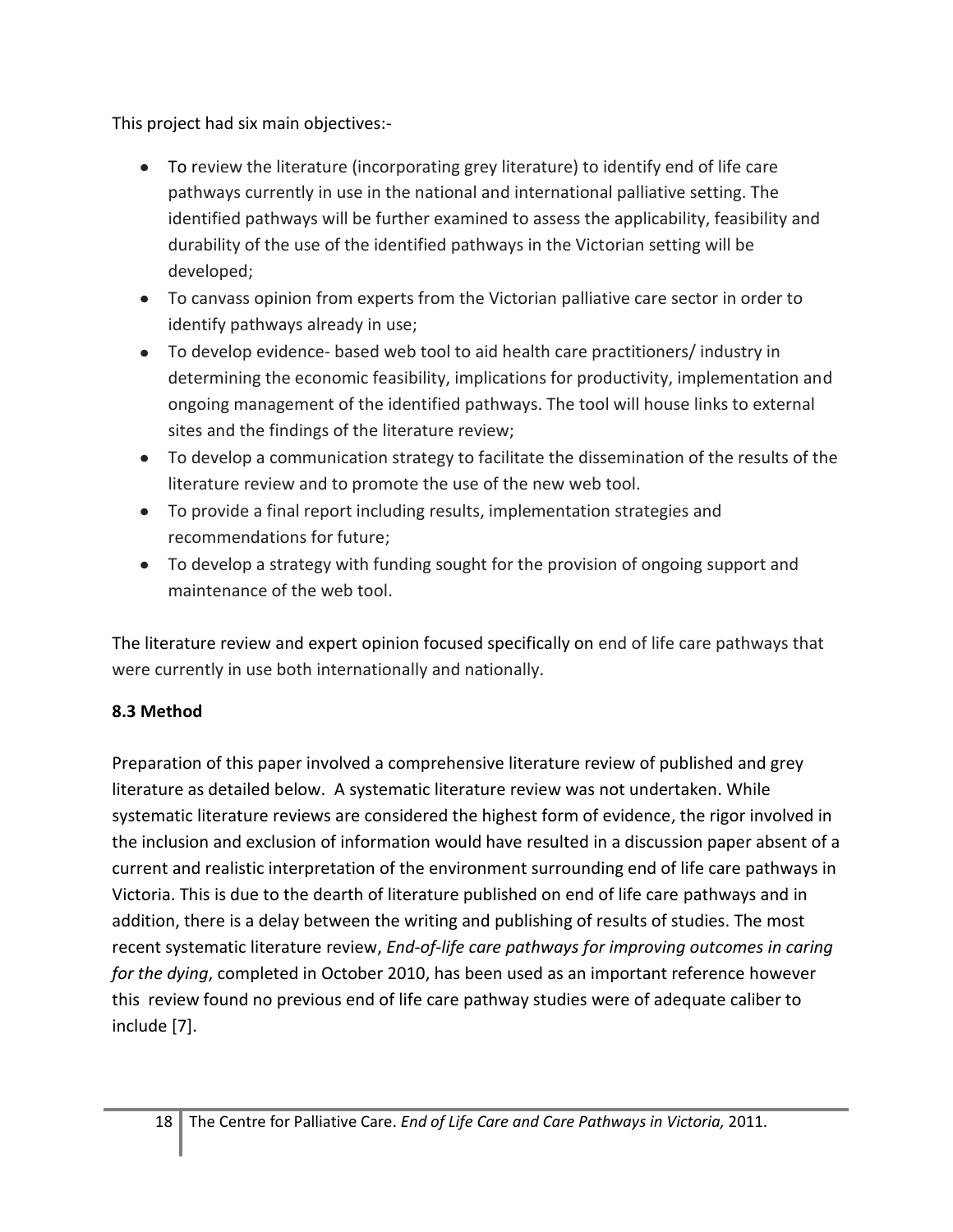The research methods chosen incorporated both the empirical quantitative data, information garnered from the studies that were excluded from the systematic literature review by Chan and Webster [\[7\]](#page-28-4), and qualitative data. Relevant consensus guidelines and expert opinion were incorporated into the guidelines because of the lack of evidence. This provided the opportunity to reflect a more realistic and current understanding of the environment surrounding the use of end of life care pathways in Victoria by theorising more broadly around the context of end of life care [\[23-25\]](#page-29-1).

# **Key Methods**

The recommendations were developed using the following process:-

- A broad review of the literature surrounding care pathways and end of life care pathways including a search of the grey literature;
- Incorporating expert and service provider opinion to present a more accurate account of current practices;
- Refining of guidelines with an expert advisory panel;
- Developing practice recommendations to accurately reflect all such evidence.

# *Literature review*

A review of the literature was conducted including all publications from English language biomedical texts and journals, and all international journals and articles translated into English language covering the periods January 1980 to May 2011. Most studies were descriptive, examining provider practices and patient and/or caregiver views, attitudes, knowledge and behavior. In undertaking this review a number of key articles were included:-

# **1.** *End-of-life care pathways for improving outcomes in caring for the dying (2010).*

This systematic literature review was prepared by Raymond Chan and Joan Webster, of Cancer Care Services, Royal Brisbane and Women's Hospital, Herston, QLD, Australia 4029. The review critically and empirically examined the literature to assess the effects of end of life care pathways compared with usual care. In total 920 articles were retrieved including thirty one studies. No studies fulfilled the study eligibility criteria and hence were all excluded from the review. This review found that there was a lack of available evidence for the use of end of life pathways but clinical pathways are effective in managing some clinical problems. The review recommended that future studies include outcomes measures in relation to patients, family, caregivers and health professionals [\[7\]](#page-28-4).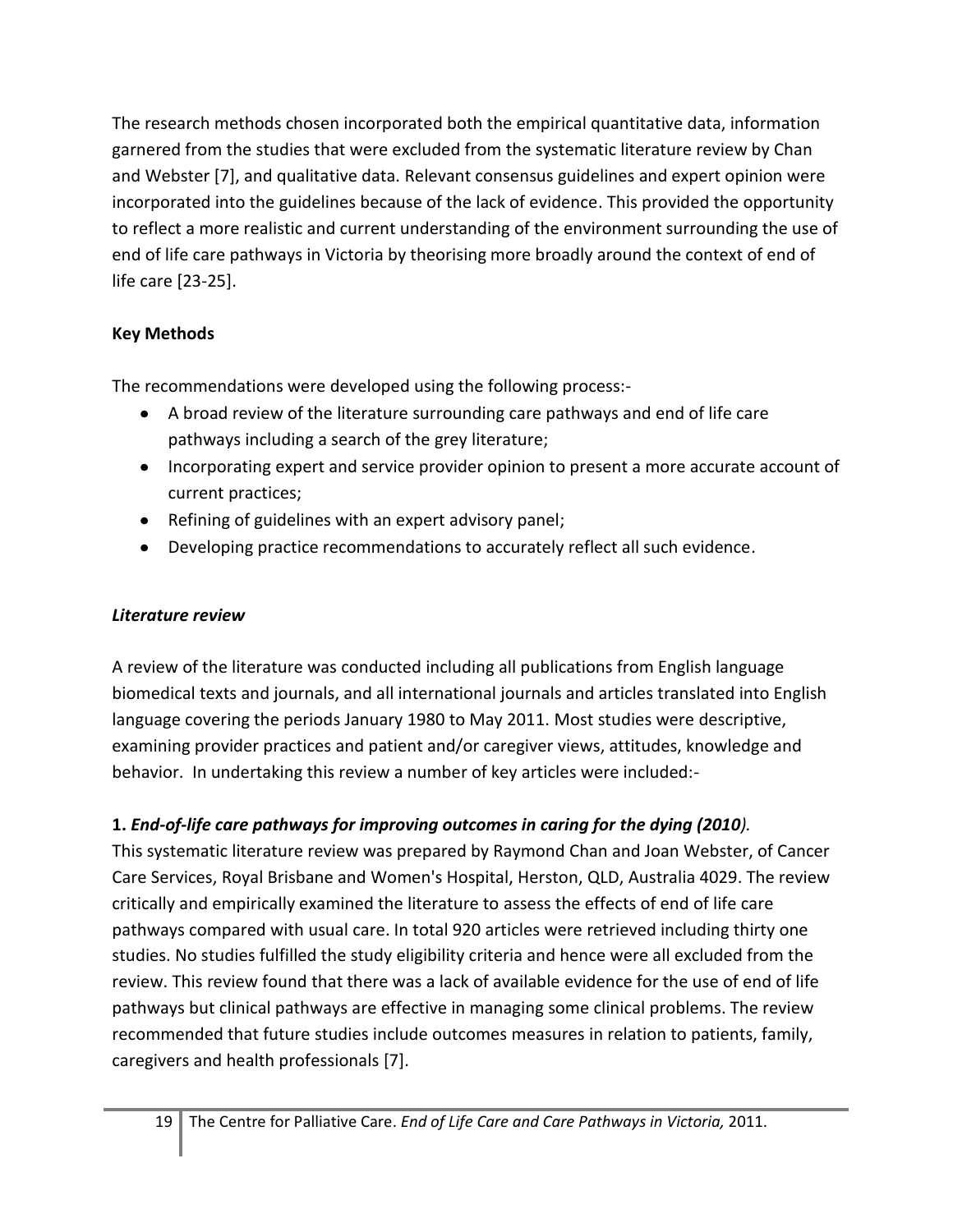# **2.** *Supporting Australians to Live Well at the End of Life: National Palliative Care Strategy (2010).*

This report was endorsed by the Australian Health Ministers and prepared by the Department of Health and Ageing, Commonwealth of Australia. The report explored key areas of palliative care service including awareness and understanding, appropriateness and effectiveness, leadership and governance, and capacity and capability [\[1\]](#page-28-0).

# **3.** *Pathways for care in the last days of life: A review of current utilisation in Victoria, November 2009*.

The project was undertaken by the Cancer and Palliative Care team, Department of health, Victoria. This project aimed to identify key information regarding the use of end of life care pathways in Victoria including barriers and enablers to implementation, outcomes of the introduction of pathway, and to determine if the use of pathways was linked to other activities[\[26\]](#page-29-2).

# **4***. The Australian Best Care of the Dying project (ABCD): Phase One Report (2005).*

Professor JR Hardy compiled this report on behalf of the ABCD network, Queensland. The report provides rich qualitative data surrounding the dying and the care of the dying in Australia [\[2\]](#page-28-1).

# **5.** *Clinical practice guidelines for communicating prognosis and end-of-life issues with adults in the advanced stages of a life-limiting illness, and their caregivers.*

This document was developed by a team from Sydney and Flinders Universities and funded by the National Health and Medical Research Council (NHMRC) [\[27\]](#page-29-3).

# *Search Strategy*

The selection of articles for consideration was based on the appropriateness and relevance to the research topic. All articles about end of life care and care pathways were considered with special emphasis on systematic literature reviews and articles from Australian authors. A variety of sources were used:

- Weekly reports on new publications produced by the Cancer Information Service at the Cancer Council of Victoria
- Weekly reviews of new journals received by the Centre for Palliative Care
- The Cochrane Library visited regularly
- The literature database EMBASE the project officer in charge retrieved relevant literature

### *Search terms*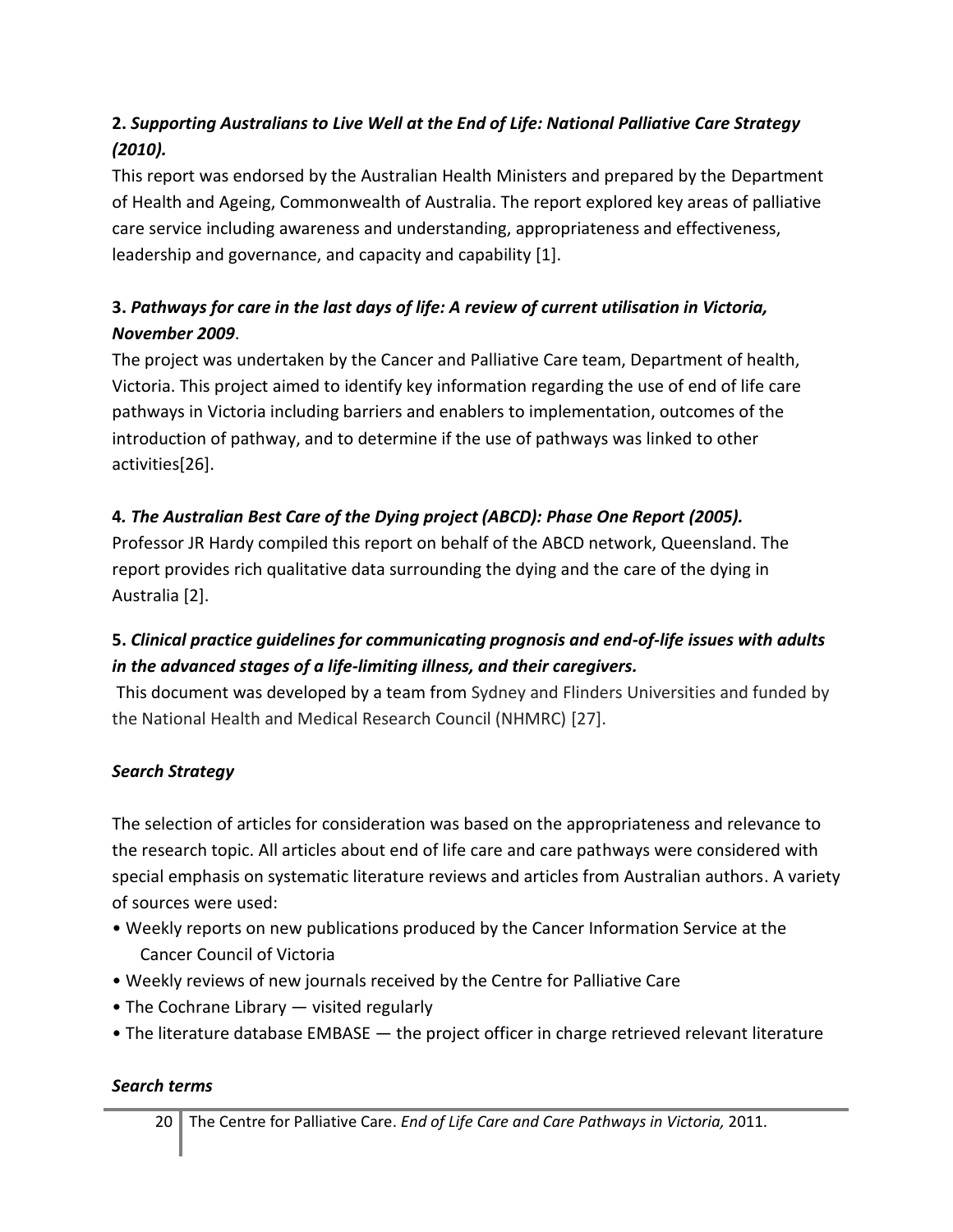Search terms included end of life, terminal, palliative, terminally ill, dying, and assessment tool, care tools, clinical tools, critical tools, resource, care pathway, care goals.

### *Databases*

Web of Science, Medline/ Pubmed, CINAHL, EMBASE, PsychInfo, SIGLE, CareSearch

### *Inclusion/exclusion criteria*

Care was taken to include important reviews and key articles as outlined above. Criteria for inclusion were restricted to English language articles in which both the population (end of life) and either the intervention (pathway) or the cost of end of life care were described or studied.

In general articles were excluded if they did not include both the population and the intervention, however, several articles concerning the economic implications of end of life care and the legal implications of end of life care were included to provide a greater awareness of other important variables.

### *Data Extraction*

Where ever possible/ applicable the following data was extracted:-

- Authorship, aims and objectives, outcomes measures
- Methodology
- Population
- $\bullet$  Intervention LCP or other
- Summary of findings

### *Analysis*

Articles were compared for homogeneity of themes

### *Comments*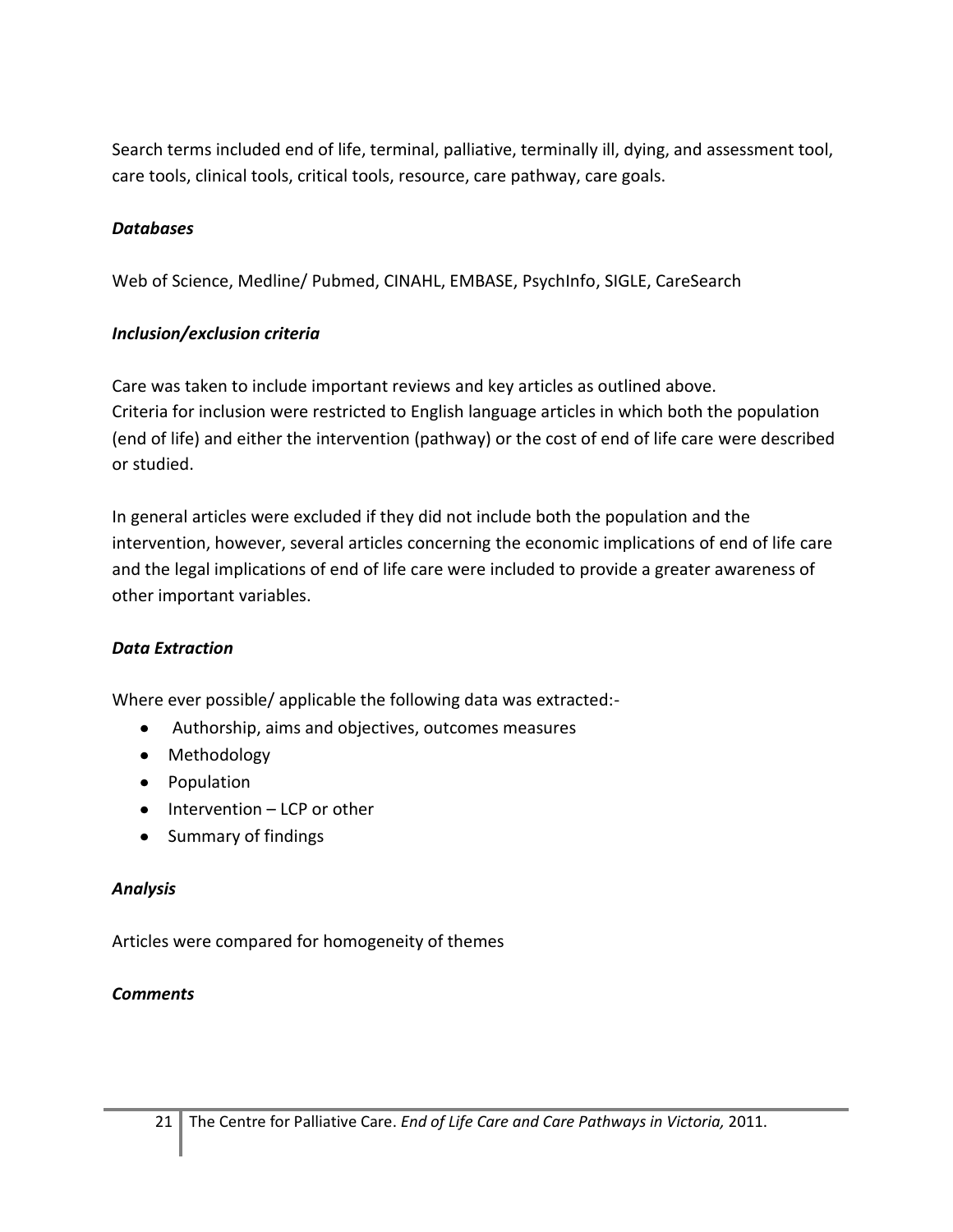Special emphasis was placed on literature originating from Australian authors of their experience around end of life care pathways. Searches were continued until May 2011 to include all recent literature.

## *Search results*

The search identified one hundred and forty five articles of interest. Articles cited as references in key documents were also sources to provide a broader perspective. Abstracts were retrieved and reviewed by the Project Officer. Relevant articles or articles that would further inform the project were retrieved in full and reviewed.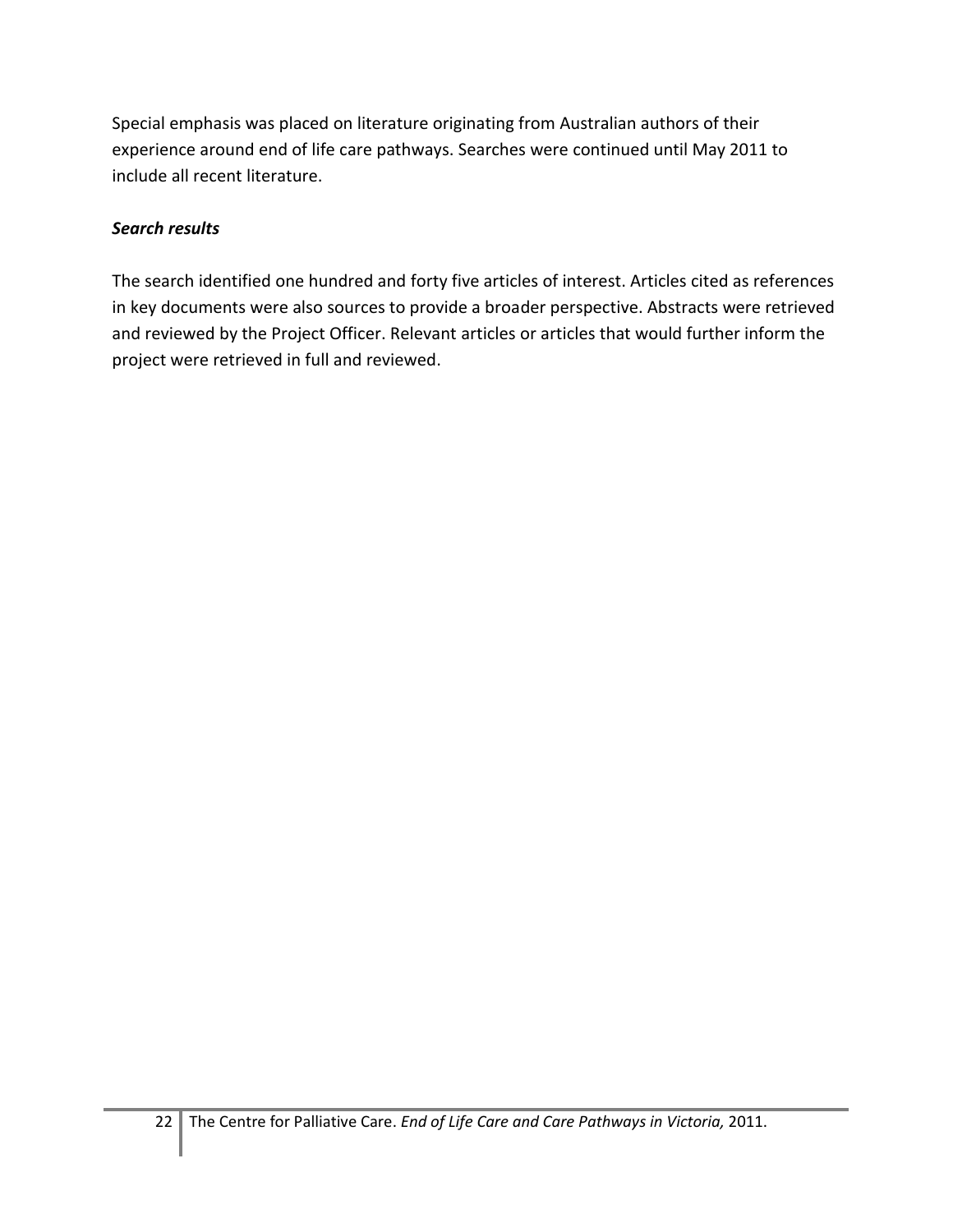# **9. DISCUSSION**

# **9.1 Key Findings**

The evidence demonstrates that the quality of care for our dying can and should be improved. The introduction of an End of Life Care Pathway is a practical approach to addressing gaps in care that could potentially be improved and improving care of the dying has been identified as a National and State priority [\[1-5\]](#page-28-0).

The introduction of an End of Life Care Pathway is a quality improvement measure to maximize the care of our most vulnerable population; the dying. The use of an End of Life Care Pathway ensures that throughout the care setting each dying patient is assessed consistently and all areas of needs are addressed. The quality of care and the specific needs of each patient are no longer dependent on the skill, understanding and expertise of the treating staffs. Each patient will be entitled to a systematic and considered consistent approach [\[2,](#page-28-1) [6,](#page-28-3) [22\]](#page-29-0).

End of Life Care Pathways provide a supportive tool for use in services that have limited access to Palliative Care Specialists, and for services seeking to provide a standardised tool to aid decision making by less experienced practitioners End of Life Care Pathway's also provide an aid to a consistent and manageable approach in settings employing a varied and large number of Health Practitioners, or where the range of services is diversified [\[2,](#page-28-1) [7-11\]](#page-28-4).

End of life care pathways also provide evidence of a shared consensus amongst treating physicians that the primary goal of care has changed from curative to palliative. Whilst many patients and their families are conflicted in the level of information they would like to receive, studies have indicated that patients and caregivers want to be included in discussions about likely illness trajectory, treatment options, life expectancy and what may be expected during end of life care [\[27-34\]](#page-29-3).

# *End of Life Care Pathways in Use in Australia*

The majority of End of Life Care pathways and Integrated Care Pathways in use throughout Victoria are approved modifications of the Liverpool Care Pathway or adaptations of Integrated Care Pathways.

The Liverpool Care Pathway (LCP) was developed by the Marie Curie Palliative Care Institute in Liverpool to standardise the quality of care of the dying [\[35\]](#page-29-4). The LCP specifically targets 18 domains of care and provides a prescriptive template to guide care in hospice, palliative care,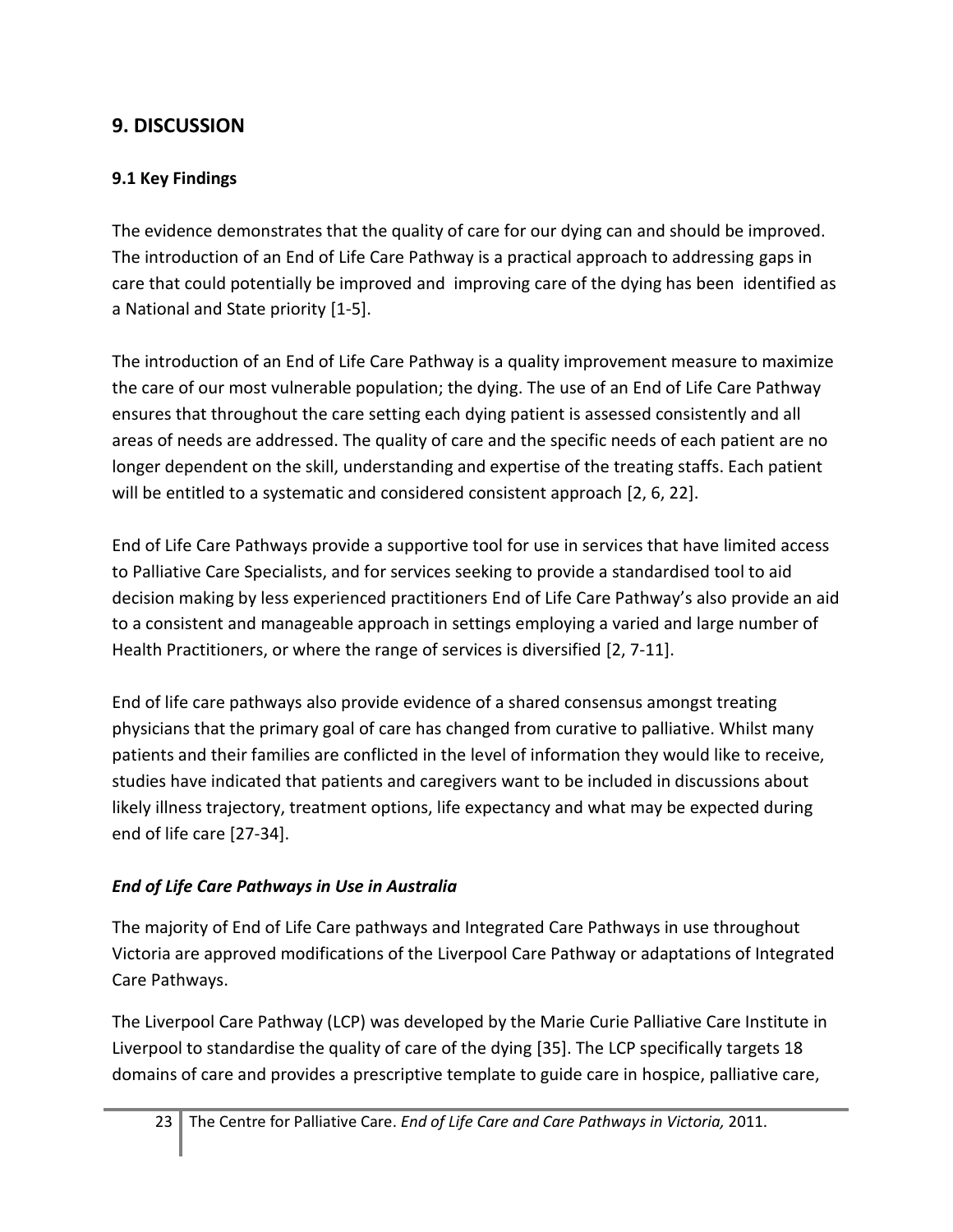and non-hospice settings [\[35\]](#page-29-4). The LCP is the most internationally recognised and widely used pathway and has been implemented at sites in 17 countries.

# *End of Life Care Pathways used in Victoria*

A number of individual services in Victoria have introduced end of life care pathways in palliative care in response to a perceived need to provide a framework for the delivery of consistent care. The most widely introduced pathway is the Liverpool Care Pathway or approved modifications thereof.

Importantly throughout the duration of this project the momentum and interest in the use of end of life care pathways in Victoria has grown significantly with key staff at the Centre for Palliative Care largely taking on the role of lead agency in providing expert guidance and advice on the implementation of an end of life care pathway.

Raising awareness and maintaining interest in new interventions are two critical indicators of the potential success of projects. Currently within the palliative care sector in Victoria both of these elements exist and there is considerable positive momentum toward the continued use/ further introduction of end of life care pathways. There is also an End of Life Special Interest Group actively advocating for the use of end of life care pathways, and providing informal and unfunded support to other service providers.

There is a lack of data comparing the Liverpool Care Pathway to other care pathways including modified Liverpool Care Pathways. Until further well-designed studies have been done, there is no evidence to support the use of another integrated care pathway over the use of the Liverpool End of Life Care Pathway (or modified version). There is also little justification for the provision of resources to support the development of alternative end of life care pathways when the effect, feasibility and impact of current versions is not yet fully understood. Exceptions to this may include the development of setting specific pathways not currently available such as for the emergency setting.

Currently there is only minimal coordination between services implementing/ maintaining end of life care pathways and this has resulted in inconsistencies in approaches to implementation and resource allocation. There is no one central point of contact to aid and support services, and there is no formal consensus recognising one pathway. The appointment of one key point of contact for services within Victoria would enable a more coordinated and managed approach.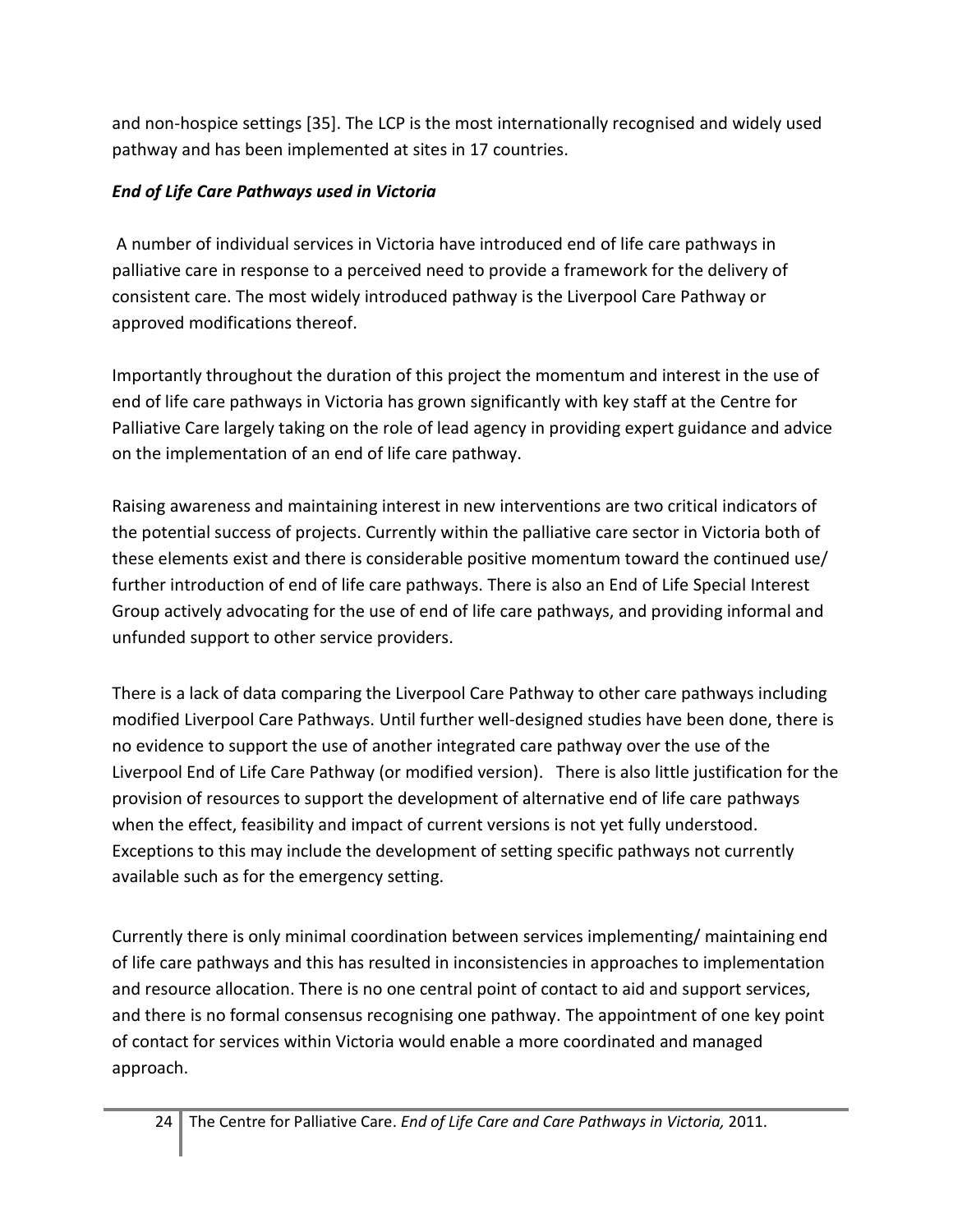## **9.2 Limitations of the study**

There were many limitations involved with finding evidence as there is a dearth of empirical published literature on this topic although end of life care pathways are well utilized internationally and nationally. This may be due in part to:-

- The lack of opportunity for publishing smaller studies or qualitative papers.
- The desire or plan to publish is rarely cited as an objective for introducing an end of life care pathway.
- There is often a significant delay of as much as two years from the time of submitting an article for review and the article being published. During this time articles may not be accessible.

This report has also been limited in nature due to the initial plan and funding for the project. The funding of this project also included the development of a web resource.

## **9.3 Areas for future research**

Currently there is a lack of empirical evidence concerning the use of pathways. A recent Cochrane review of end of life care pathways found that due to the absence of well designed controlled studies and randomised controlled trials there is a lack of available evidence for recommending the use of end of life care pathways. However non-eligible before and after studies indicated that the use of end of life care pathways improved symptom management, improved documentation and assessment, improved prescribing practices for end of life, and impacted on the bereavement levels of relatives.

# *Other areas for further research-*

- More evidence is needed regarding the impact and implications of introducing an end of life care pathway;
- Well designed studies measuring the economic impact of reducing and terminating futile treatments in the last week and days of life would contribute to further knowledge regarding the cost of end of life care pathways;
- There is a high level of interest in developing modified end of life care pathways for use in the Emergency setting;
- Well designed studies are needed to provide evidence into the use of end of life care pathways;
- Promotion of studies in how end of life issues are handled in different cultural settings.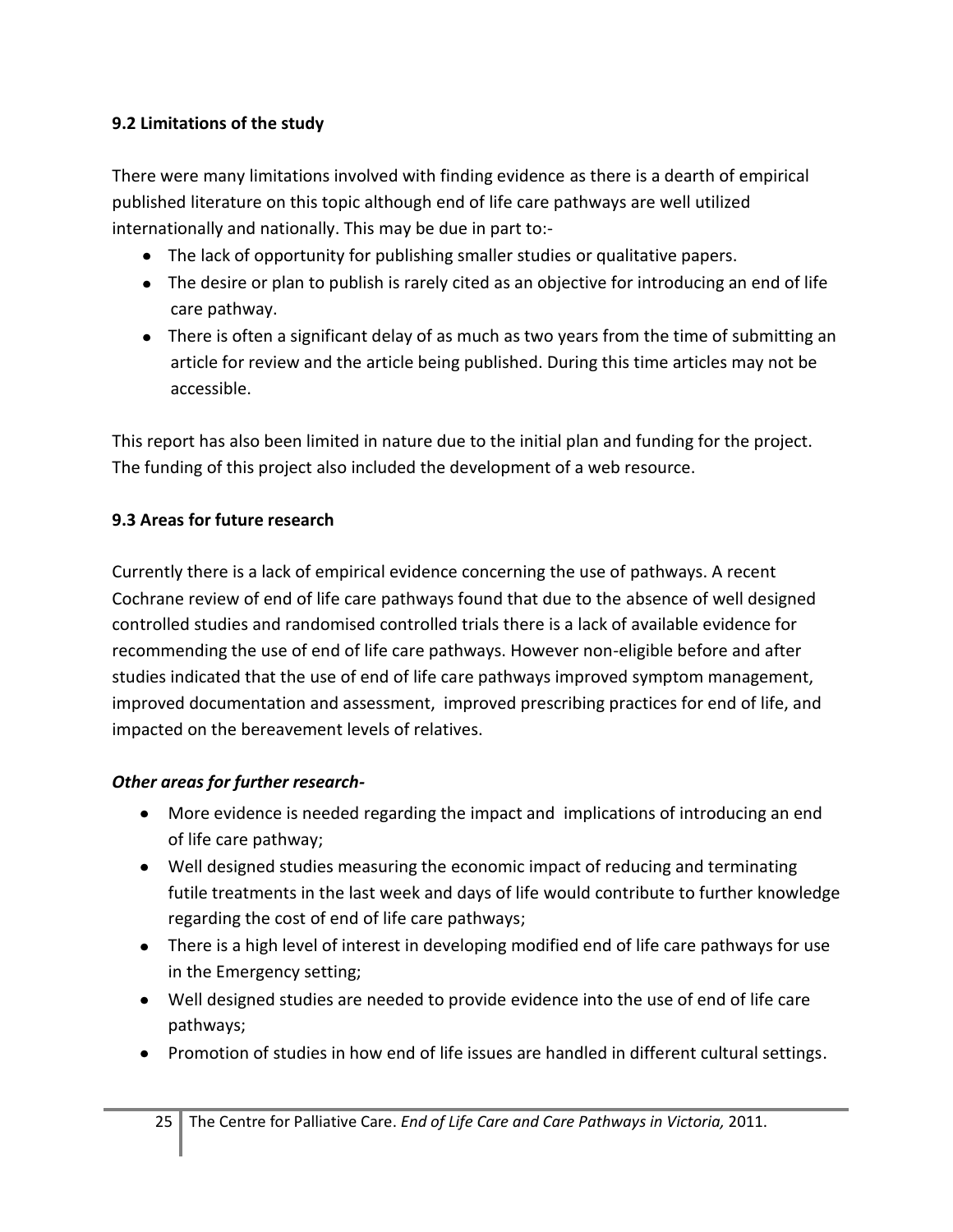# **10. CONCLUSIONS AND RECOMMENDATIONS**

There is a recognised need to monitor and provide consistent quality care in the palliative and health sector. Optimum care for all can only be achieved with a systematic, coordinated approach encompassing shared goals and a standardised level of care. End of life care pathways are used extensively nationally and internationally and are widely regarded as the gold standard of palliative care. They address inconsistency in care by providing structured patient management strategies detailing essential steps in caring for patients in the final days and hours of their lives.

End of life care pathways facilitate the most appropriate management by the most appropriate provider's at the most appropriate time. They provide documentation of a formalised multidisciplinary agreement that is implemented with the aim of achieving the best patient outcomes.

End of Life Care Pathways:-

- Maximize the care of our most vulnerable population by providing a tool to measure quality improvement;
- Provide an opportunity for benchmarking and auditing to ensure services are providing best practice;
- Providing a supportive tool for services that have limited access to Palliative Care Specialists, and for services seeking to provide a standardised tool to aid decision making by less experienced.
	- [\[2,](#page-28-1) [7-11\]](#page-28-4).

The majority of end of life care pathways and integrated care pathways in use throughout Victoria are approved modifications of the Liverpool Care Pathway (LCP) or adaptations of integrated care pathways. There are also a number of modified pathways based on the Liverpool Care Pathway that are yet to be formally approved. It is recognised, without prejudice, that these pathways were developed in good faith and with the intent of improving the quality and consistency of end of life care. It would be the role of any lead agency appointed to work with and support these services in achieving the appropriate recognition of their pathway.

The Liverpool Care Pathway (or approved modification):-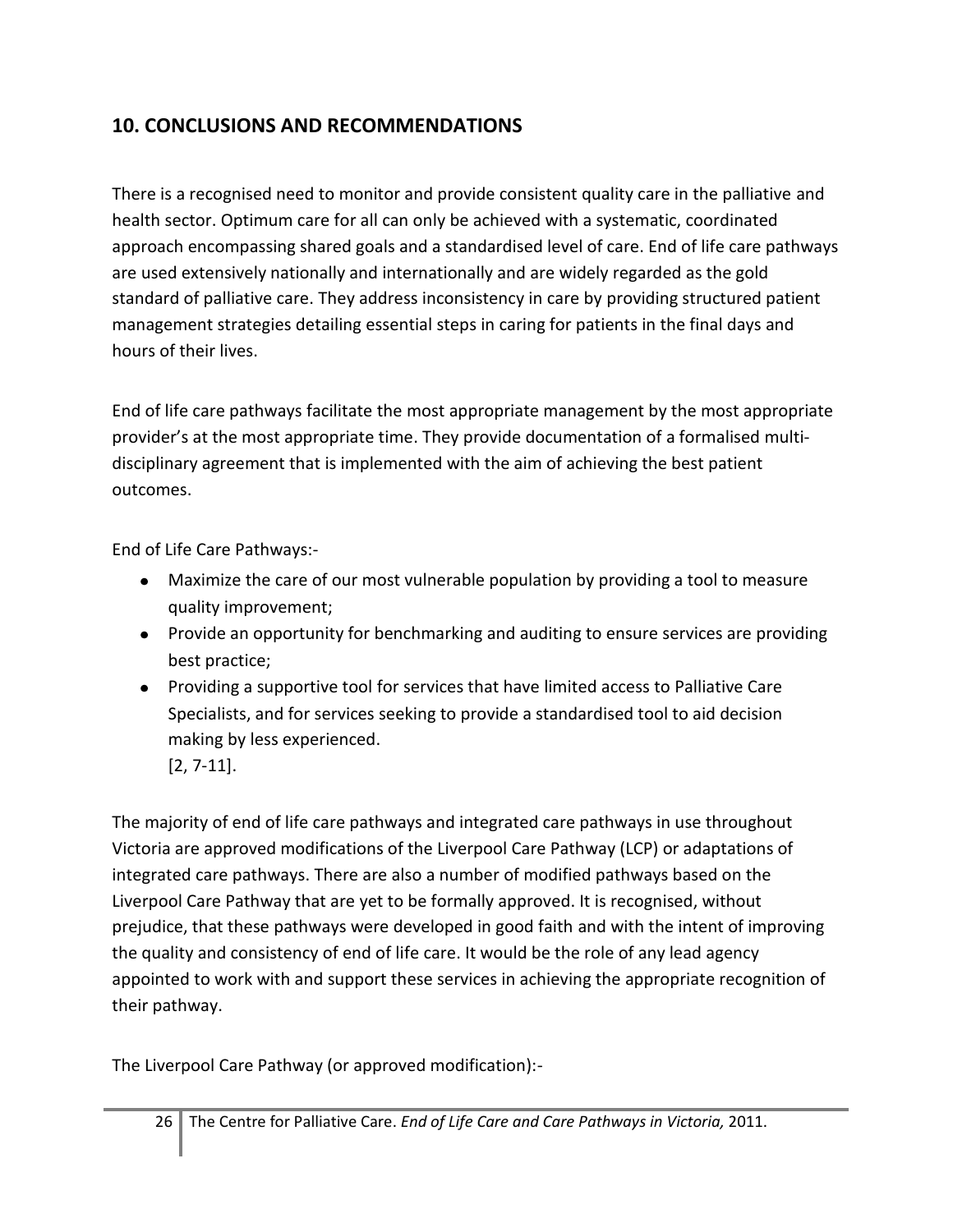- Is the most widely used end of life care pathway internationally, nationally and within Victoria;
- Is the recommended best practice model by the Department of Health in the UK;
- Undergoes a rigorous process of ongoing improvement and development including comprehensive audits and a dedicated research program;
- Use of the LCP provides an opportunity for providers/ services to benchmark nationally and internationally;
- Use of the LCP provides extensive access to resources, research, and the opportunity to engage with other LCP users;
- Use of the LCP provides the opportunity for services to be a part of a collaborative internationally research community with a shared purpose.

### **Recommendations:-**

- All services considering the introduction of an end of life care pathway should be strongly encouraged to use the Liverpool End of Life Care Pathway or existing modifications of, to ensure consistency, enable benchmarking between services, and to ensure that resources are not consumed developing further pathways.
- Funding should be allocated to services wishing to implement an end of life care pathway.
- Ideally funding would be allocated to further develop studies aimed at identifying the impact and implications of introducing an end of life care pathway.
- The Department of Health Victoria should facilitate/ support the further progression of the collaborative relationship with the Marie Curie Palliative Care Institute with the aim of progressing the State of Victoria to a Level 1 Partner.
- Modifications to the existing pathways should be evidence based in an effort to conserve the further use of resources.
- The best way to maintain momentum and ensure continuity of support is to provide one key point of contact for palliative care services in Victoria who wish to investigate/ implement an end of life care and this would enable:-
	- $\triangleright$  Ongoing provision of advice and support to services wishing to investigate the use of an end of life care pathway
	- Ongoing facilitation of the 'End of Life Special Interest Group'
	- $\triangleright$  Ongoing maintenance of the web resource developed from this Project
	- $\triangleright$  Development of a data bank of end of life care pathway projects in Victoria
	- $\triangleright$  Ongoing support and facilitation of a state wide coordinated approach to the use of end of life care pathways in Victoria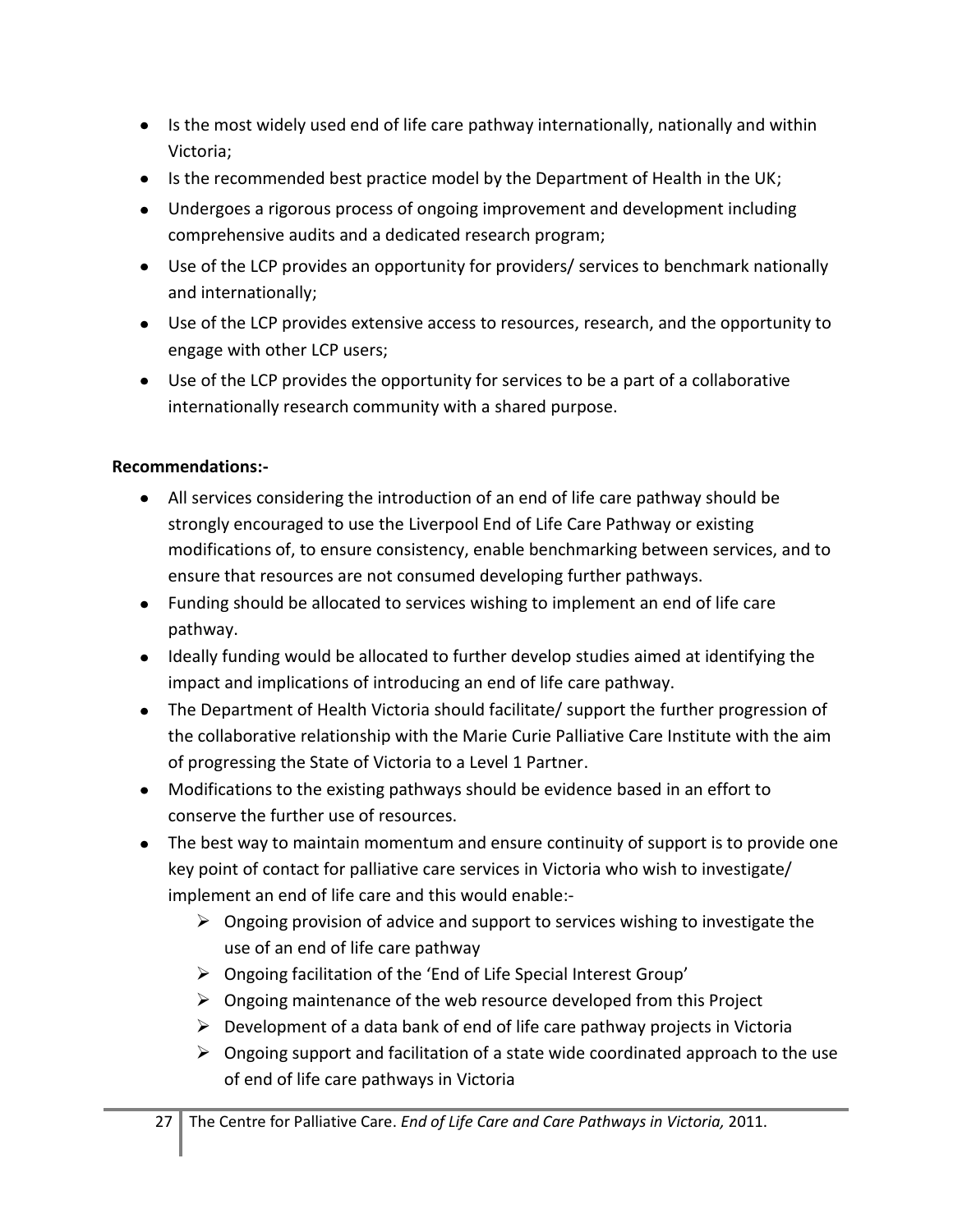- $\triangleright$  Ongoing development of collaborative networks between palliative care providers in the interests of further research into this field
- $\triangleright$  Development of a workshop to facilitate communication with services interested in implementing the pathway
- $\triangleright$  Further collaboration with the Marie Currie Palliative Care Institute with the aim of progressing the State of Victoria to a Level 1 Partner
- $\triangleright$  To ensure that momentum and goodwill gained through the project will not dissipate

Ideally a series of steps should be followed if considering the implementation of an end of life care pathway including around governance, institutional support and the provision of advice. Informative generic documents and templates are available from the *End of Life Care Pathways* website which can be accessed from www.**centre**forpall**care**.org/.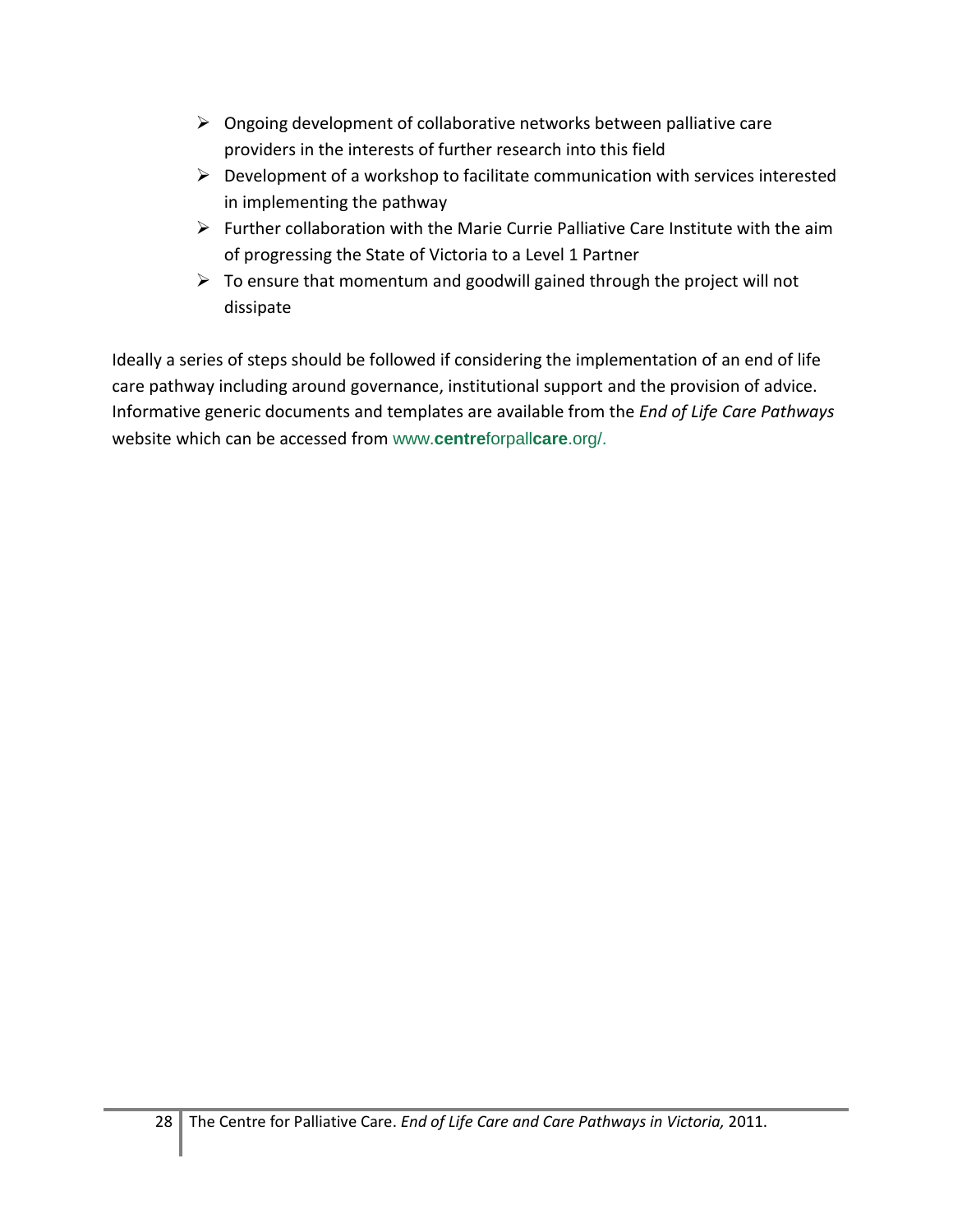# **12. REFERENCES**

- <span id="page-28-0"></span>1. National Palliative Care Strategy 2010- Commonwealth of Australia, *Supporting Australians to Live Well at the End of Life*. 2010.
- <span id="page-28-1"></span>2. Hardy, J.R., *The Australian Best Care of the Dying Project (ABCD): Phase One Report.* 2005: p. 1- 18.
- <span id="page-28-2"></span>3. Smith, R., *A good death.* British Medical Journal, 2000. 2000(320): p. 129-130.
- <span id="page-28-5"></span>4. CareSeach Palliative Care Knowledge network, *Prefered Place of Death*. 2010, CareSearch.
- <span id="page-28-8"></span>5. Weissman, D. and M. Meier, *Identifying Patients in Need of a Palliative Care Assessment in the Hospital Seting.* Journal of Palliative Medicine, 2011. 14(1): p. 17-23.
- <span id="page-28-3"></span>6. Tolson, D., et al., *Developing a managed clinical network in palliative care: a realistic evaluation.* International Journal Of Nursing Studies, 2007. 44(2): p. 183-195.
- <span id="page-28-4"></span>7. Chan, R. and J. Webster, *End-of-life care pathways for improving outcomes in caring for the dying.* Cochrane Database Of Systematic Reviews (Online), 2010(1): p. CD008006.
- <span id="page-28-9"></span>8. Allen, D., E. Gillen, and L. Rixson, *The Effectiveness of Integrated Care Pathways for Adults and Children in Health Care Settings: A Systematic Review.* JBI Library of Systematic Reviews, 2009. 7(3): p. 80-129.
- 9. Ellershaw, J.S., C; Overill, S; Walker, S; Aldridge, J., *Care of the Dying: Setting Standards for Symptom Control in the Last 48 Hours of Life.* Journal of Pain & Symptom Management, 2001. 21(1): p. 12-17.
- 10. Ellershaw, J., *Care of the dying: what a difference an LCP makes!* Palliative Medicine, 2007. 21(5): p. 365-368.
- 11. Veerbeek, L., et al., *Front line dispatch. Audit of the Liverpool Care Pathway for the Dying Patient in a Dutch cancer hospital.* Journal of Palliative Care, 2006. **22**(4): p. 305-308.
- <span id="page-28-6"></span>12. Palliative Care Australia, *A Guide to Palliative Care Service Development: a population based approach*. 2005.
- <span id="page-28-7"></span>13. Medical Board of Australia, *Good Medical Practice: A Code of Conduct for Doctors in Australia.* 2005.
- <span id="page-28-10"></span>14. Department of Health, *End of life care strategy: promoting high quality care for all adults at the end of life*. 2008, Department of Health: London.
- <span id="page-28-11"></span>15. WA Cancer and Palliative Care Network, G.o.W.A., Department of Health, *A pilot study of the use of the Liverpool Care Pathway in Western Australia: Final report.* June 2009.
- <span id="page-28-12"></span>16. Virik and P. Glare, *Profile and evaluation of palliative medicine consultation services within tertiary teaching hospital in Sydney.* Journal of Pain & Symptom Management, 2002. **23**(17-25).
- 17. Higginson, I., et al., *Is there evidence that palliative care teams alter end of life experiences of patients and their caregivers?* Journal of Pain & Symptom Management, 2003. **25**: p. 150-168.
- 18. Manfredi, P., et al., *Palliative care consultations: how do they impact the care of hospitalized patients? .* Journal of Pain & Symptom Management, 2000. **20**: p. 166-173.
- 19. Rodrigues, H.C.M.L., J. Deprest, and P.P.v.d. Berg, *When referring physicians and researchers disagree on equipoise: the TOTAL trial experience.* Prenatal Diagnosis, 2011: p. n/a-n/a.
- 20. Hansen, E., *Successful Qualitative Health Research: A Practical Introduction*. 2006, Corws Nest NSW: Allen & Unwin.
- <span id="page-28-13"></span>21. Huong Canh Le, B. and J.N. Watt, *Care of the Dying in Australia's Busiest Hospital: Benefits of Palliative Care Consultation and Methods to Enhance Access.* Journal Of Palliative Medicine, 2010. **13**(7): p. 855-860.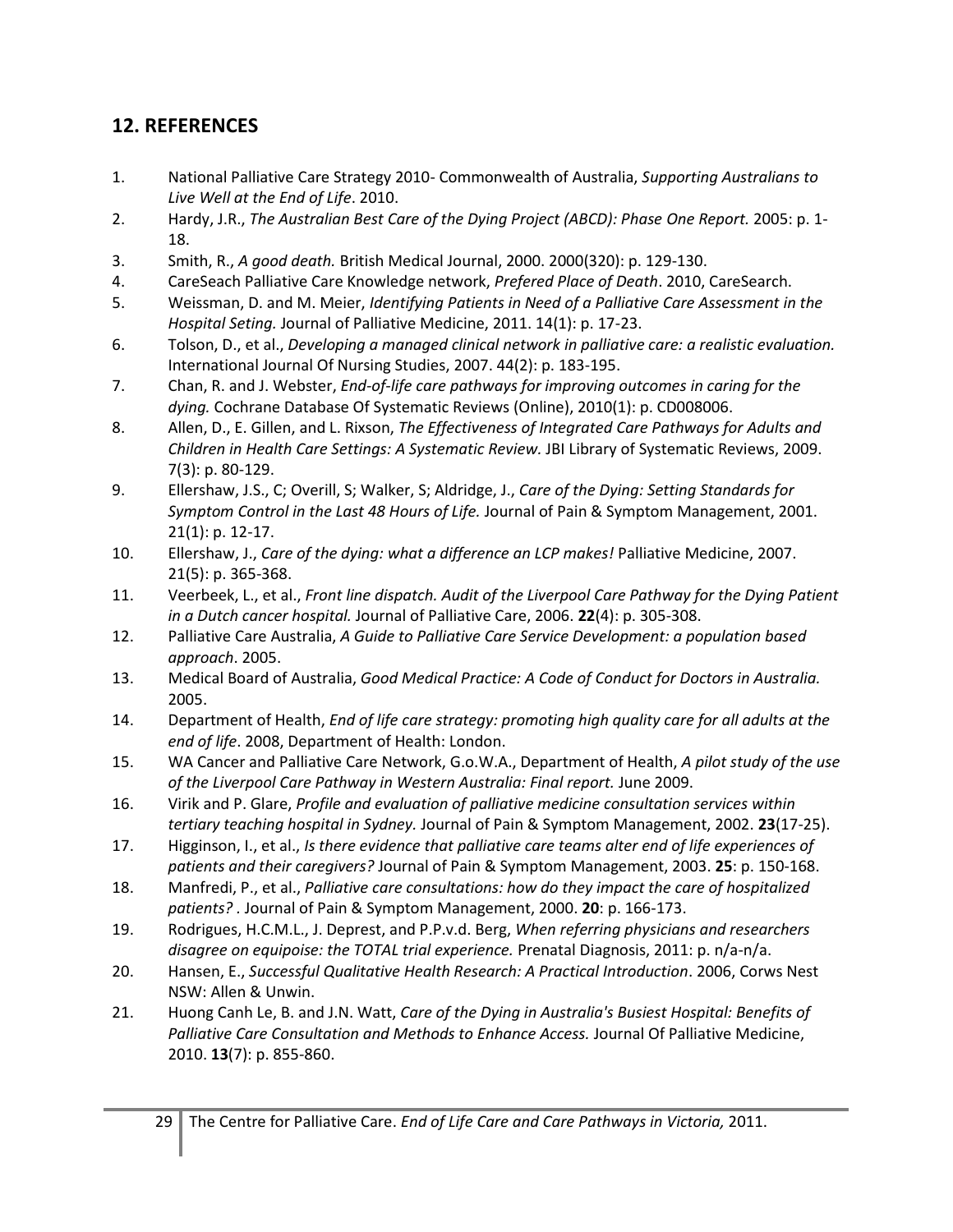- <span id="page-29-0"></span>22. Pugh, E.J., M. McEvoy, and J. Blenkinsopp, *Use of the proportion of patients dying on an End of Life Pathway as a quality marker: considerations for interpretation.* Palliative Medicine, 2010. 24(5): p. 544-547.
- <span id="page-29-1"></span>23. Burdess, N., *The Really Understandable Stats Book*. 1994, Allambie Heights: Prentice Hall Australia.
- .24. O'Leary, Z., *Researching Real- World Problems: A Guide to Methods of Inquiry*. 2005, London: SAGE Publications.
- 25. Thomas, J.D., *Doing Critical Ethnography*. 1993, Newbury Park: SAGE Publications
- <span id="page-29-2"></span>26. Department of Health Victoria, *Pathways for care in the last days of life: A review of current utilisation in Victoria*. November 2009, Department of Health Victoria.
- <span id="page-29-3"></span>27. Clayton, J., et al., *Discussing end-of-life issues with terminally ill cancer patients and their carers: a qualitative study.* Support Care Cancer, 2005. 13: p. 589-599.
- 28. Clayton JM, B.P., Arnold RM, Tattersall MHN, *Fostering coping and nurturing hope when discussing the future with terminally ill cancer patients and their caregivers.* Cancer, 2005. **103**: p. 1965-1975.
- 29. Kirk P, K.I., Kristjanson LJ, *What do patients receiving palliative care for cancer and their families want to be told? A Canadian and Australian qualitative study.* British Medical Journal, 2004. **328**: p. 1343-1347.
- 30. Greisinger, A., et al., *Terminally ill cancer patients: their most important concerns.* Cancer Practitioner, 1997. **5**: p. 147-154.
- 31. Johnson, D.C., C.T. Kassner, and J.S. Kutner, *Current use of guidelines, protocols, and care pathways for symptom management in hospice.* The American Journal Of Hospice & Palliative Care, 2004. 21(1): p. 51-57.
- 32. Gattellari M, V.K., Butow PN, Tattersall MH, *When the treatment goal is not cure: are cancer patients equipped to make informed decisions? J Clin Oncol 2002; 20: 503-513.* Journal Of Clinical Oncology. 20: p. 503-513.
- 33. Iconomou G, V.A., Koutras A, et al, *Information needs and awareness of diagnosis in patients with cancer receiving chemotherapy: a report from Greece.* Palliative Medicine, 2002. 16: p. 315- 321.
- 34. Josephine M Clayton, K.M.H., Phyllis N Butow, Martin H N Tattersall and David C Currow, *Clinical practice guidelines for communicating prognosis and end-of-life issues with adults in the advanced stages of a life-limiting illness, and their caregivers.* Medical Journal of Australia, 2007. 186 (12 supp): p. 77-108.
- <span id="page-29-4"></span>35. Lo, S.H., et al., *The implementation of an end-of-life integrated care pathway in a Chinese population.* International Journal Of Palliative Nursing, 2009. **15**(8): p. 384-388.
- <span id="page-29-5"></span>36. Bookbinder, M., et al., *Improving end-of-life care: development and pilot-test of a clinical pathway.* Journal Of Pain And Symptom Management, 2005. **29**(6): p. 529-543.
- 37. Veerbeek, L., et al., *The effect of the Liverpool Care Pathway for the dying: a multi-centre study.* Palliative Medicine, 2008. 22(2): p. 145-151.
- 38. Veerbeek, L., et al., *Does recognition of the dying phase have an effect on the use of medical interventions?* Journal Of Palliative Care, 2008. 24(2): p. 94-99.
- 39. Veerbeek, L., et al., *Using the LCP: bereaved relatives' assessments of communication and bereavement.* The American Journal Of Hospice & Palliative Care, 2008. **25**(3): p. 207-214.
- 40. Luhrs, C.A., et al., *Pilot of a pathway to improve the care of imminently dying oncology inpatients in a Veterans Affairs Medical Center.* Journal Of Pain And Symptom Management, 2005. **29**(6): p. 544-551.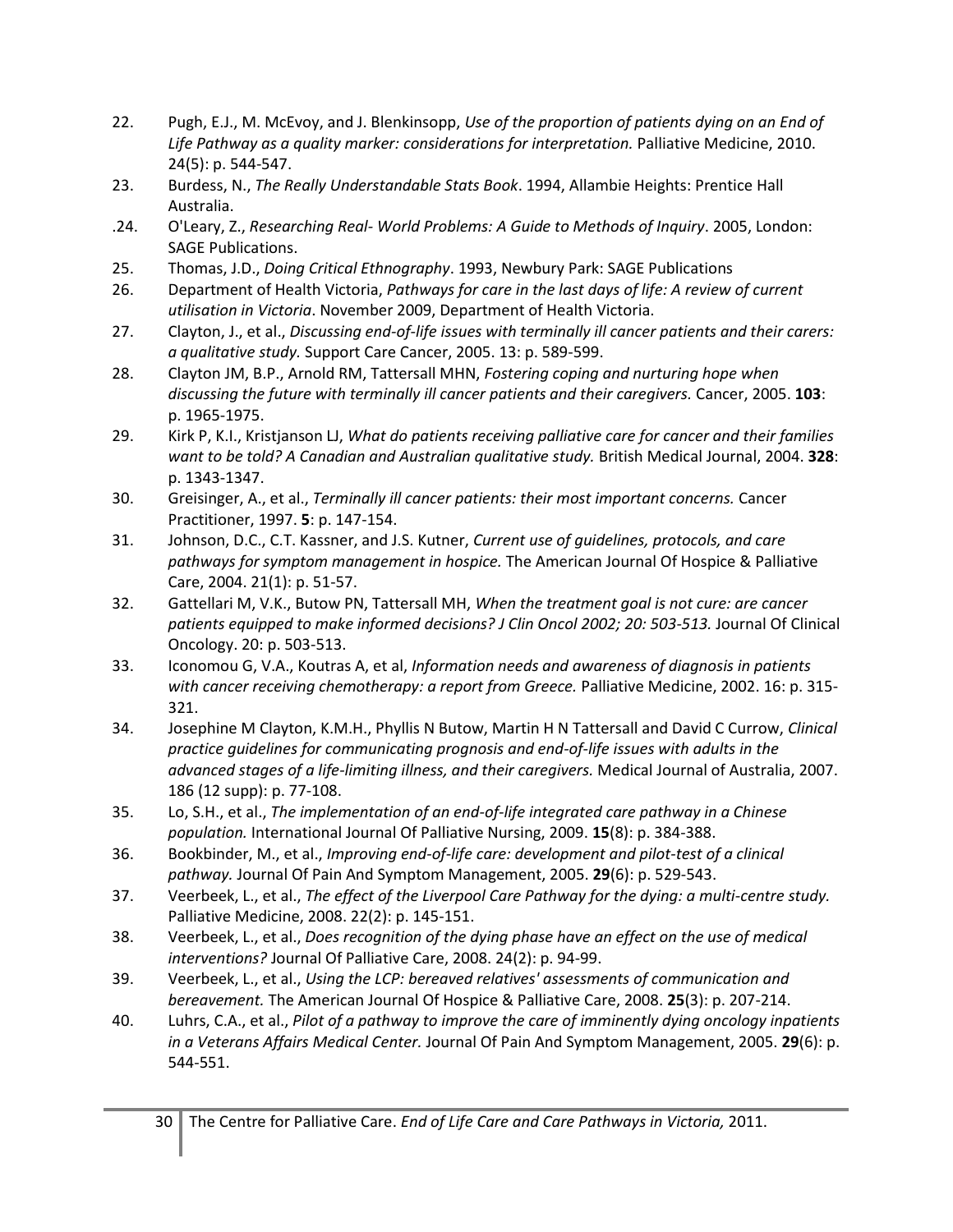- <span id="page-30-0"></span>41. Mirando, S., P.D. Davies, and A. Lipp, *Introducing an integrated care pathway for the last days of life.* Palliative Medicine, 2005. 19(1): p. 33-39.
- 42. Bailey, F., et al., *Improving processes of hospital care during the last hours of life.* Archives of Internal Medicine, 20005. 165(15): p. 1722-1727.
- 43. Currie, V.L. and G. Harvey, *The use of care pathways as tools to support the implementation of evidenced-based practice.* Jornal of Interprofessional Care, 2000. 14(4): p. 311-324.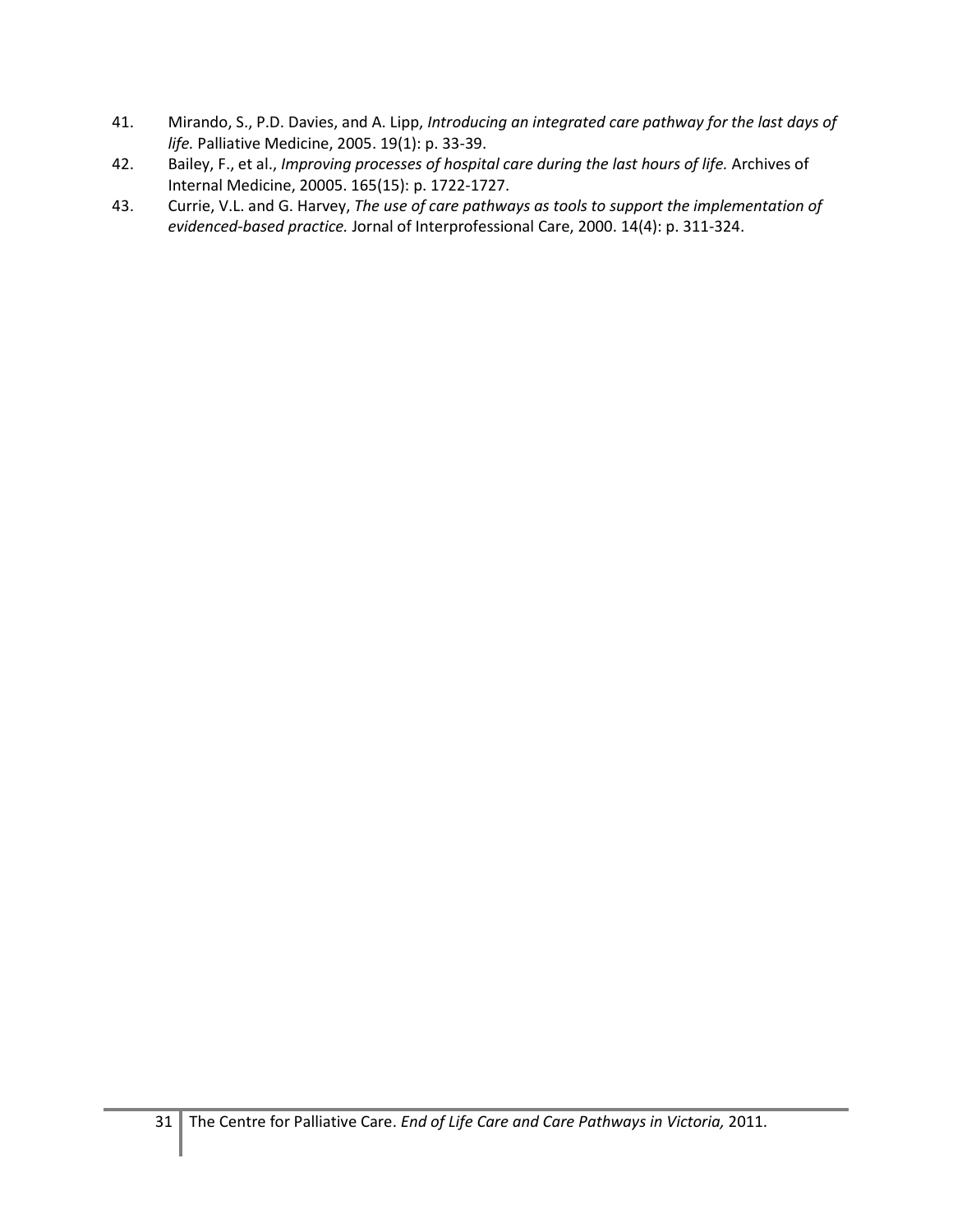# **14. ACKNOWLEDGEMENTS**

The End of Life Care Pathways Project (EOLCP) was funded by the Department of Health Victoria to support the initiatives of the State wide End of Life Care Pathways Special Interest Group and the Palliative Care Clinical Network.

The Project Management Committee of the End of Life Care Pathways Project would like to extend their gratitude and thanks to the Project Advisory Committee for their assistance and advice throughout the duration of the project.

The Project Management Committee would also like to extend their thanks to the many individuals working in the Victorian palliative care sector who have provided their advice, assistance and guidance.

It is hoped that this Report is an accurate reflection of the current climate surrounding end of life care pathways in Victoria, and the thoughts and experiences of the majority of dedicated individuals and services working in the field of palliative care.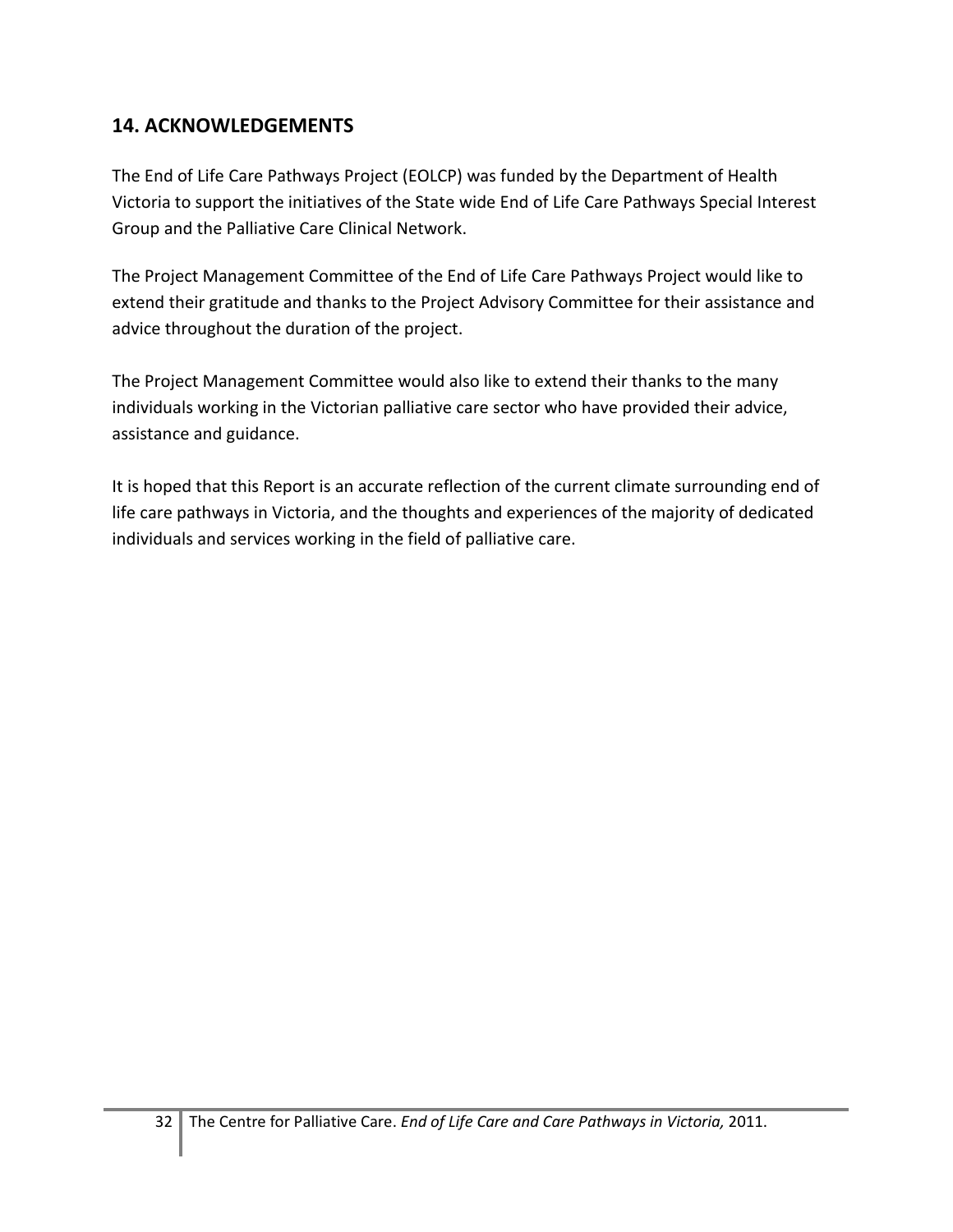#### **Appendix A**

#### **Flowchart for inclusion of articles in the review**

Search terms: - Major headings were identified in each database for articles relating to end of life and pathways/ health care cost.

Date: - 1980- May 2011

Inclusion criteria:- English language End of life specific

Exclusion criteria: - non- English language, date outside limits, duplicate articles, articles relating to nonend of life clinical pathways

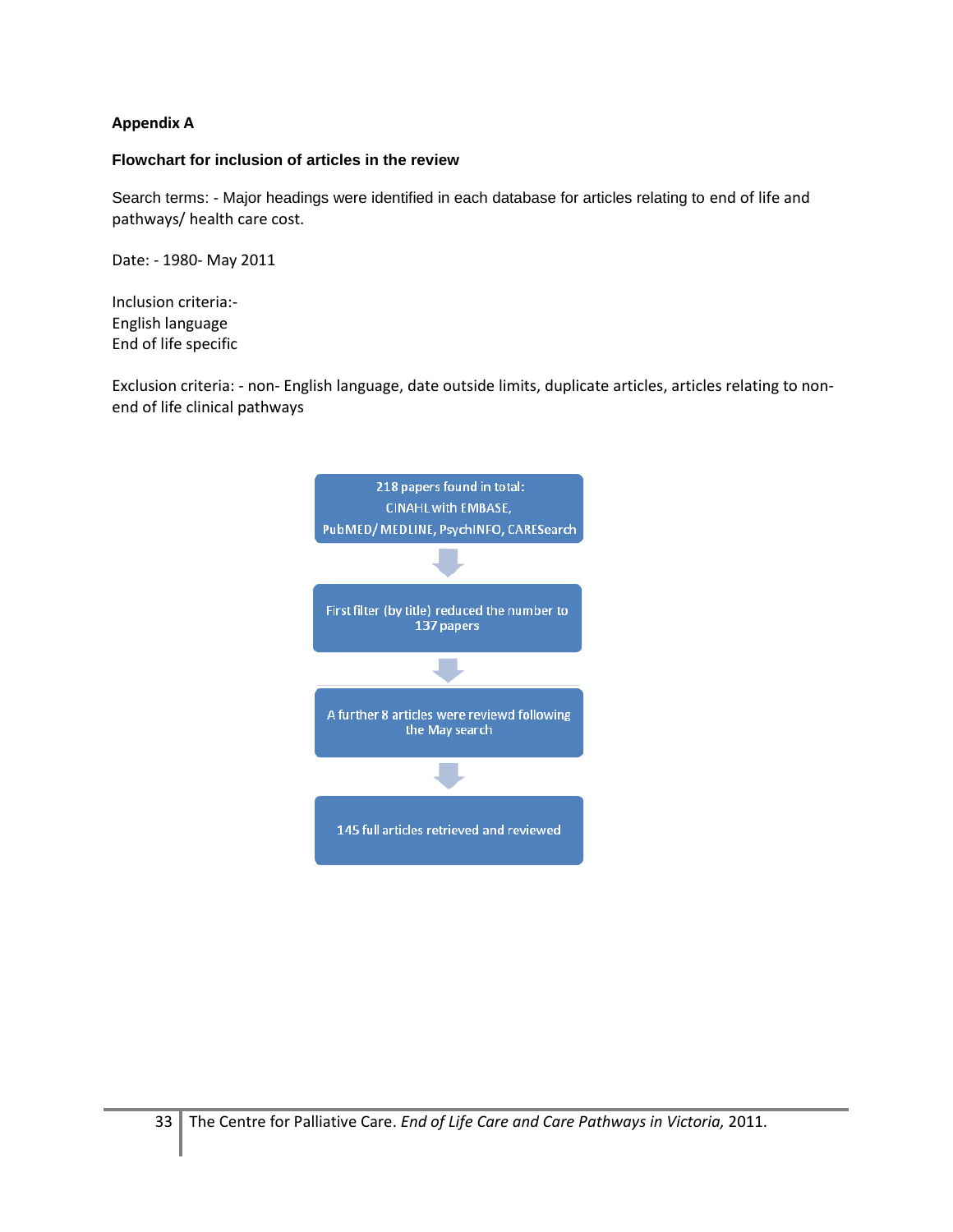#### **Appendix B**

#### **Project Methodology, Evaluation and Timeframes**

#### **Objectives**

This study will incorporate a review of the literature to identify end of life care pathways currently in use both nationally and internationally. Based on this review and the input from key stakeholders a specific tool(s) will be recommended for implementation within Victoria. The recommendations should align with the Palliative care service delivery framework and service capability framework.

This project has six main aims:

- A review of the literature (incorporating grey literature) to identify end of life care pathways currently in use in the national and international palliative setting. The identified pathways will be further examined to assess the applicability, feasibility and durability of the use of the identified pathways in the Victorian setting will be developed.
- Canvassing of opinions (via discussions) with experts derived from the Victorian palliative care sector in order to identify pathways already in use.
- An evidence- based web tool will be developed to aid health care practitioners/ industry in determining the economic feasibility, implications for productivity, implementation and ongoing management of the identified pathways. The web tool will house links to external sites and the findings of the literature review.
- A communication strategy will be developed to facilitate the dissemination of the results of the literature review and to promote the use of the new web tool.
- A final report including results, implementation strategies and recommendations for future will be prepared.
- A strategy will be developed with funding sought for the provision of ongoing support and maintenance of the web tool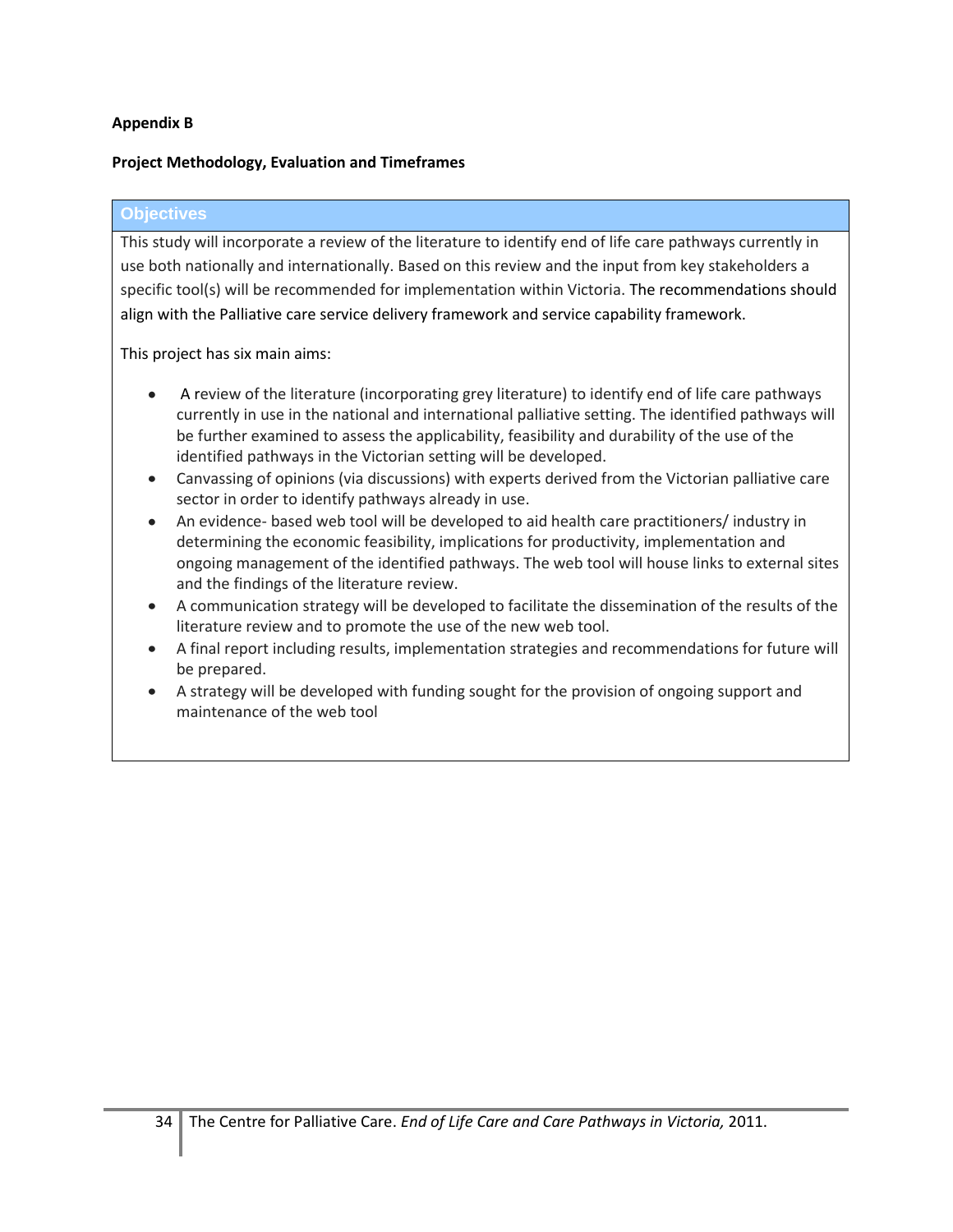| Key tasks, deliverables and timeframes.                                                                                                                       | <b>Date</b>           |
|---------------------------------------------------------------------------------------------------------------------------------------------------------------|-----------------------|
| Convene project management group                                                                                                                              | Jan 2011              |
| Develop governance structure including Terms of Reference for management                                                                                      |                       |
| and advisory groups                                                                                                                                           |                       |
| Identify and appoint potential advisory group members and schedule meetings                                                                                   |                       |
| Develop and confirm revised project plan with project management group                                                                                        |                       |
| Further define project aims in order to guide the literature review.                                                                                          |                       |
| Confirm project work plan with Centre for Palliative Care and Department of<br>Health                                                                         |                       |
|                                                                                                                                                               | Feb-March 2011        |
| Develop inclusion and exclusion criteria, and a comparative hermeneutic for<br>analyzing the applicability, feasibility and durability of the identified care |                       |
| pathways.                                                                                                                                                     |                       |
| Conduct a review of the existing literature concerning end of life care                                                                                       |                       |
| pathways (including grey literature) and identify current pathways in use                                                                                     |                       |
| internationally and nationally                                                                                                                                |                       |
| Identify care pathways currently in use through-out Victoria and consult with                                                                                 |                       |
| expert panel via focus groups and interviews regarding the applicability of the<br>use of prospective pathway in the Victorian setting                        | Feb-April 2011        |
| Table a comparative analysis of the identified pathways encompassing                                                                                          |                       |
| evidence gleaned from the literature and the opinions of expert panel.                                                                                        |                       |
| Develop an offline web-tool for trial by industry volunteers                                                                                                  |                       |
| Develop a communication strategy to facilitate the dissemination of the results                                                                               |                       |
| of the literature review and to promote the use of the new web tool.                                                                                          |                       |
| Complete the development of the evidenced based web tool and link from CPC                                                                                    | April 2011            |
| site                                                                                                                                                          |                       |
| Submit a final report incorporating:-                                                                                                                         | May 2011- no May      |
| feedback and recommendations for further research                                                                                                             | PCCN- held over until |
| final budget for the project<br>٠                                                                                                                             | June PCCN             |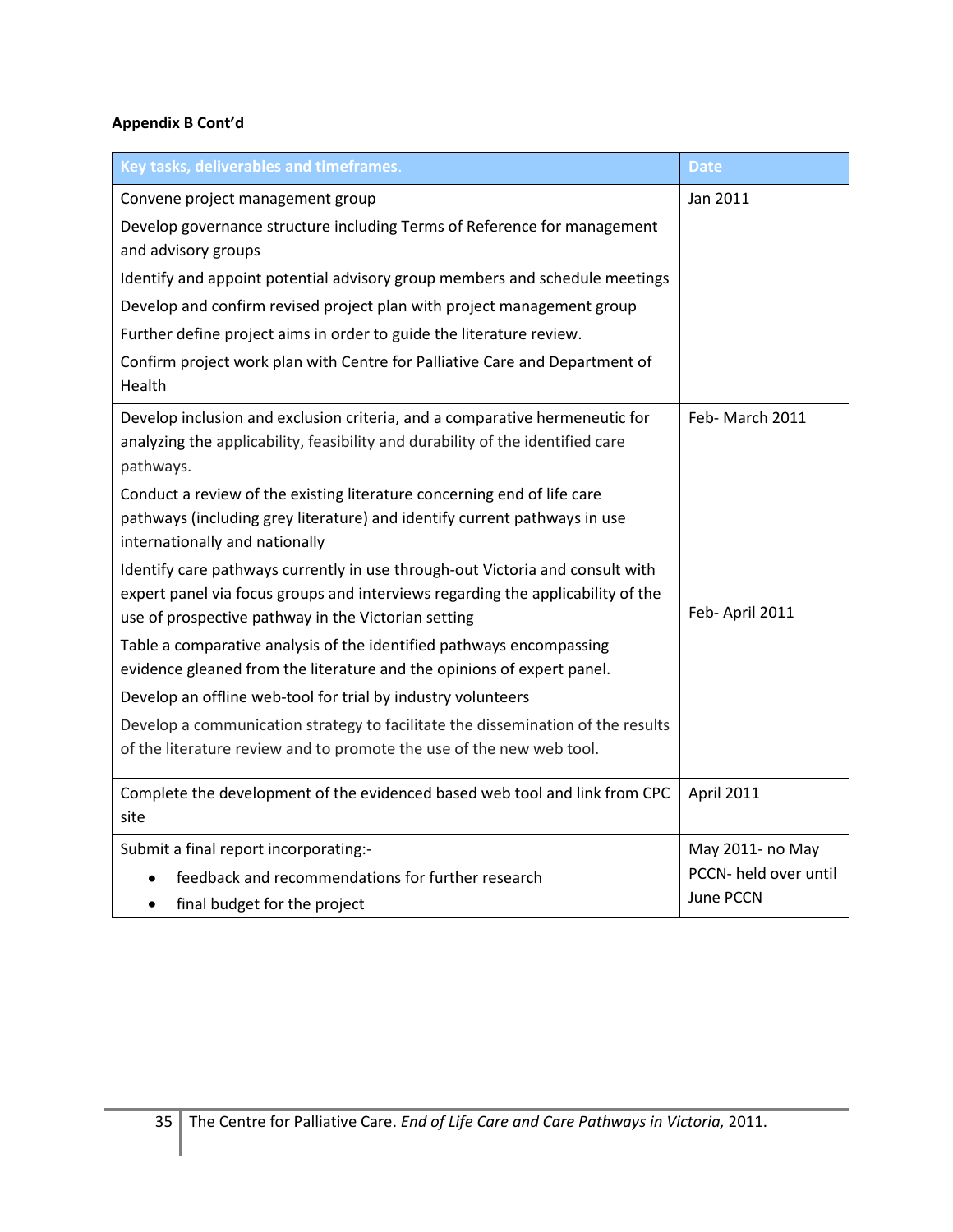#### **Methodology**

1. A review the literature (incorporating grey literature) to identify end of life care pathways currently in use in the national and international palliative setting. The identified pathways will be further examined with specific criteria developed aimed at assessing the applicability, feasibility and durability of the use of the identified pathways in the Victorian setting will be developed

2. Discussions/ semi- structured interviews will be conducted with experts derived from the palliative care sector to identify and examine pathways that are currently in use in Victoria.

3. A short list of pathways, as identified by the literature review. A comparative critical analysis of the identified pathways will be conducted. A final report including results, implementation strategies and recommendations for future research will be prepared.

4. Findings of the report will be disseminated via an evidence-based web tool developed for the purpose of facilitating and enhancing the use of end of life care pathways in Victoria.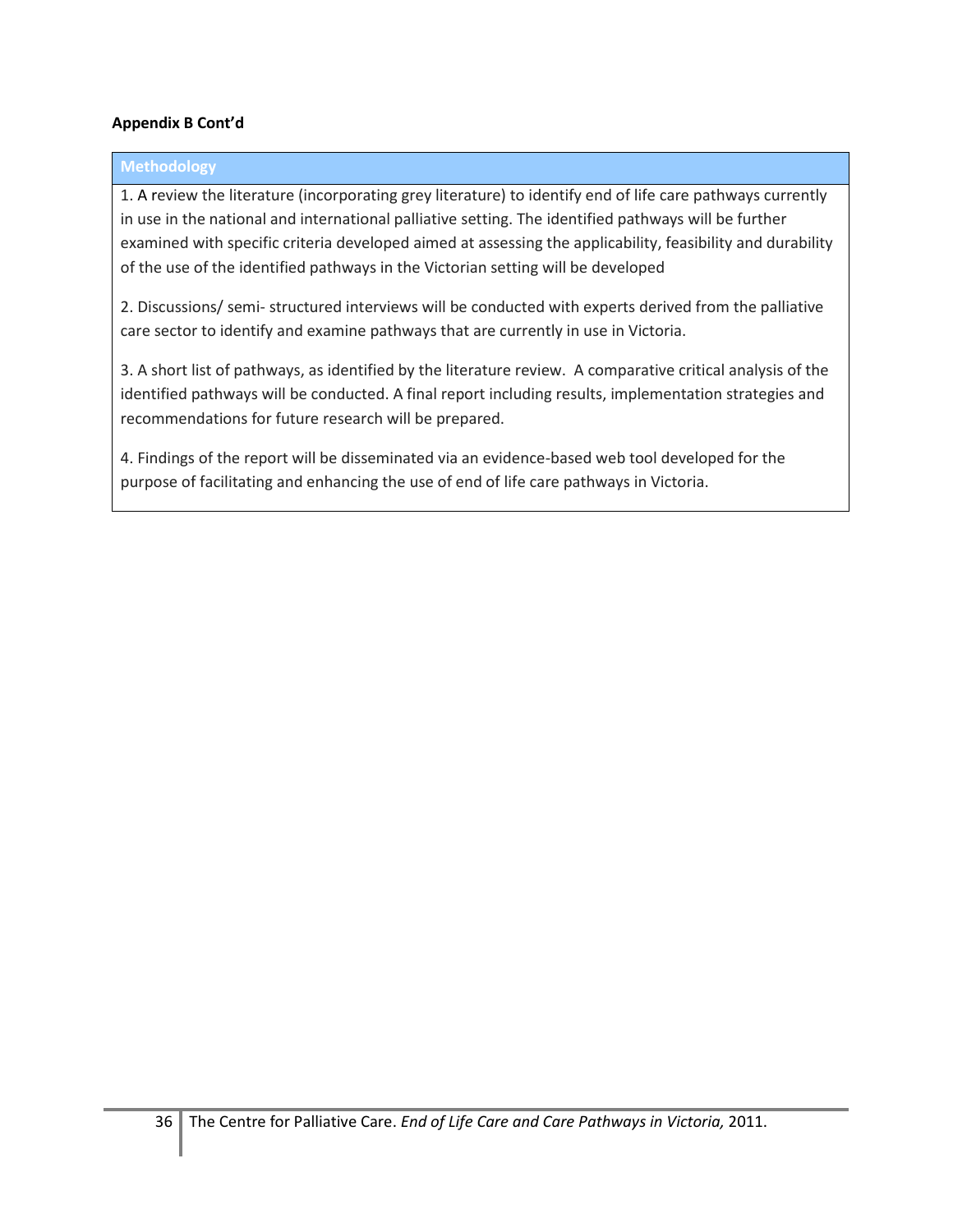#### **Project Governance**

A project management committee was established to oversee the key tasks and deliverables of the project. The project management group was responsible for, and had the authority to, endorse or approve the management of the project. Membership included: Dr Mark Boughey (CPC), Dr Jenny Philip (CPC), Ms Karen Quinn (CPC) and Ms Nikola Stepanov (CPC). An initial meeting was held in January, 2011 and the scope and focus of the project revised. The project management group met fortnightly.

An advisory group was established to make recommendations to assist the project management group to achieve the key tasks and deliverables of the project. The group was comprised of 4-6 members representing the Victorian Palliative care sector. The advisory committee met monthly and provided advice and recommendations regarding the direction of the project.

On occasion when members of either group were unable to attend in person, an allowance was made in the Terms of Reference for the inclusion of a circular resolution in order that the project would proceed in a timely manner. The draft of the report and the draft of the web-pages were forwarded to Members of both the Project Management Committee and the Project Advisory Committee for feedback. An agenda was prepared prior to each meeting of both Committee's and all meetings were minuted.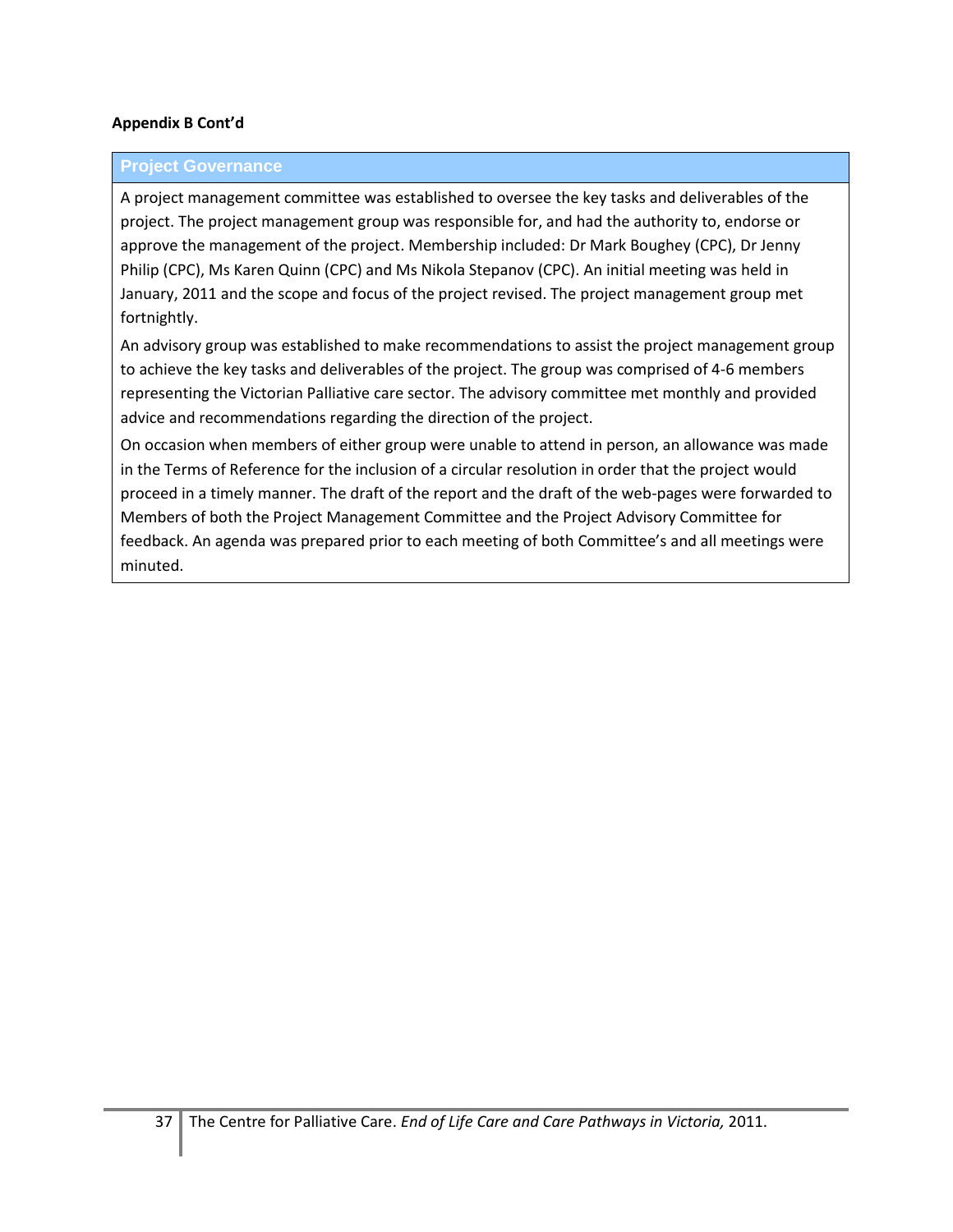| <b>Budget</b>                               | <b>Cost</b> |
|---------------------------------------------|-------------|
| Project officer - allowing for 288 hours    | \$12096     |
| Non salaries, eg printing, catering, travel | \$1,000     |
| Contingency                                 | \$1,500     |
| Capital / operational expenditure           | \$404       |
| Total budget                                | \$15000     |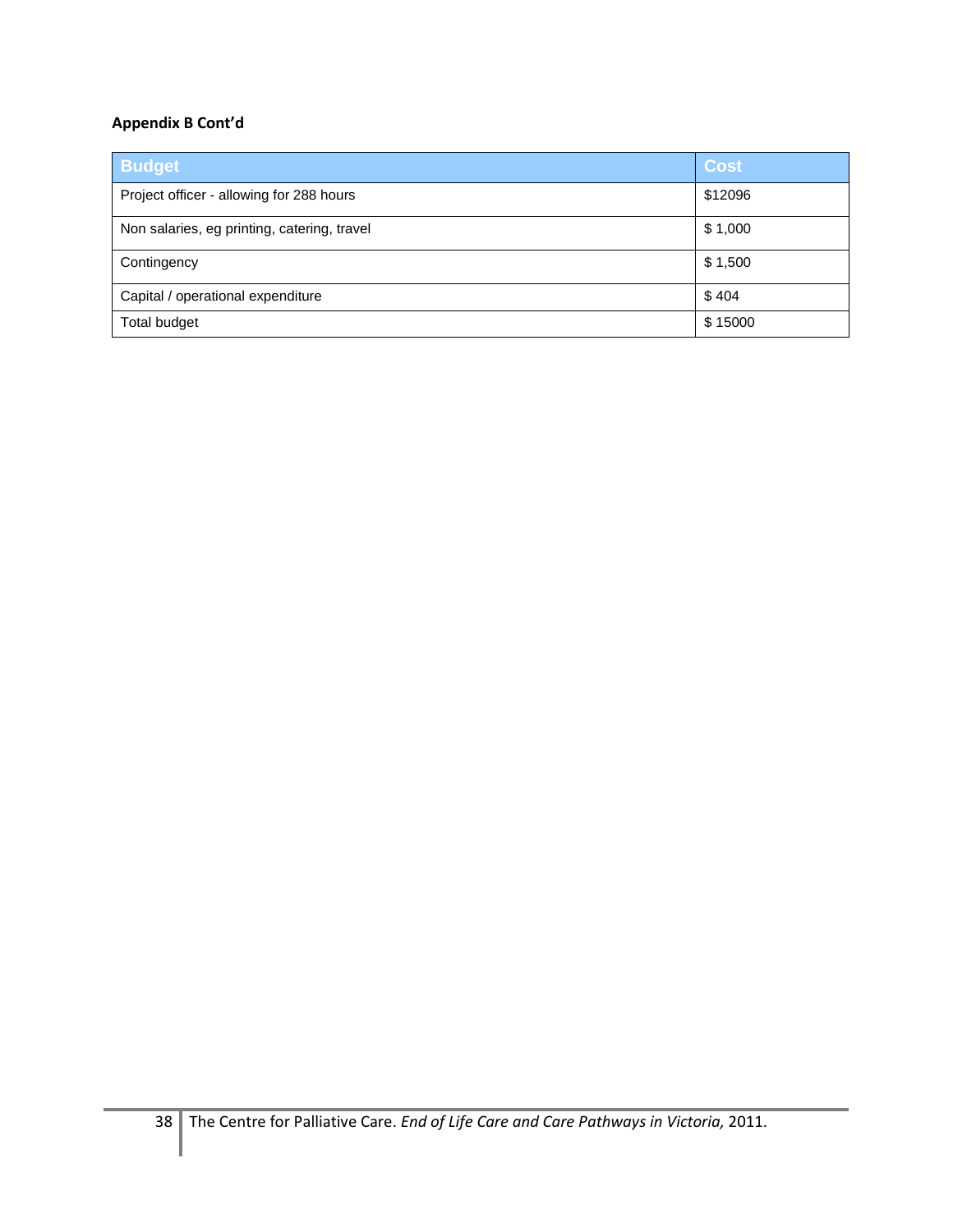### **Appendix C EXAMPLES OF RECENT PROJECTS IN VICTORIA**

| Location     | <b>Number</b>  | <b>Setting Specific</b>                                        | <b>Version of</b>                  | Eft                                             | <b>Current Status</b>                                                                                                                                                                                                                    |
|--------------|----------------|----------------------------------------------------------------|------------------------------------|-------------------------------------------------|------------------------------------------------------------------------------------------------------------------------------------------------------------------------------------------------------------------------------------------|
|              | of Sites       |                                                                | <b>EOLCP</b>                       | <b>Allocation</b>                               |                                                                                                                                                                                                                                          |
| Metropolitan | $\overline{2}$ | <b>General Medical</b>                                         | Approved<br>modification<br>of LCP | 0.5 for 6<br>months                             | Successfully implemented in<br>two wards in 2009. The<br>project is now being<br>extended and two further<br>wards are about to being<br>Phase 1                                                                                         |
| Metropolitan | $\overline{2}$ | General medical-one<br>regional site, one<br>metropolitan site | <b>LCP</b> version<br>12           | 0.4 eft for<br>6 months                         | This project commenced in<br>April 2011 and is in Phase 1.<br>A project officer was<br>recently appointed to<br>manage the introduction of<br>the pathway in 2 services<br>concurrently.                                                 |
| Metropolitan | $\overline{4}$ | Disease specific<br>across four<br>metropolitan sites          | Approved<br>modification<br>of LCP | $1.0$ eft<br>allocation<br>for $10$<br>months   | This project commenced in<br>January 2011 and involves<br>one project manager<br>facilitating the<br>implementation of an end of<br>life care pathway in four<br>large metropolitan<br>institutions. The pathway is<br>disease specific. |
| Regional     | $\overline{4}$ | 2 General medical, 1<br>aged care, 1 hospice                   | LCP version<br>12                  | Currently<br>no eft<br>allocated                | Currently pre-phase 1                                                                                                                                                                                                                    |
| Rural        | $\mathbf{1}$   | <b>Palliative Care</b>                                         | LCP                                | No eft was<br>allocated                         | The managers have since<br>identified that there are<br>issues with compliance and<br>there is a need to re-educate<br>staff                                                                                                             |
| Metropolitan | $\overline{2}$ | 1 Palliative Care, 1<br><b>Acute Care</b>                      | Approved<br>modification<br>of LCP | No eft was<br>allocated<br><b>No</b><br>funding | Success has been attributed<br>to the ongoing support and<br>commitment of senior staff<br>and clinicians                                                                                                                                |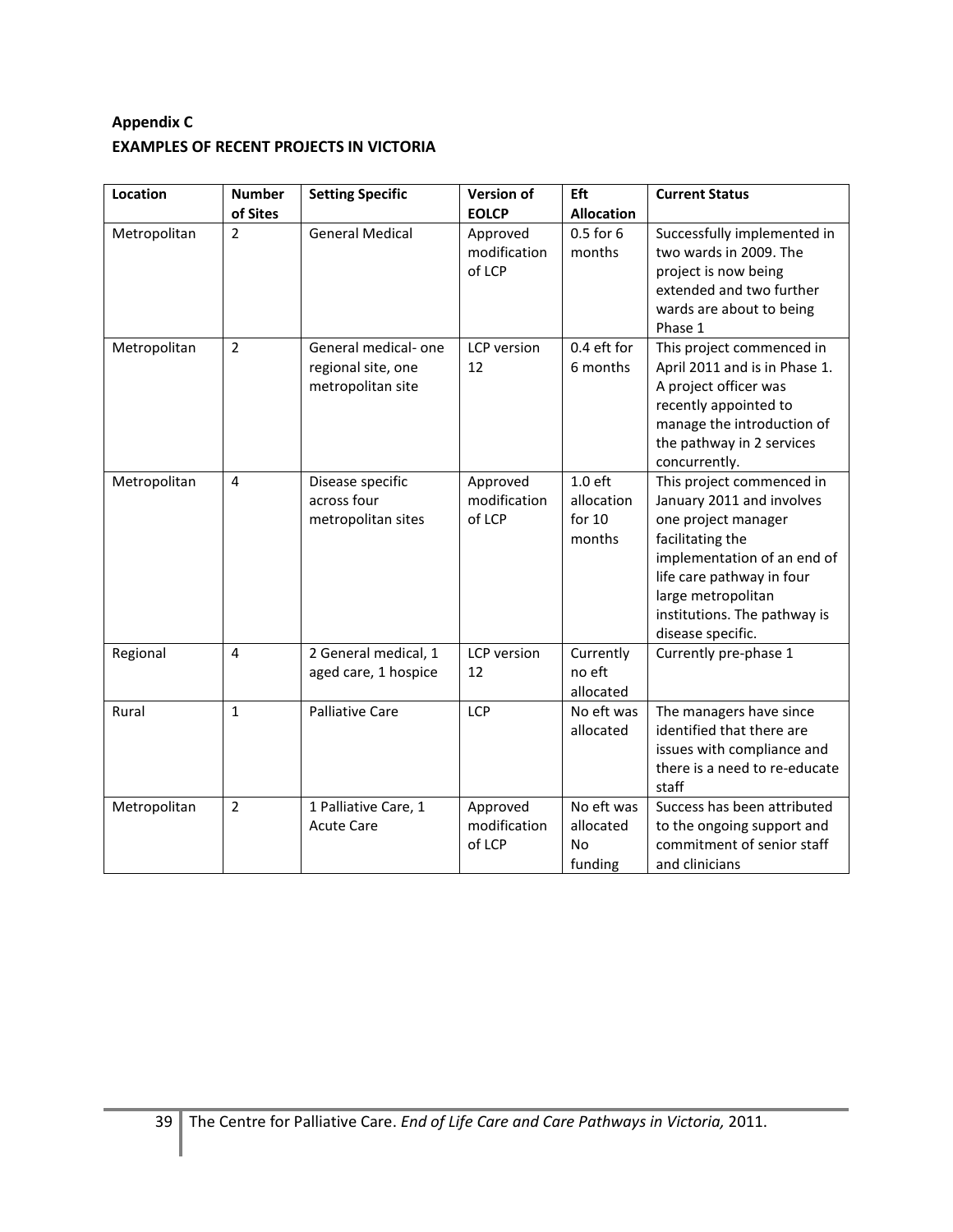#### **Appendix D**

## **KEY ELEMENTS OF A BUSINESS PLAN**

### **Introducing an end of life care pathway**

Introducing an end of life care pathway requires co-ordination, leadership and support. There are many considerations to explore before deciding to introduce an end of life care pathway in your setting. A staged and carefully planned and well-resourced approach is considered important to the successful implementation. The introduction of a new resource often requires a considerable multi-disciplinary education program enabling a change in prescribing and care practices [\[6,](#page-28-3) [7,](#page-28-4) [36-43\]](#page-29-5).

### *Considerations include:-*

- Identifying the aims of goals of the initial pilot introduction.
- Identifying an appropriate pilot setting.
- Ongoing in principal support of the executive committee.
- Adequate allocation of resources to plan and develop the education, implementation and maintenance strategies including resources directed to assessing pre and post audits.
- Adequate allocation of resources to facilitate a multi-disciplinary educational program including pre and post education audits.
- Ongoing onsite support during the initial implementation phase to build awareness, support staffs, to monitor progress, and to record variances.
- Ongoing senior/ enthusiastic medical support to aid clinical care directives and decision making at the ward level.
- The successful implementation of an End of Life Care Pathway is dependent on planning and resources, and the ongoing support of Quality Unit staff, Service Management and the Executive.

### *Aims of the use of resources include*:-

- Facilitating and enhancing an awareness of the appropriate use of the Pathway through education,
- The provision of onsite assistance to aid decision-making for Practitioners applying the pathway,
- Data collection for quality assurance.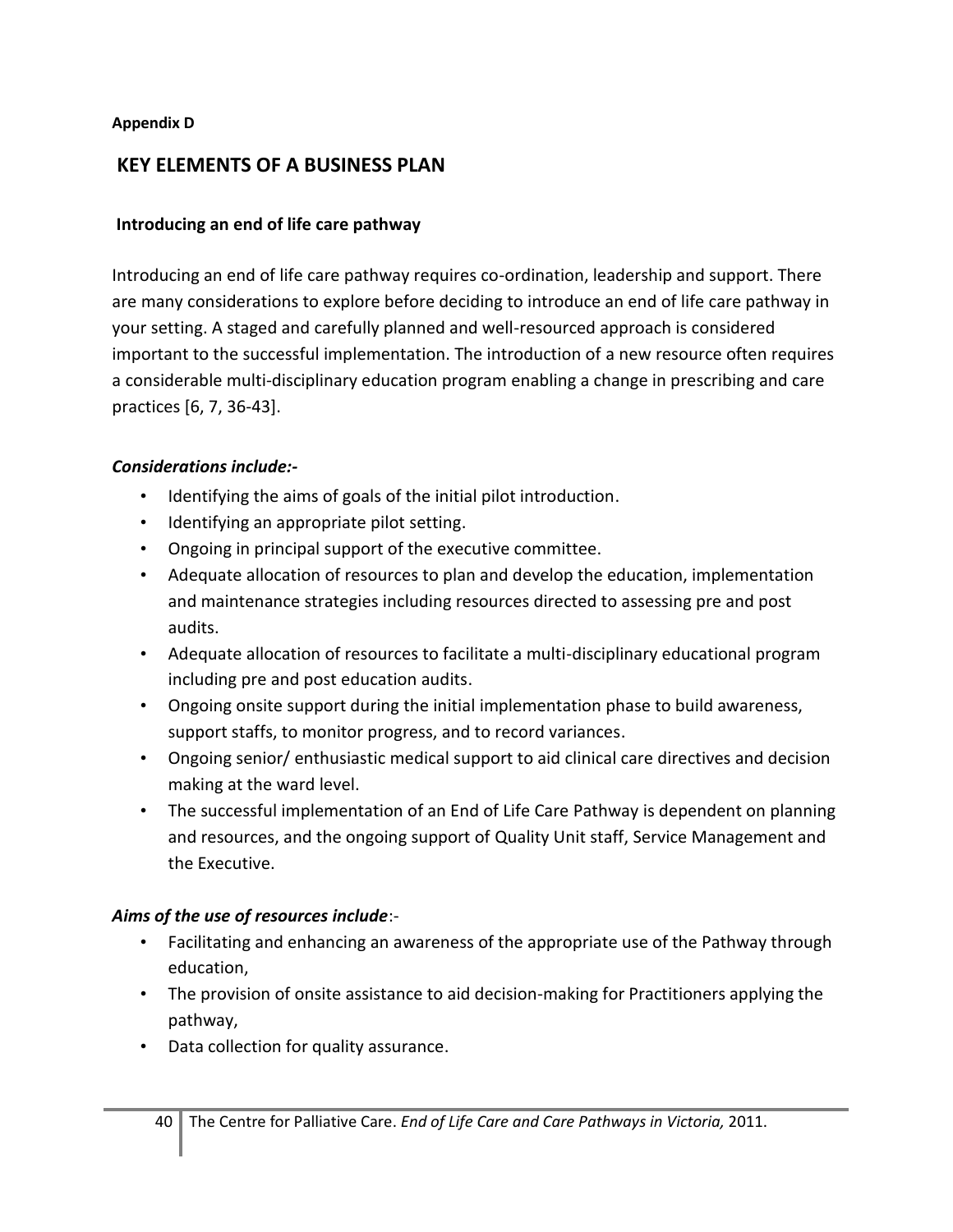The successful implementation of an end of life care pathway is reliant on a systematic and coordinated approach facilitated by a committed multi- disciplinary Project Management Team and a dedicated Project Manager/ Project Nurse [\[41\]](#page-30-0).

### **Propsed Timeline & eft (Project Manager/ Project Nurse) for the Implementation of EOLCP.**

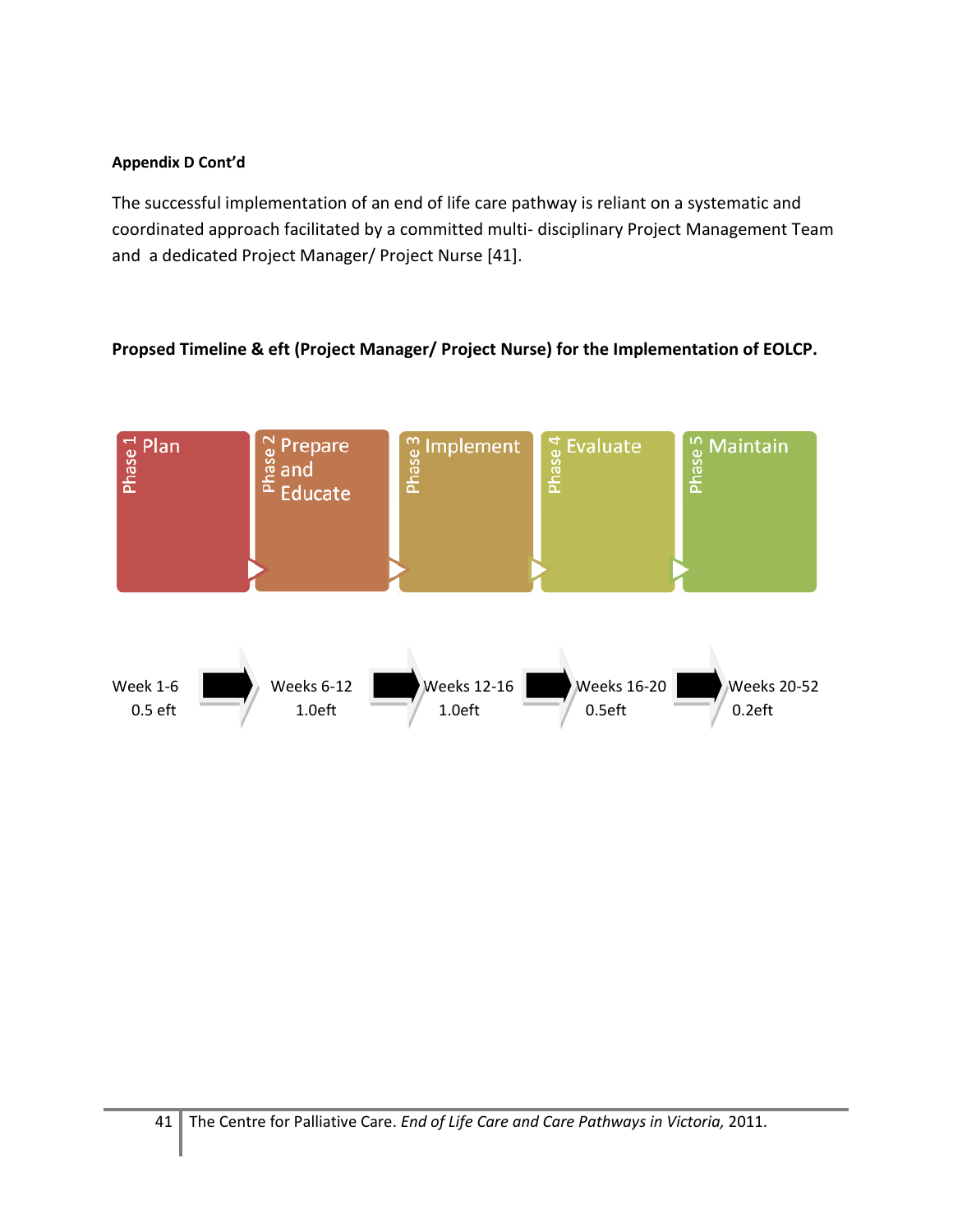#### **Projected Budget EOLCP**

### **Salary and Wage Expense**

| Job class                                      |                                  | <b>Budget</b> |
|------------------------------------------------|----------------------------------|---------------|
| Project Manager/ Project<br><b>Nurse</b>       | Refer below for detailed account | \$30,268      |
| <b>Total Salary and Wage</b><br><b>Expense</b> |                                  | \$30,268      |

#### **Other Expenses**

| <b>Expense</b>                |                                            | <b>Budget</b> |
|-------------------------------|--------------------------------------------|---------------|
| <b>Administrative support</b> | Telephone, printing, photocoping, catering | \$1000        |
| <b>Capital/ Operational</b>   |                                            |               |
| <b>Expenditure:-</b>          |                                            |               |
| Low Risk Ethics               | <b>HREC</b> application- approx            | \$600         |
| Travel/ Parking               |                                            | \$500         |
| Contingency                   |                                            | \$1000        |
| <b>Total Other Expenses</b>   |                                            | \$3100        |

#### **Salary and Wage Expenses- Detailed**

| <b>Job class</b>     |                                                   | <b>Budget</b> |
|----------------------|---------------------------------------------------|---------------|
| Project Manager/     | Phase 1:                                          | \$3,750       |
| <b>Project Nurse</b> | 1 x .5EFT for 6 weeks                             |               |
|                      | Project Manager/ Nurse- \$33 per hour x 7.6 hour  |               |
|                      | day (including on costs)                          |               |
|                      | Phase 2:                                          | \$7.500       |
|                      | 1 x 1.0EFT for 6 weeks                            |               |
|                      | Project Manager/ Nurse- \$ 33 per hour x 7.6 hour |               |
|                      | day (including on costs)                          |               |
|                      | Phase 3 :                                         | \$7.500       |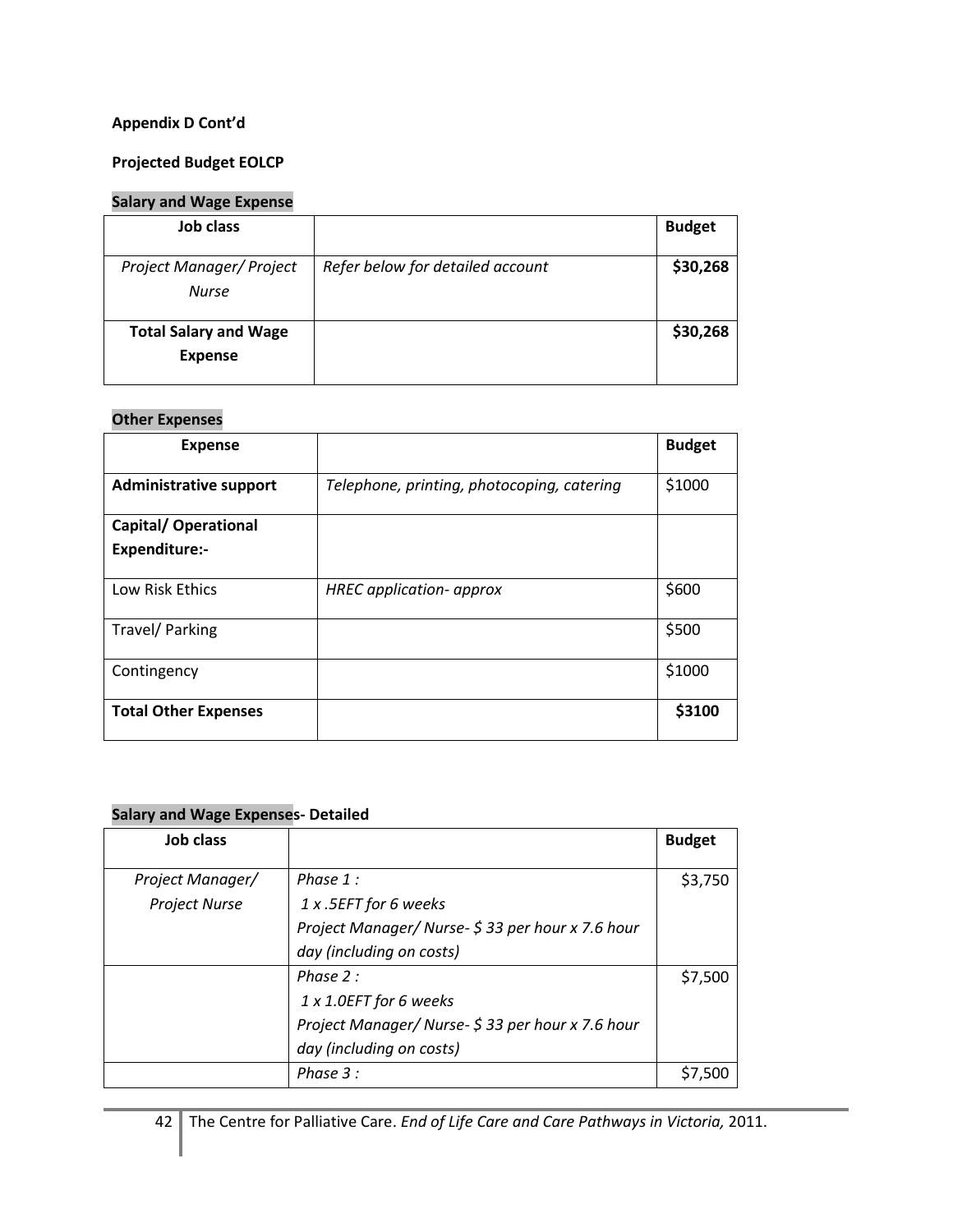|                              | 1 x 1.0 EFT for 6 weeks                           |          |
|------------------------------|---------------------------------------------------|----------|
|                              | Project Manager/ Nurse- \$33 per hour x 7.6 hour  |          |
|                              | day (including on costs)                          |          |
|                              | Phase 4 :                                         | \$2,500  |
|                              | 1 x .5 EFT for 4 weeks                            |          |
|                              | Project Manager/ Nurse- \$ 33 per hour x 7.6 hour |          |
|                              | day (including on costs)                          |          |
|                              | Phase 5 :                                         | \$9,018  |
|                              | 1 x .2 EFT for 32 weeks                           |          |
|                              | Project Manager/ Nurse- \$33 per hour x 7.6 hour  |          |
|                              | day (including on costs)                          |          |
| <b>Total Salary and Wage</b> | For 12 months                                     | \$30,268 |
| <b>Expense</b>               |                                                   |          |
|                              |                                                   |          |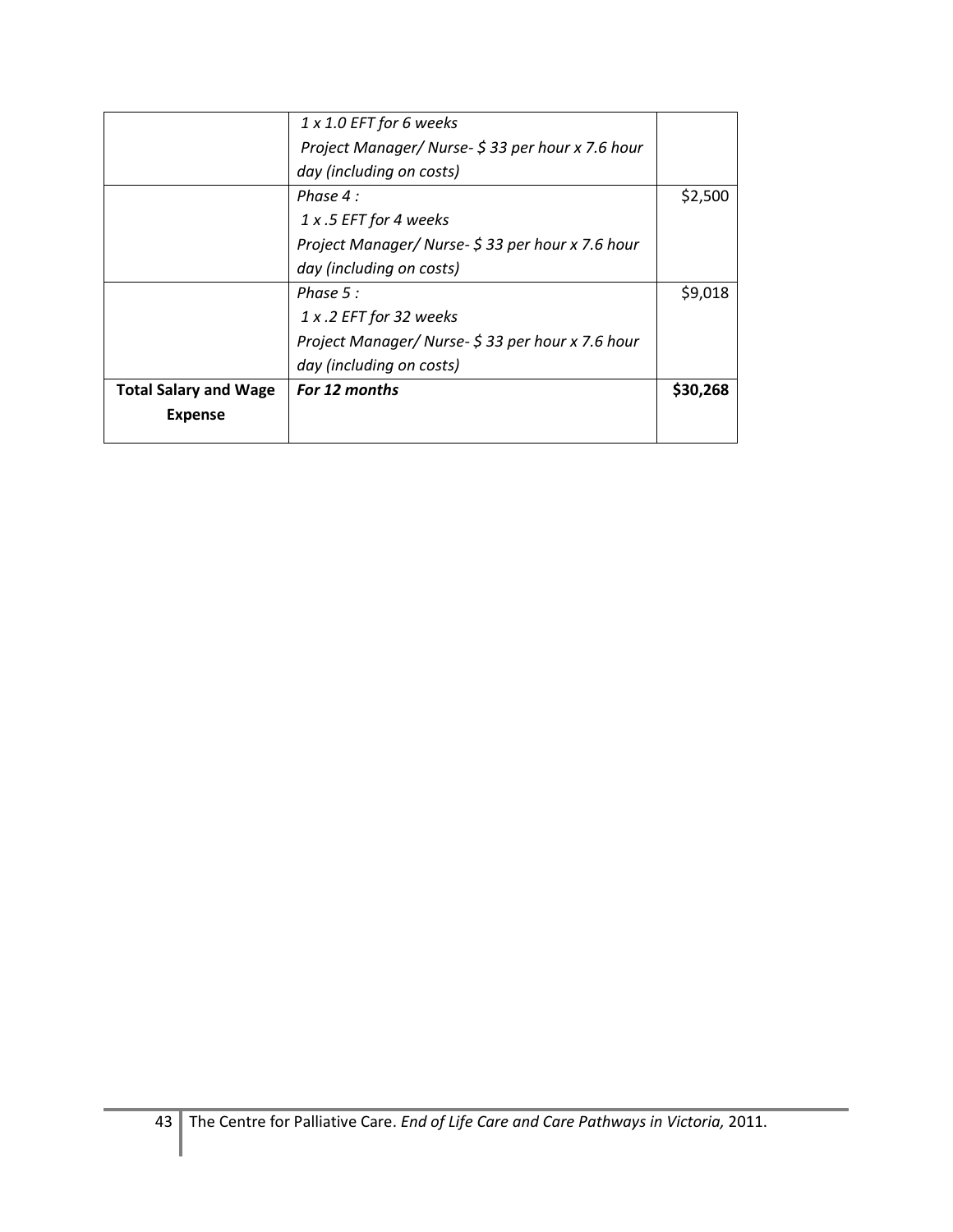# **Phase 1 Plan**

The first phase of implementation is largely administrative. It is during this stage that staff will be appointed or invited to key roles.

During this stage a service should aim to:-

- Seek support from service Mnagers and the Executive.
- Appoint a multi-disciplinary Project Management Committee to oversee the project
- Appoint a Project Manager/ Project Nurse to cordinate the project
- Identify suitable Wards/ Services for the proposed introduction of the end of lie care pathway. Many services have chosen to first introduce an end of life care pathway in general medical areas.
- Consider the evaluation requirements
- Consider service quality plan opportunities
- Develop suitable timeframes for the implementation
- Develop measureable outcomes to determine the feasibility of continuing the use of an end of life care pathway specific to the setting
- Project Manager/ Project Nurse to comply with the ethics and governance requirements of the site including completing low risk ethics applications to facilitate baseline and baseline versus post-implementation audits, variance audit, and training evaluation audit.
- Project Manager/ Project Nurse to plan training sessions

- Seek support from service Managers and the Executive
- Appoint Project Management Committee, Project Manager/ Project Nurse
- Identify suitable wards and clinical champions
- Consider the evaluation requirements and service plan opportunities
- Develop measureable outcomes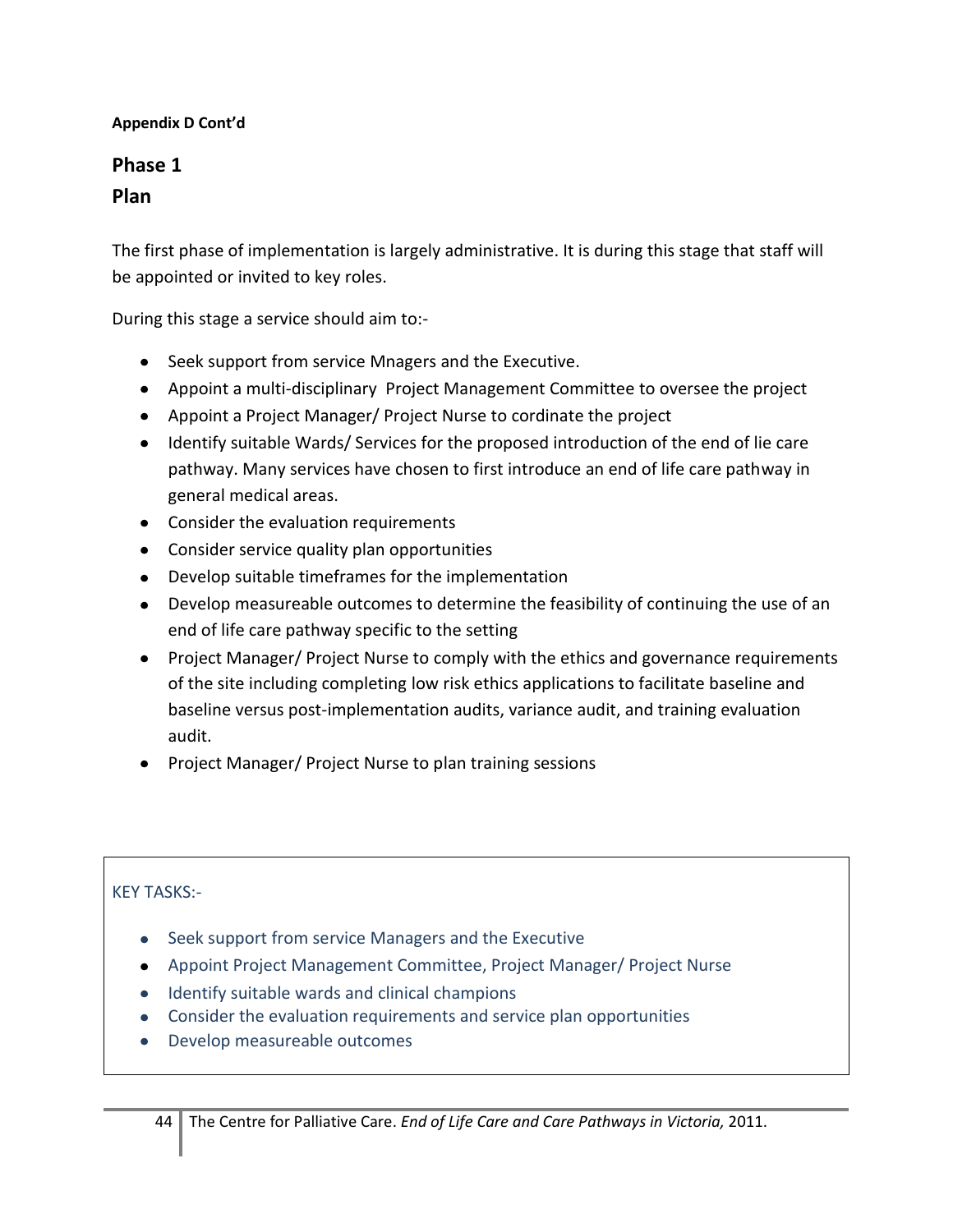# **Phase 2 Prepare and educate**

Education is an important consideration in the successful introduction of an end of life care pathway. Education sessions shoul d be planned for all multi-disciplinary staff with an assessment of pre and post education levels.

During this phase the Project Manager should:

- Conduct education/ inservice training over a one month period
- Conduct a pre-training assessment of the level of staff knowledge
- Invite all multi-disciplinary staff including ancillary and casual staff
- Conduct a post-training assessment of the level of staff knowledge

Further to the educational requirements it is during this phase that the Project Manager

- Conducts a baseline audit of existing services
- Collaborates with unit/service managers to identify clinical champions
- Engage Education Unit and include in the ongoing educational plan, orientation package, etc

- Conduct education/ inservice training over a one month period
- Conduct a pre-training assessment of the level of staff knowledge
- Invite all multi-disciplinary staff including ancillary and casual staff
- Conduct a post-training assessment of the level of staff knowledge
- Conducts a baseline audit using All Wales Project
- Collaborates with unit/service managers to identify clinical champions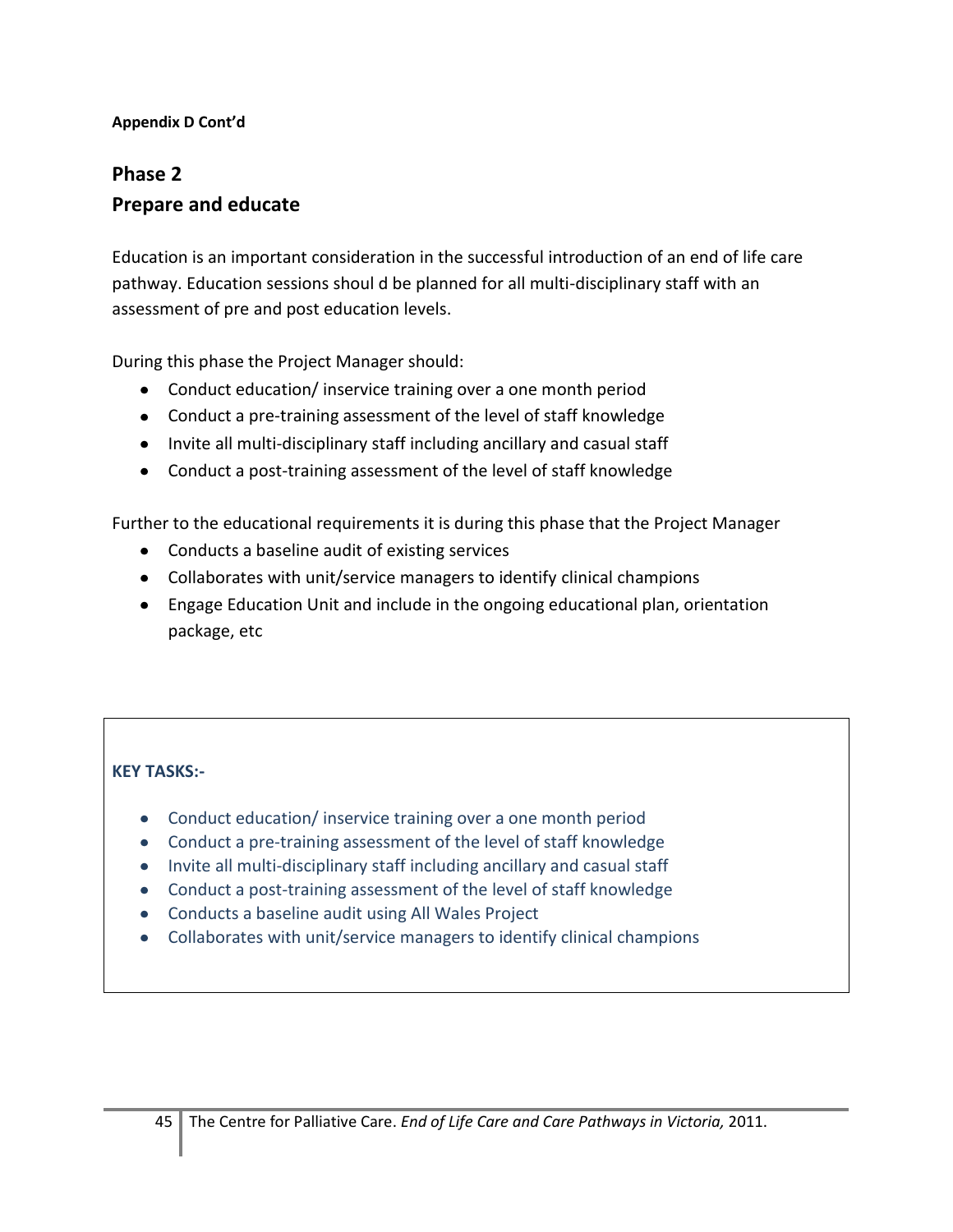# **Phase 3 Implement**

A systematic and well-planned implementation phase with the services of a dedicated and experienced palliative care nurse is important to ensure the success of the introduction of an end of life care pathway. The optimum times for implementation includes when the staff have the project manager, project nurse of a senior clinician to provide support, leadership and to sanction decsion making.

- The Implementation of the pathway in identified wards during pre-specified times
- Clinical staff to record variances from the end of life pathway
- Project Manager/ Project Nurse to monitor and audit variances recorded by clinical staff
- Project Manager/ Project Nurse to be available to support staff
- Project Manager/ Project Nurse to conduct training evaluation audit
- Key senior clinical and medical staff to be available to support more junior/ inexperienced staff during decision-making process
- Invite open discussion regarding patients included and excluded from being placed on a pathway during multi-disciplinary, team, and medical meetings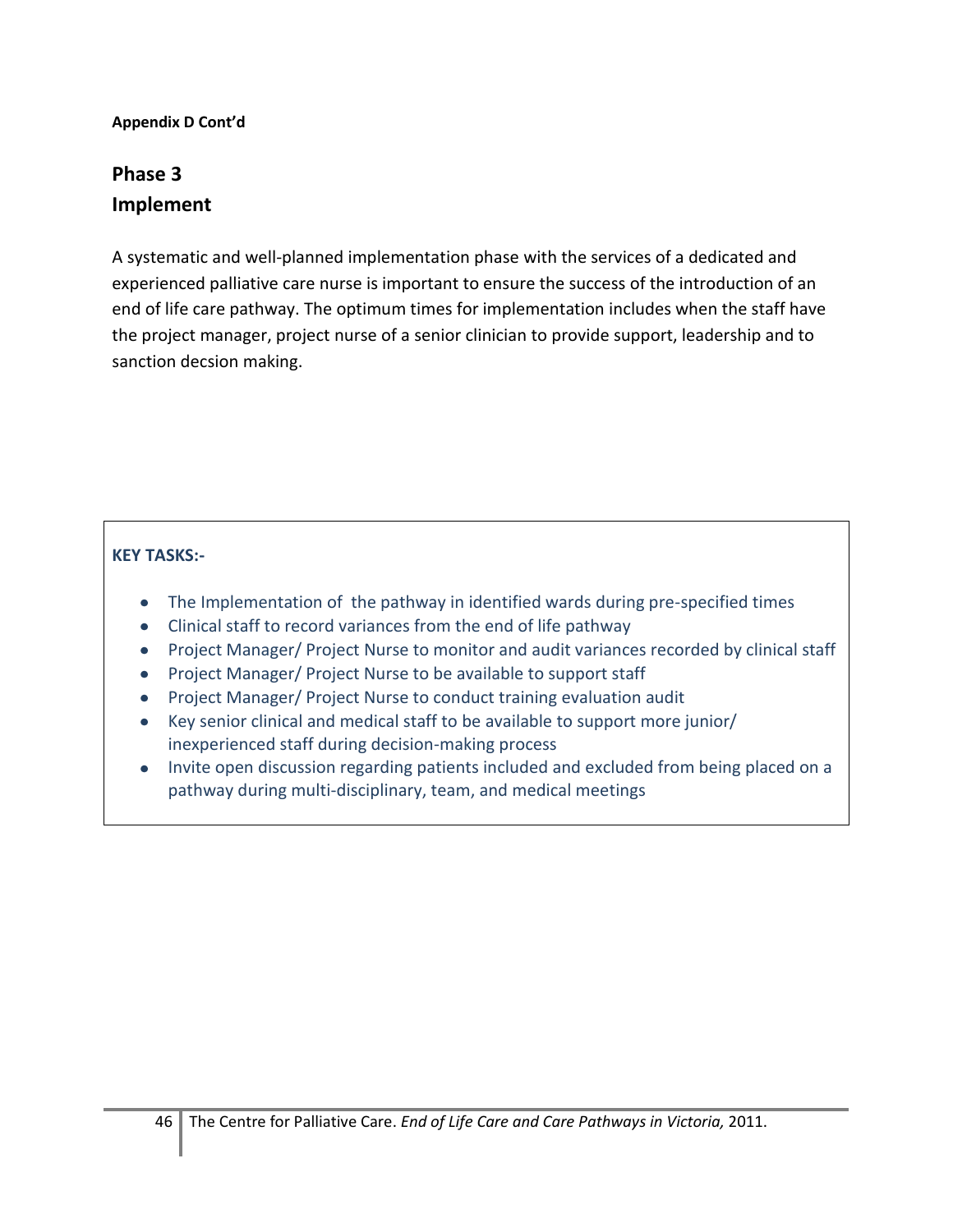# **Phase 4 Evaluate**

During the initial planning of the project the Project Management Committee would have determined the key objectives of the project. It is during this phase that the audits are undertaken to determine if the pathway has been successfully introduced and if any barriers to use have been identified. Some services that experience a high turnover of staff, or who engage casual staff may choose to rerun the education sessions. This is particularly applicable to training hospitals where there is a regular and large turnover of both junior medical and nursing staff.

- The Project Manager/ Project Nurse will conduct a post-implementation audit
- The Project Manager/ Project Nurse will conduct Variance Audit
- The Project Manager/ Project Nurse will record the number of deaths on and off pathway and review all noted deaths of patients not on pathway
- The Project Manager/ Project Nurse will conduct a case review of deaths in patients who met EOLCP criteria but in who the EOLCP was not implemented to document why EOLCP not initiated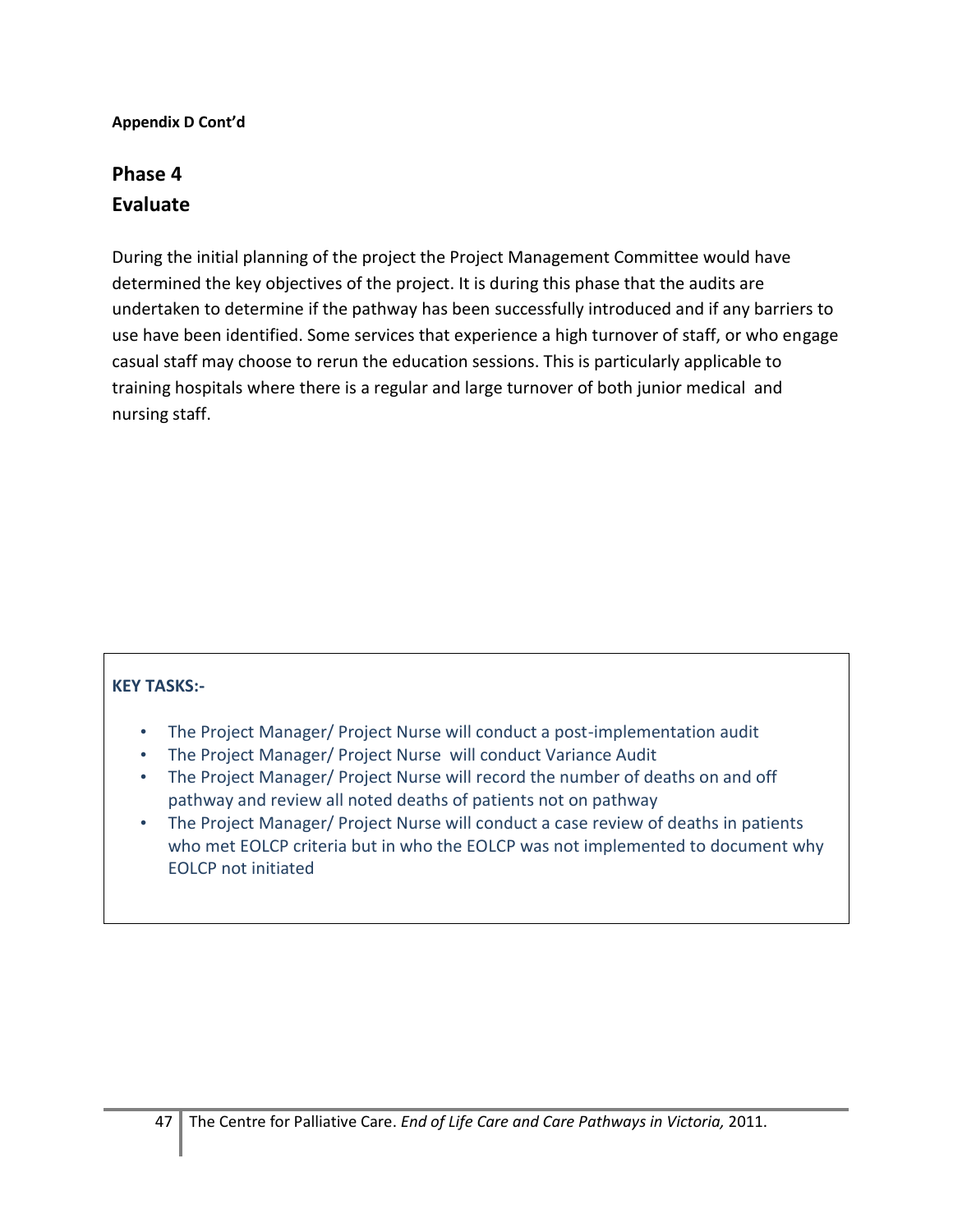# **Phase 5 Maintain**

The successful implementation of an new initiative requires a change in workplace culture and ongoing support to facilitate that change. This includes incorporating education around end of life care pathways into the orientation program for new staff.

Engaging staff in the maintenaince process may also maintain momentum by providing opportunities for quality assurance activities or research. Importantly informing staff of the outcomes of implementing and maintianing an end of life care pathway through the use of updates and newsletters enables ongoing engagement. Ideally clinical champions would have been identified during earlier phases to provide a support role in decision-making and ongoing education.

During this phase services may explore further opportunities to include in ongoing quality improvement program, National Standards Assessment Program, Australian Council on Healthcare Standards, Aged Care Standards, etc

- Incorporate education into orientation days for new staff
- Keep staff enaged and informed
- Consider provisioning for an ongoing role for a 'EOLCP Clinical Champion'
- Ongoing support for staff and patients and their families
- Ongoing role in on-ward education including education of new staff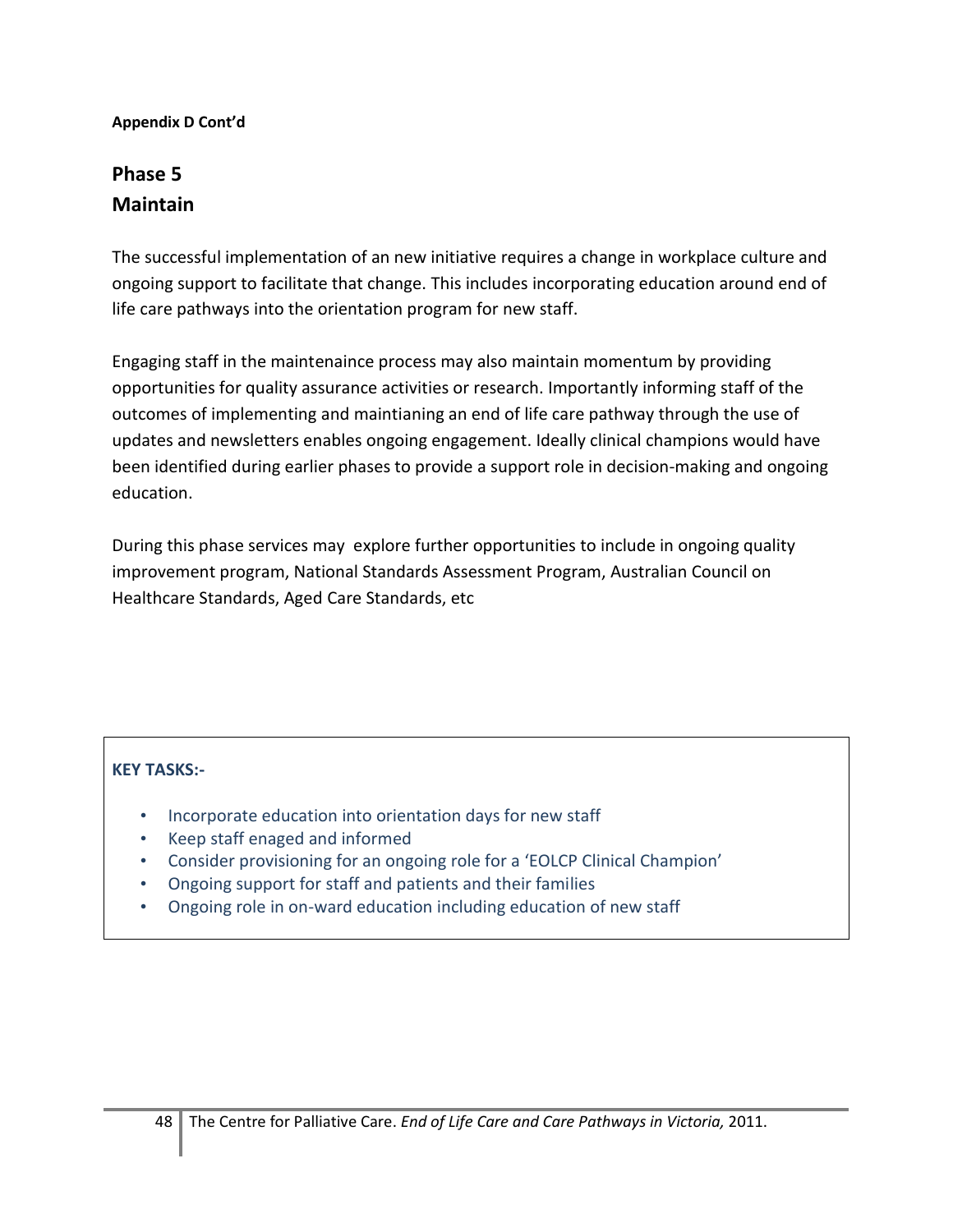# **Possible barriers to implementation**

Barriers identified in the literature largely centered on culture and work-place practices. Often the culture of workplace attitudes may be due to fears of harm and a number of these were cited in the literature including the potential for adverse effects:-

- A premature diagnosis may lead to the premature implementation of a pathway
- That pathways may mask signs of improvement in patients
- The use of a pathway may cause carer dissatisfaction

The recent Cochrane review of end of life care pathways found that there was no evidence of harm [\[7\]](#page-28-4)

Other barriers include:-

- Difficulties of sustainability if the introduction/ implementation is unsupported by the Executive and Senior Staff
- Compliance to the pathway requires a change in organisational culture
- Lack of communication amongst decision makers and ward staffs
- Failure to recognise treatment futility
- Failure to implement an end of life care pathway in a timely manner

[\[2,](#page-28-1) [7,](#page-28-4) [21\]](#page-28-13)

### **BARRIERS TO IMPLEMENTATION:-**

- Requires ongoing support
- Requires organizational change
- Requires consensus amongst decision makers and ward staffs
- Requires the recognition that primary goal of care has moved from curative to palliative
- Must be implemented at the appropriate time